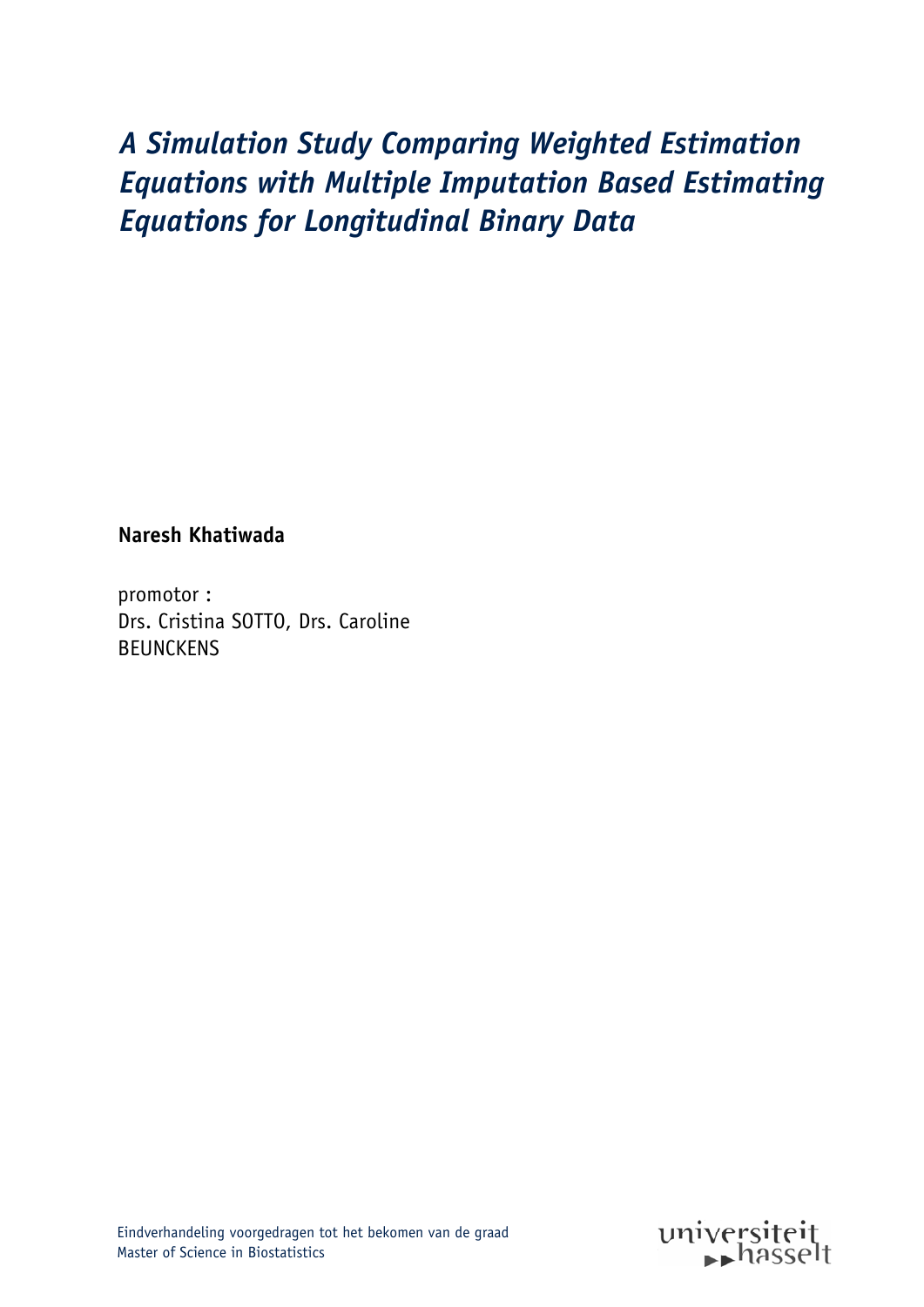

**University Hasselt Center for Statistics** 

# **A Simulation Study Comparing Weighted Estimating Equations with Multiple Imputation Based Estimating Equations for Longitudinal Binary Data**

**By Naresh Khatiwada** 

**Supervisors:** Carolien Beunckens Cristina Sotto

**Thesis submitted in partial fulfillment of the requirements for the degree of Master of Science in Biostatistics.** 

**2006-2007**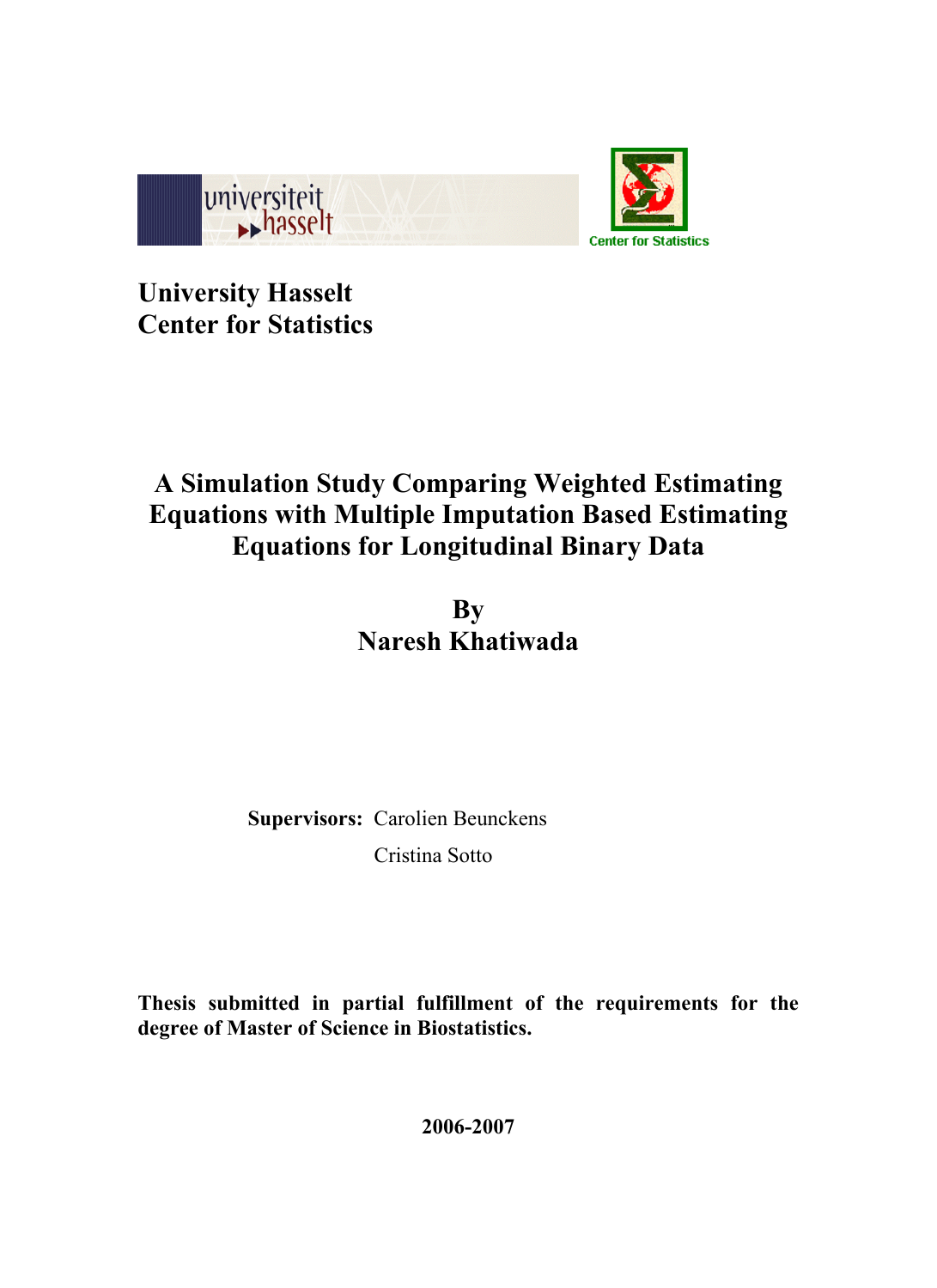

**University Hasselt Center for Statistics** 

# **A Simulation Study Comparing Weighted Estimating Equations with Multiple Imputation Based Estimating Equations for Longitudinal Binary Data By Naresh Khatiwada**

Accepted by:

**Supervisor:** Carolien Beunckens

Signature ………………………..

Date ………………………………

**Supervisor**: Cristina Sotto

Signature … ……………………..

Date ………………………………

**Thesis submitted in partial fulfillment of the requirements for the degree of Master of Science in Biostatistics**

**2006-2007**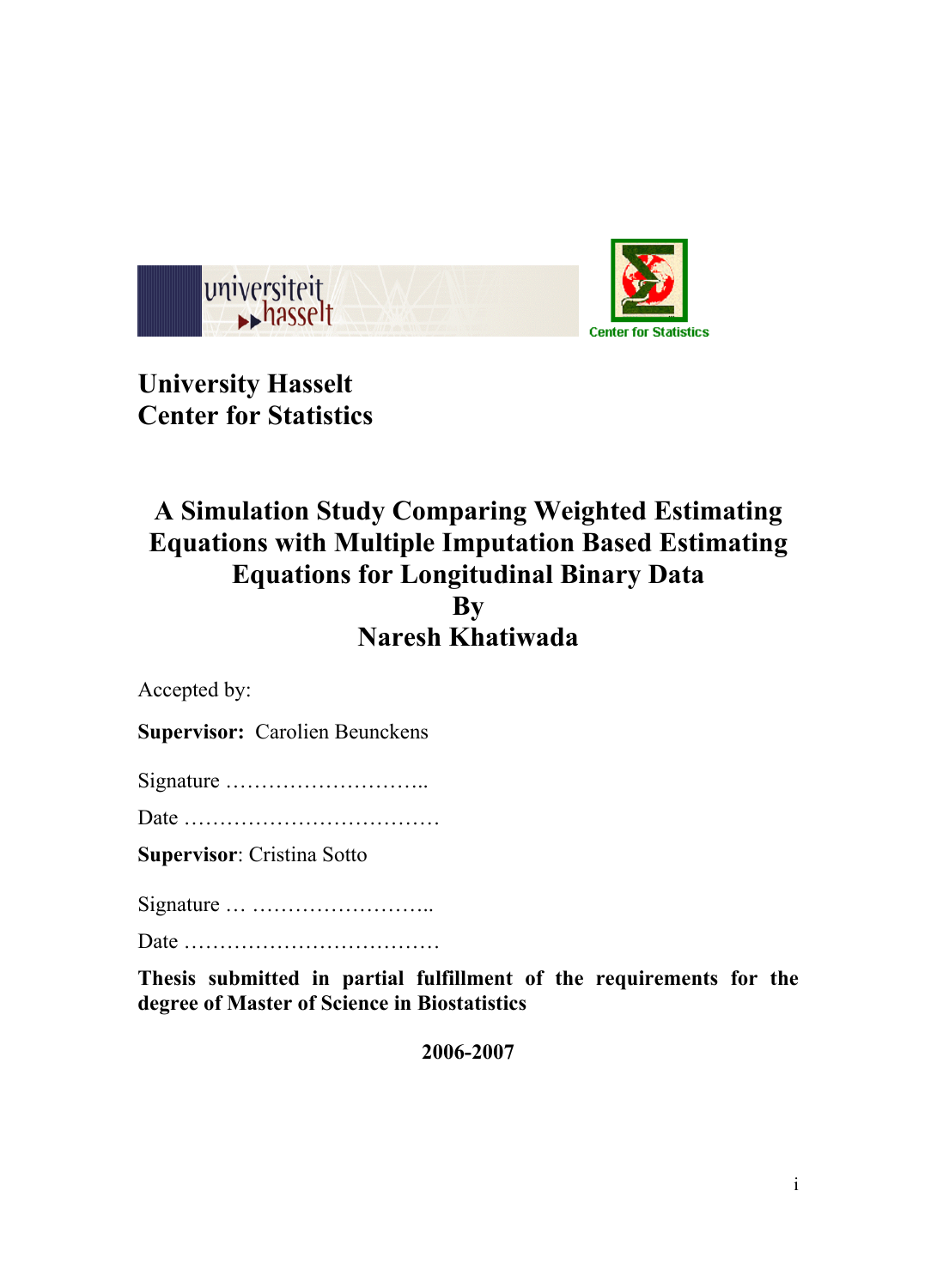# **Acknowledgement**

*I would like to acknowledge my supervisor Cristina Sotto, Hasselt University, Belgium for her extensive and continuous guidance and support during the preparation of this report.* 

*I would also like to thank my supervisor, Carolien Beunckens, Hasselt University, Belgium for her support and help.* 

*I would be remiss in my duty if I did not thank Dr. Peter De Valk, Professor, Institute of Social Studies, The Hague; The Netherlands for his support and encouragement, Mrs. Martine Michaels for her administrative and secretariat support, VLIR for scholarship and Mrs. Tapasya Aryal for her forever support, encouragement and good wishes….* 

#### *'JAY JAY JAY NEPAL'*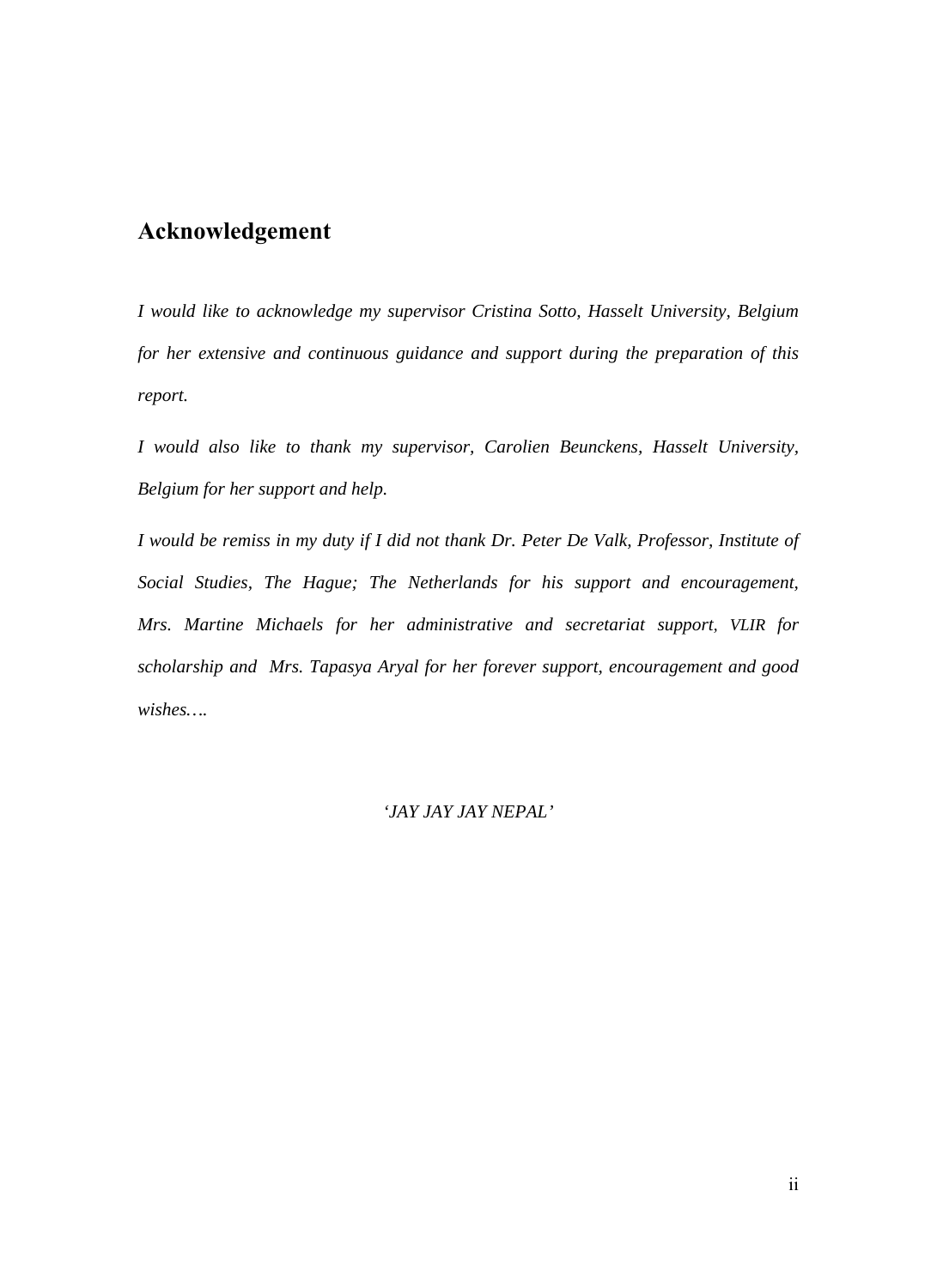# **Tables of Contents**

| 1.               |                                                                       |  |
|------------------|-----------------------------------------------------------------------|--|
| 1.1              |                                                                       |  |
| 1.2              |                                                                       |  |
| 2.               |                                                                       |  |
| 2.1              |                                                                       |  |
| 2.2              |                                                                       |  |
| 2.3              |                                                                       |  |
| 2.4              |                                                                       |  |
| 2.5              |                                                                       |  |
| 2.6              |                                                                       |  |
| 3 <sub>1</sub>   |                                                                       |  |
| 3.1              |                                                                       |  |
| 3.2              |                                                                       |  |
| 3.3              |                                                                       |  |
| $\overline{4}$ . |                                                                       |  |
| 4.1              |                                                                       |  |
| 4.2              | Measurement Model and Dropout Models Correct but Incorrect Imputation |  |
|                  |                                                                       |  |
| 4.3              | Measurement Model and Imputation Models Correct But Incorrect Dropout |  |
|                  |                                                                       |  |
| 4.4              | Dropout Model and Imputation Models Correct but Incorrect Measurement |  |
|                  |                                                                       |  |
| 5.               |                                                                       |  |
| 5.1              |                                                                       |  |
| 5.2              | Measurement Model and Dropout Models Correct but Incorrect Imputation |  |
|                  |                                                                       |  |
| 5.3              | Measurement Model and Imputation Models Correct but Incorrect Dropout |  |
|                  |                                                                       |  |
| 5.4              | Dropout Model and Imputation Models Correct but Incorrect Measurement |  |
|                  |                                                                       |  |
| 6.               |                                                                       |  |
| 7.               |                                                                       |  |
| 8.               |                                                                       |  |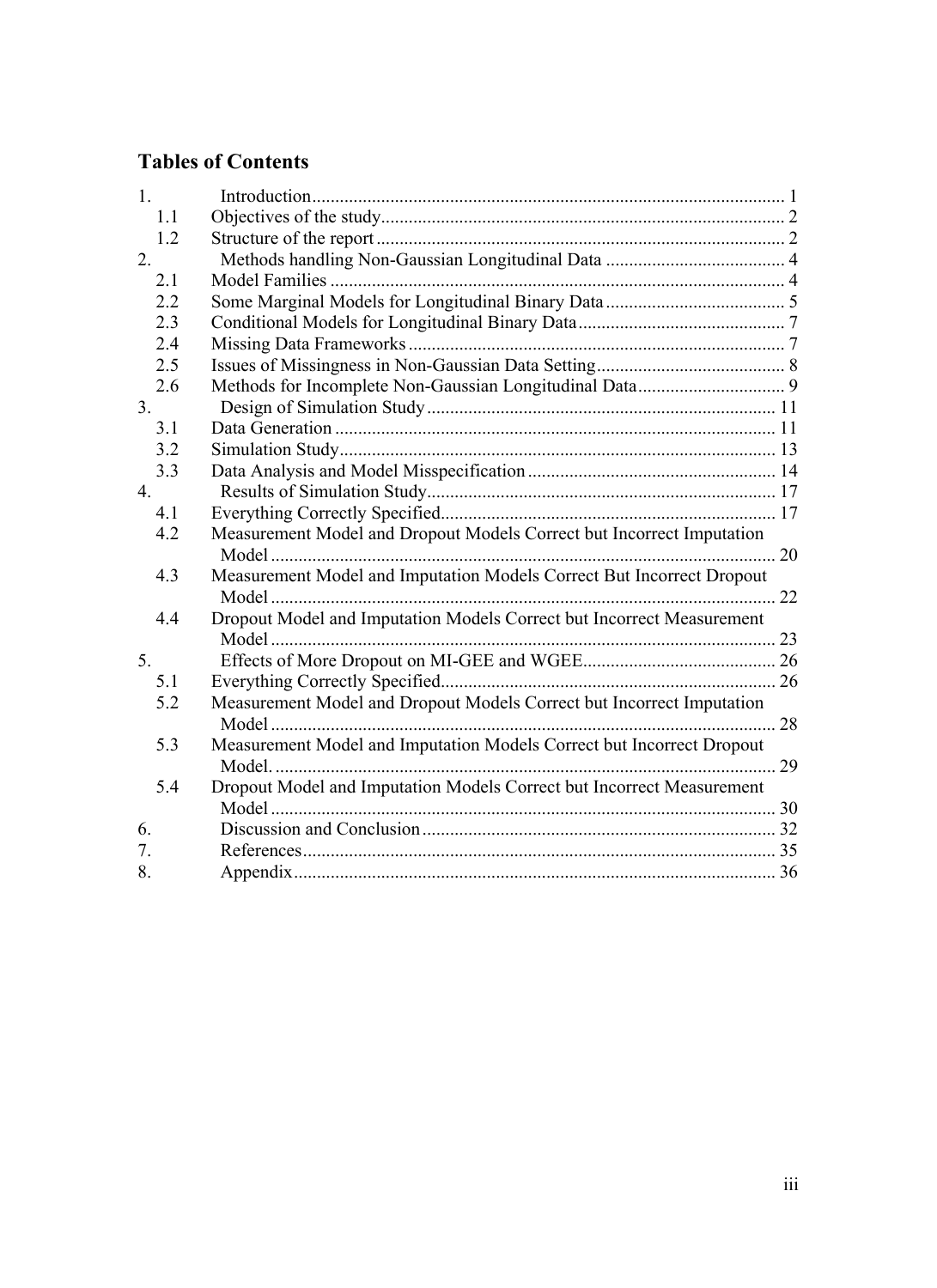# **Lists of Tables**

|                                                                                                                                                                                                                                                  | 13 |
|--------------------------------------------------------------------------------------------------------------------------------------------------------------------------------------------------------------------------------------------------|----|
| Table 2: Asymptotic and small- sample simulation results for WGEE, with everything                                                                                                                                                               |    |
|                                                                                                                                                                                                                                                  |    |
| Table 3: Asymptotic simulation result for MI-Transition, with everything correctly<br>specified, under GMII                                                                                                                                      |    |
| Table 4: Small-sample simulation results for MI-Transition with everything correctly                                                                                                                                                             | 19 |
| Table 5: Small-sample simulation result for MI-GEE, with everything correctly specified,                                                                                                                                                         | 20 |
| Table 6: Small-sample simulation results for WGEE with correctly specified dropout<br>model and measurement model, and MI-GEE with incorrectly specified<br>imputation model, under GMI<br>$\ldots$ 21                                           |    |
| Table 7: Small-sample simulation results for WGEE with incorrectly specified dropout<br>model, and for MI-GEE with correctly specified imputation model, under                                                                                   | 22 |
| Table 8: Asymptotic and small-sample simulation results for marginalized MI-Transition,                                                                                                                                                          | 23 |
| Table 9: Small-sample simulation results for WGEE, with correctly specified dropout<br>model and misspecified measurement model, and for MI-GEE, with correctly<br>specified imputation model and misspecified measurement model under GMII.<br> | 24 |
| Table 10: Asymptotic and small-sample simulation results for WGEE, with correctly                                                                                                                                                                |    |
| Table 11: Asymptotic and Small-sample simulation results for MI-Transition, with                                                                                                                                                                 |    |
| Table 12: Small-sample simulation result for MI-GEE under GMIII, with everything                                                                                                                                                                 | 28 |
| Table 13: Small-sample simulation results for WGEE, with correctly specified dropout<br>and measurement model, and MI-GEE, with incorrectly specified imputation                                                                                 | 29 |
| Table 14: Small-sample simulation results of WGEE, with incorrectly specified dropout<br>model and for MI-GEE, with correctly specified imputation model under GMIII                                                                             |    |
| Table 15: Asymptotic and small-sample simulation results for marginalized MI-                                                                                                                                                                    |    |
| Table 16: Small-sample simulation results of WGEE, with correctly specified dropout<br>model with misspecified measurement model, and MI-GEE, with correctly<br>specified imputation model with misspecified measurement model, under GMII       |    |

# **Table in Appendix**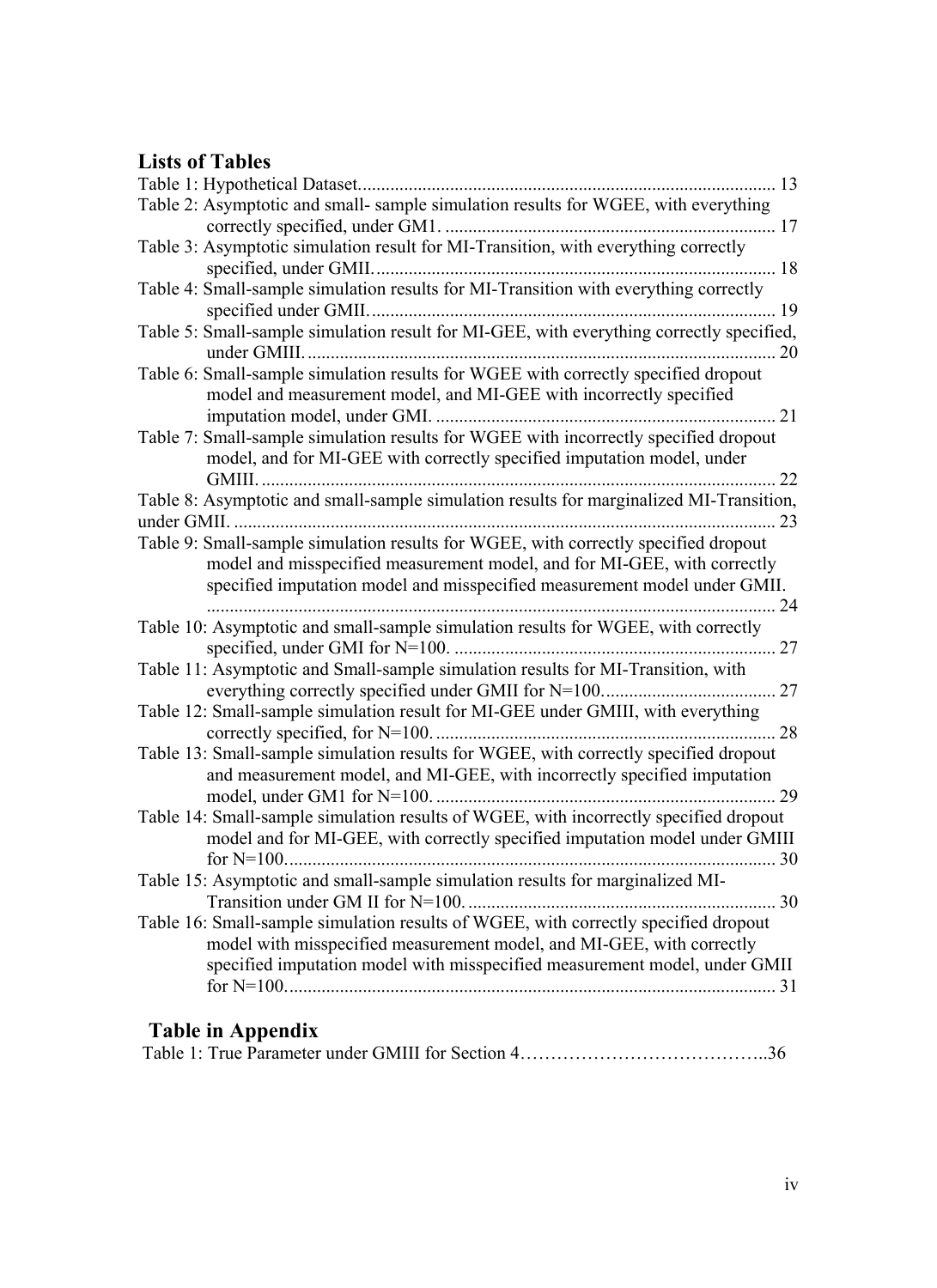# **List of Figures**

| Figure 1: Plot of Bias and MSE of the parameters estimates under GMI with respect to |  |
|--------------------------------------------------------------------------------------|--|
|                                                                                      |  |
| Figure 2: Plot of Bias and MSE of the parameters estimates under GMI with respect to |  |
|                                                                                      |  |
| <b>Figure in Appendix</b>                                                            |  |
| Figure 1: Plot of Bias and MSE of the parameters estimates under GMI with respect to |  |
|                                                                                      |  |
|                                                                                      |  |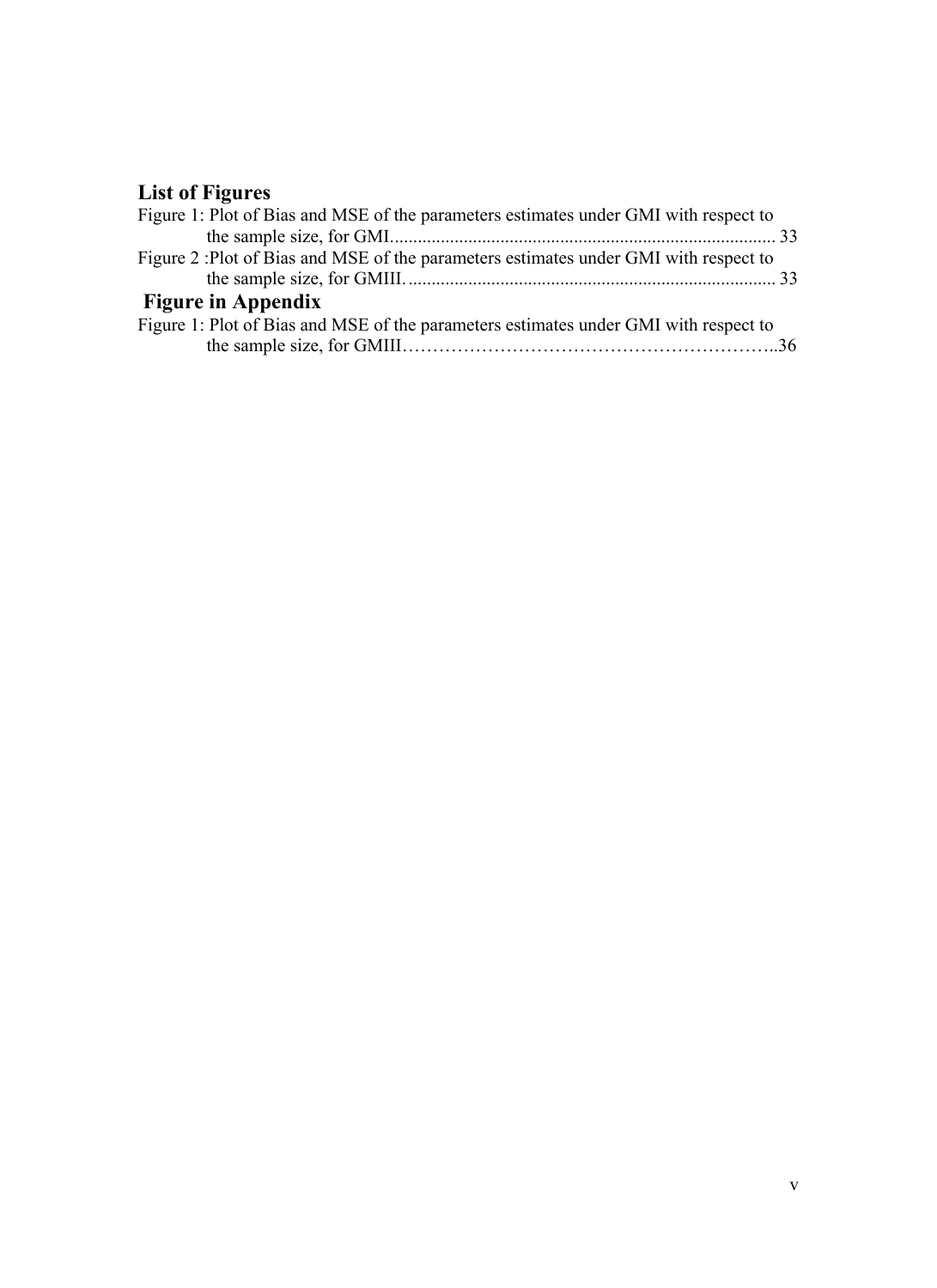# **Abstract**

.

**Introduction**: Missingness has become an inevitable scenario in longitudinal data and this often complicates the proposed analyses. Different methods have been proposed, among which are likelihood-based methods where analysts rest assured that the missingness is taken care of, when, for instance, Linear, Generalized Linear, or Non-Linear Models are considered due to their validity under the missing at random assumption. Statistical methods which take no notice of the mechanism for dropout will show the way to biased inference. Likelihood-based methods have computational complexity when taking into consideration longitudinal binary data. Weighted Generalized Estimating Equations (WGEE) is one of the common methods for handling dropouts that is MAR and is more usually used in marginal models for discrete longitudinal data. Alternatively, multiple imputations can be used to pre-process incomplete data, after which standard GEE is applied (MI-GEE).

**Objective**: The objective of this thesis was to compare weighted estimating equations with multiple imputation based estimating equations for longitudinal binary data.

**Method**: In this study, both approaches WGEE and MI-GEE were compared for incomplete binary data, through so-called asymptotic simulation study as well as smallsample simulation. Bias, variances and mean square error (MSE) were the bases for the comparison between those two approaches.

**Results and conclusion**: - The results provide evidence for the fact that MI-GEE is less biased and more accurate in small and moderate samples sizes, while WGEE is asymptotically unbiased and has only shown better performance for data having more percentage of dropout.

**Key words:** Multiple-Imputation, Inverse Probability Weighting, asymptotic simulation,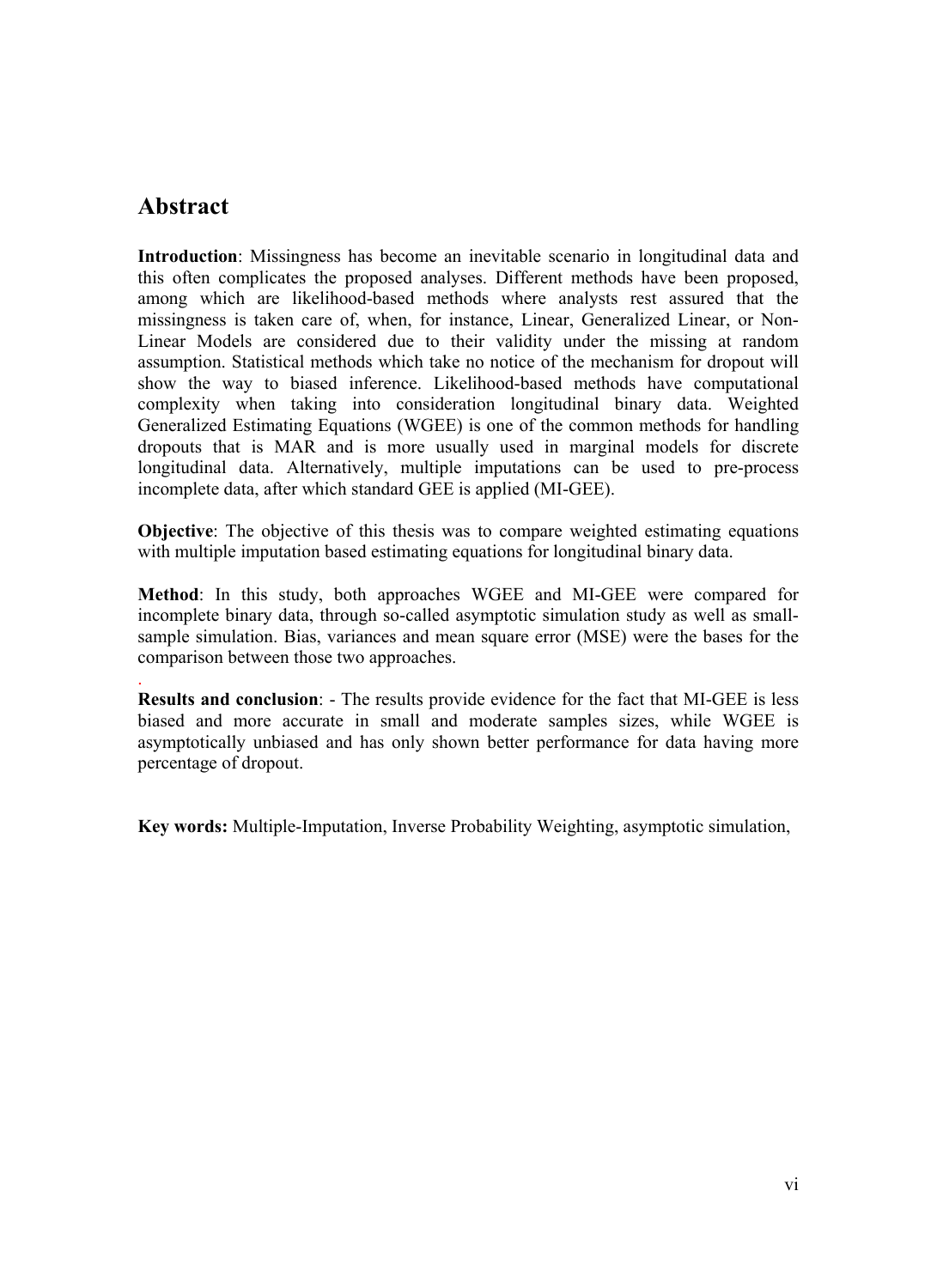# **1. Introduction**

Missing or incomplete data are a common scenario occurring in many studies. It is very common for sets of quantitative data to be incomplete, in the sense that not all planned observations are actually made. This is especially true when studies are conducted on human subjects. An observation is considered an incomplete case if the value of any of the variables is missing. Even with the best design and monitoring, the observations can be incomplete usually due to the following possible reasons: missing by design, censoring and drop-out, or non-response, etc.

Mostly in longitudinal studies, there is a large amount of missingness either due to patient dropout or intermittent missed visits. The first one is monotone missingness, in which a study subject completely drops out of the study once they become missing for the first time. A second type is an intermittent missing pattern, in which a study subject can drop out of the study one time and then resume in the study at a later visit. This study will focus on the first type of missingness.

Most statistical packages exclude incomplete cases from analysis by default. This approach is easy to implement but has serious problems. Firstly, the loss of any information on incomplete cases may lower the desired efficiency in the study. Secondly, such exclusions may lead to substantial biases in analyses. Thus, missing data are important to consider in the analyses.

Rubin (1976) provided a recognized frame for the field of incomplete data by introducing the important categorization of missing data mechanisms, consisting of *missing completely at random* (MCAR), *missing at random* (MAR), and *missing not at random* (MNAR). A non-response process is said to be *missing completely at random* (MCAR) if the missingness is independent of both unobserved and observed data. A non-response process is said to be *missing at random* (MAR) if, conditional on the observed data, the missingness is independent of the unobserved measurements. Thus, MAR mechanism depends on the observed outcomes and perhaps also on the covariates, but not further on unobserved measurements. A process that is neither MCAR nor MAR is termed nonrandom (MNAR).When an MNAR mechanism is operating, missingness depends on the unobserved measurements, perhaps in addition to dependencies on covariates and/or on observed outcomes. Thus, there is no simplification of the joint distribution.

Missingness frequently complicates the analysis of longitudinal data. In many clinical trials and other settings, the standard methodology used to analyze incomplete longitudinal data is based on such methods as *complete case analysi*s (CC), *last observation carried forward method* (LOCF) or simple form of imputation. This is often done without questioning the possible influence of these assumptions on the final results (Molenberghs and Verbeke 2005).

Sophisticated and theoretically robust methods for handling missing data in statistical analysis have existed for many years. A popular solution for dealing with incomplete longitudinal data is the use of likelihood-based methods like linear, generalized linear, or non-linear mixed models due to their validity under the assumption of *missing at random*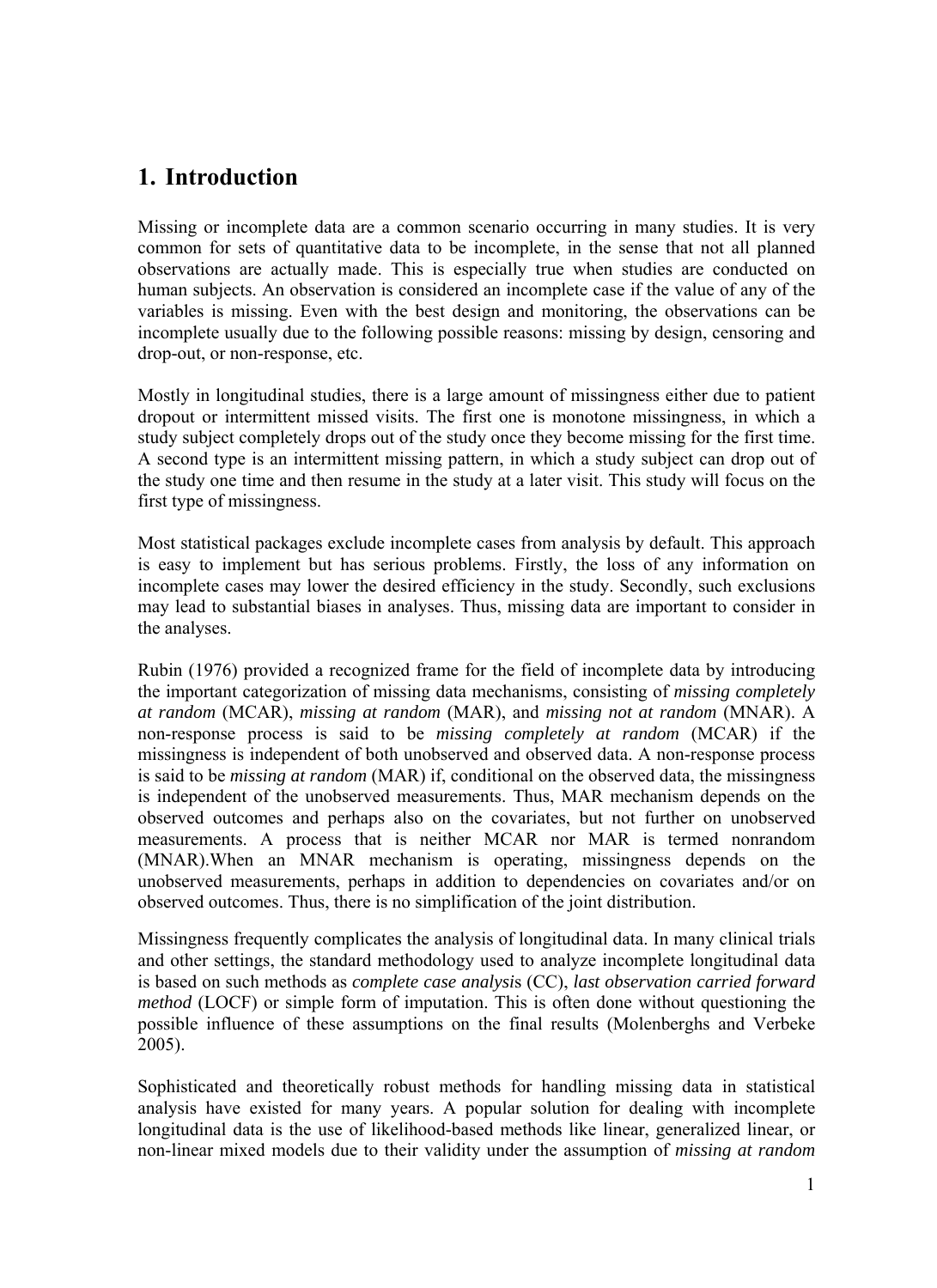(MAR). Similarly, non-likelihood methods like generalized estimating equations (GEE) require the assumption of *missing completely at random* (MCAR). Thus, Weighted GEE (WGEE) has been proposed as a way to make certain validity under MAR. This method takes into account the missingness by using inverse probability weighting for the analysis of the incomplete sequences under the MAR assumption. An alternative to the WGEE approach uses Multiple Imputation (MI). In multiple imputations, several augmented data sets are generated by random replacement of missing values with samples from appropriate distributions in order to obtain more stable estimates of the parameters of interest. The combination of MAR-based MI together with a final GEE is called MI-GEE.

Although, Inverse probability weighting and imputation based estimating equations are valid under MAR assumption, the ways of dealing missingness in the data for these two methods are pretty dissimilar. Thus, one of the concentrations would be the strength of these methods under various circumstances. In other words, the pros and cons of these methods would be the primary interest of the researcher. Several researchers have started work towards this end in various ways. A most recent work was done by Beunckens et al (2007) involving a simulation study comparing weighted estimating equations with multiple imputations based estimating equations for longitudinal binary data. They compared both approaches, inverse probability weighting and MI-based, GEE through the use of so-called asymptotic, as well as small-sample simulations, in a variety of correctly specified as well as incorrectly specified models. They carried out the study based on a sample of size 100. The results from their study provides striking evidence that MI-GEE is both less biased and more accurate in small to moderate sample, in spite of asymptotic unbiasedness property of **WGEE** 

The present study aims to provide extensions to the study carried out by Beunckens et al (2007). In this study, the sample size was allowed to vary from N=50 to 500 under the same settings of study of Beunckens et al (2007). Further an additional setting with more missing data was also explored.

## **1.1 Objectives of the study**

The objective of this thesis is to compare weighted estimating equations with multiple imputation based estimating equations for longitudinal binary data. In this study, both approaches WGEE and MI-GEE will be compared for the incomplete binary data, through so-called asymptotic as well as small-sample simulations. Bias, variances and mean square error (MSE) will be the bases of the comparison of these two approaches. Misspecification of either dropout model, measurement model or imputation model will be investigated throughout the process, in line with and using the same settings of the study of Beunckens et al (2007).

## **1.2 Structure of the report**

This report is set up in five Sections. Section one gives some background information about missing data in the longitudinal setting and the objectives of this study. In Section two, a brief descriptions of the methods used to analyze incomplete longitudinal binary data is presented. In Section three, brief description of asymptotic and small-sample simulation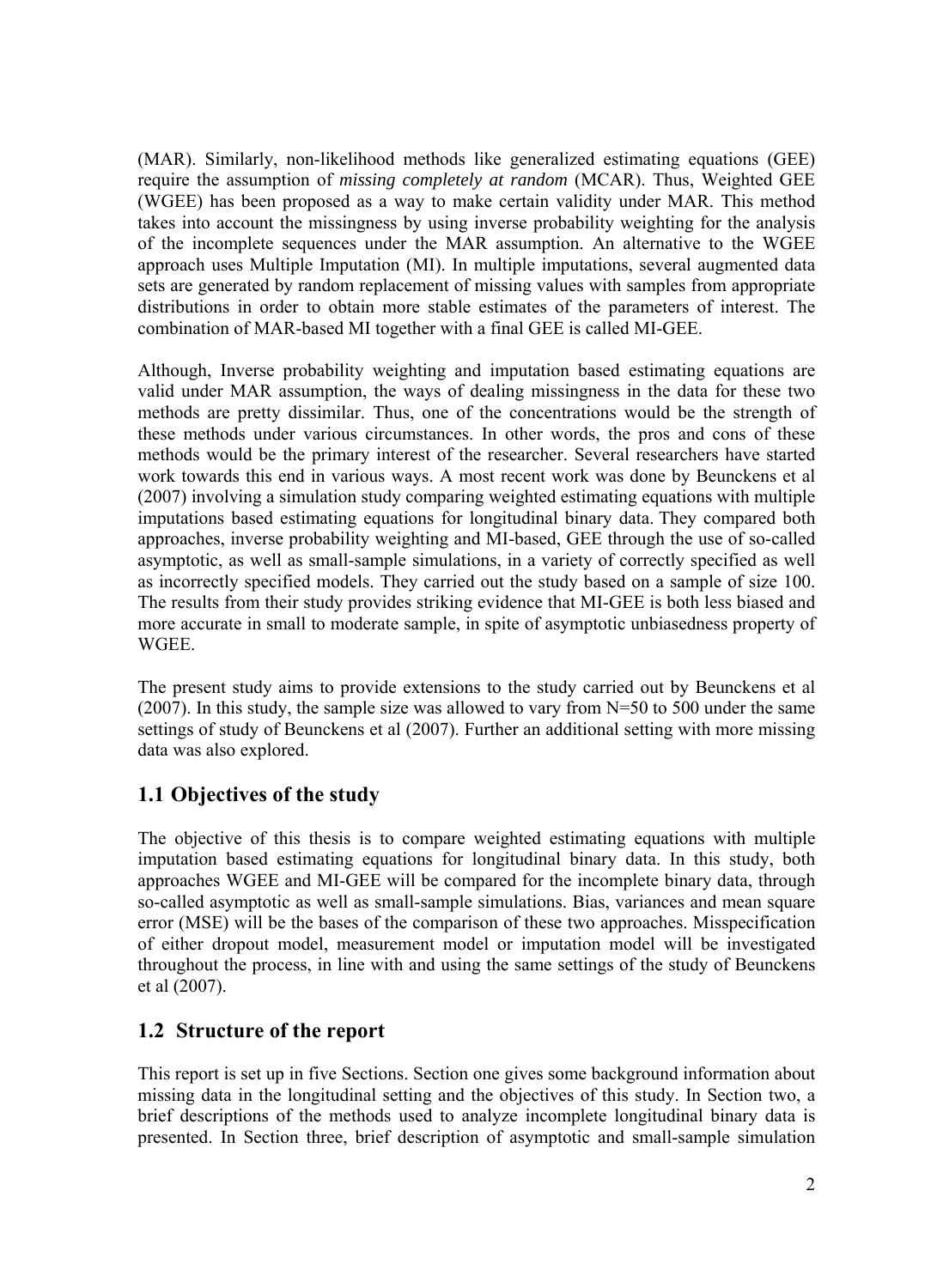methods are given. Section four describes the result of the asymptotic and small-sample simulations, Section five describes the results of same study with some modifications, and finally, discussion and conclusion is placed in Section six.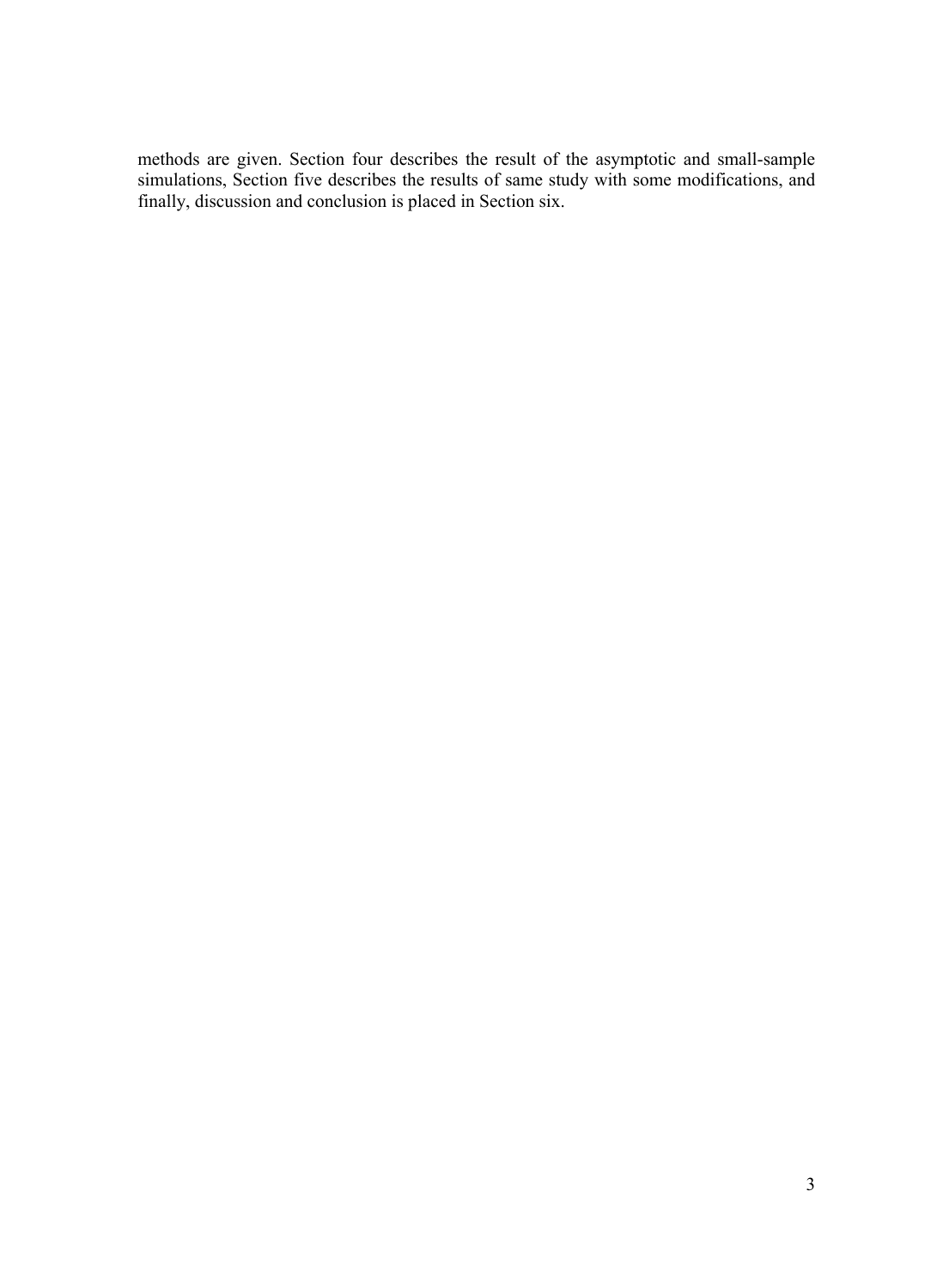# **2. Methods handling Non-Gaussian Longitudinal Data 2.1 Model Families**

In non-Gaussian longitudinal studies, multiple assessments of the same subject at different time points are used and the within-subject responses are then correlated. This correlation must be accounted for by analysis methods appropriate to the data. Several models have been proposed for the analysis of such data. Most of them are extensions of the well-known logistic regression that is a particular case of generalized linear models with a logit link function. In general, in the non-Gaussian data setting, there are three model families to analyze the data and these are marginal, random effects and conditional models. In a marginal model, the entire response vector is modeled marginally on a set of covariates, the association structure is then typically captured via a set of association parameters, such as correlations, odds ratios, etc.

Marginal models, also called population-averaged models, represent a situation in which the parameters characterize the marginal probabilities of the entire set of outcomes, without conditioning on the other outcomes. In the full-likelihood marginal approach, the Bahadur model which has been proposed by Bahadur (1961), accounts for the association via marginal correlations. Molenberghs and Lesaffre (1994) and Lang and Agresti (1994) have proposed models that parameterize the association in terms of marginal odds ratios. Dale (1986) defined the bivariate global odds ratio model based on a bivariate Plackett distribution (Plackett 1965). Molenberghs and Lesaffre (1994, 1999) extended this model to multivariate ordinal outcomes. However, the main issue for full likelihood approaches is computational complexity, especially when a high-dimensional vector of correlated data arises.

As an alternative method, Liang and Zeger(1986) proposed generalized estimating equations (GEE),which require only the correct specification of the univariate marginal distributions provided one is willing to adopt "working" assumptions about the association structure. Second-order GEE, which extends the GEE approach by correct specification of the association structure in addition to correct specification of the univariate marginal distribution, have been proposed also. An alternative to GEE is given by alternating logistic regressions (Carey, Zeger, and Diggle 1993). Le Cessie and van Houseline (1994) suggested approximating the true likelihood by means of a pseudo-likelihood (PL) function that is easier to evaluate and to maximize. Both GEE and PL yield consistent and asymptotically normal estimators, with an empirically-corrected variance estimator.

In conditionally specified models, any response within the sequence of repeated measurements is modeled conditional upon (subsets of) the other outcomes .This could be the set of all past measurements or a subset thereof, in so-called transition models .The third type of model is subject-specific models, in which the responses are assumed independent, given a collection of subject-specific parameters.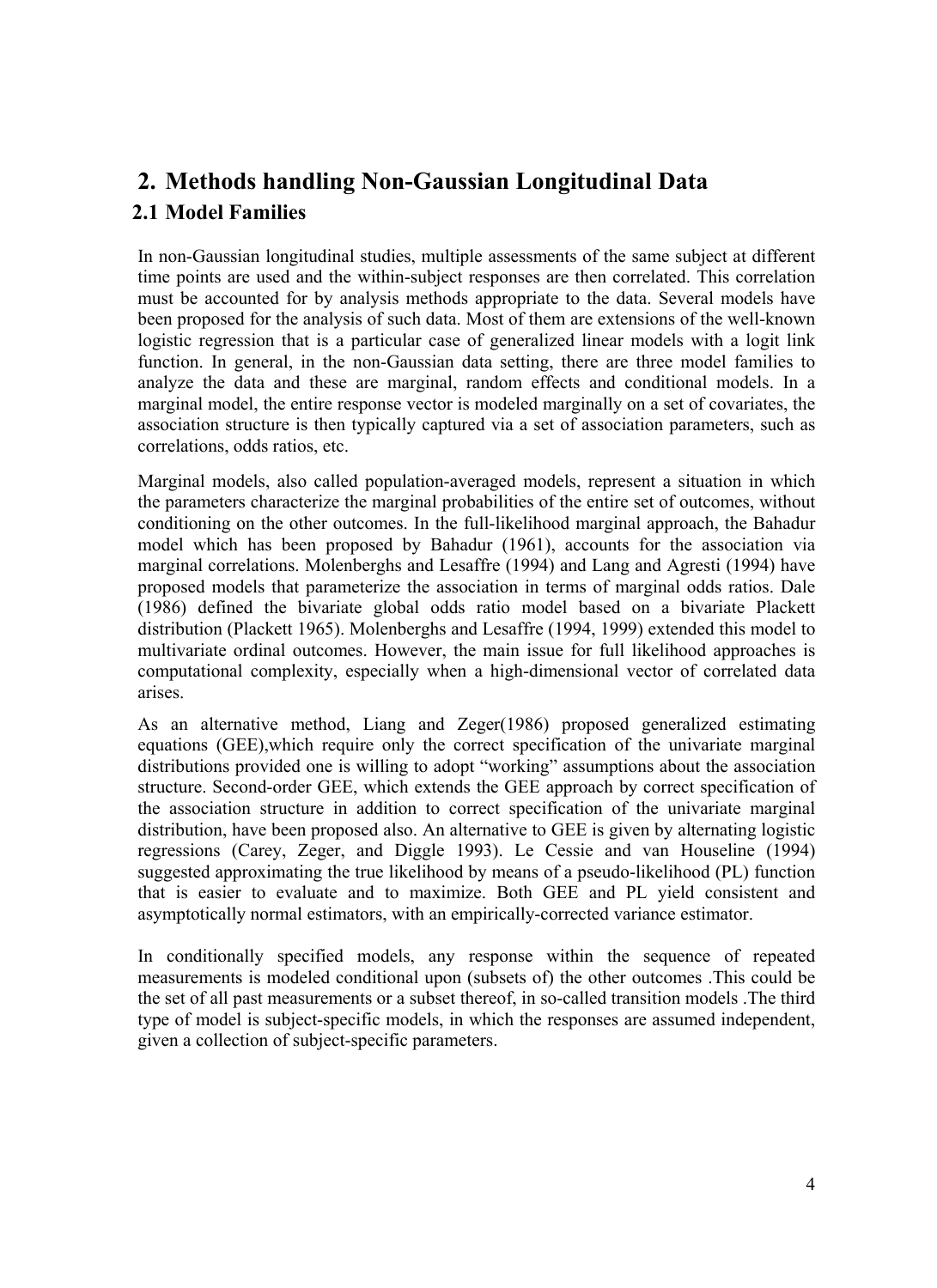#### **2.2 Some Marginal Models for Longitudinal Binary Data**

#### **I.Bahadur Model**

As explained above, Bahadur (1961) has proposed this model for binary data and can be introduced using the simpler regression notation. Let us assume a sequence of binary measurements  $Y_{ii}$  designed to be measured at occasions *j* for individual i under investigation. Let  $\pi_{ij}$  be the marginal probability, i.e.,  $E(Y_{ij}) = P(Y_{ij} = 1) = \pi_{ij}$ . To describe the association, the pairwise probabilities  $E(Y_{ii}Y_{ii}) = P(Y_{ii} = 1, Y_{ii} = 2) = \pi_{ii,j}$  need to be characterized. The success probability of the measurements taken in the same subject can be modeled in terms of the two marginal probabilities  $\pi_{ij}$  and  $\pi_{ij}$ , as well as an association parameter, this being the marginal coefficient of Bahadur's model.

The marginal correlation coefficient assumes the form

$$
Corr(Y_{ij_1}, Y_{ij_2}) = \rho_{ij_1j_2} = \frac{\pi_{ij_1j_2} - \pi_{ij_1}\pi_{ij_2}}{\left[\pi_{ij_1}(1-\pi_{ij_1})\pi_{ij_2}(1-\pi_{ij_2})\right]^{1/2}}
$$

Based on this expression, the joint probability can be calculated from the marginal correlation coefficient and the univariate probabilities and can be defined as

$$
\pi_{ij,j} = \pi_{ij_1} \pi_{ij_2} + \rho_{ij_1j_2} \left[ \pi_{ij_1} (1 - \pi_{ij_1}) \pi_{ij_2} (1 - \pi_{ij_2}) \right]^{1/2}
$$

The likelihood-based approach requires complete representation of the joint probabilities of the vector of binary responses in each unit. Thus, Bahadur used, apart from conventional two-way correlation coefficient, third and higher-order correlation coefficients to completely specify the joint distribution. For this, let us define standardized deviations

$$
\varepsilon_{ij} = \frac{Y_{ij} - \pi_{ij}}{[\pi_{ij}(1 - \pi_{ij})]^{1/2}}
$$
 and  $e_{ij} = \frac{y_{ij} - \pi_{ij}}{[\pi_{ij}(1 - \pi_{ij})]^{1/2}}$ ,

where  $y_{ij}$  is an actual value of the binary response variable  $Y_{ij}$ .

Let us define

$$
\rho_{ij,j} = E(\varepsilon_{ij_1}\varepsilon_{ij_2}), \rho_{ij_1j_2j_3} = E(\varepsilon_{ij_1}\varepsilon_{ij_2}\varepsilon_{ij_3})\dots \rho_{ij_jj_2,\dots,j_m} = E(\varepsilon_{ij_1}\varepsilon_{ij_2}\varepsilon_{ij_3}...\dots \varepsilon_{ij_m}),
$$
  
where the parameters  $\rho_{ijk}$  are classical Pearson type correlation coefficients.

In Bahadur's model, the probability mass function is split into two components: the independence model and the correction factor. Thus, the general Bahadur model can be represented by the expression  $f(\mathbf{y}_i) = f(\mathbf{y}_i)c(\mathbf{y}_i)$ , (1)

where

*i*

$$
f(y_i) = \prod_{j=1}^{n_i} \pi_{ij}^{y_{ij}} (1 - \pi_{ij})^{1 - y_{ij}}
$$
 and  
\n
$$
c(y_i) = 1 + \sum_{j_1 < j_2} \rho_{ij_1 j_2} e_{ij_1} e_{ij_2} + \sum_{j_1 < j_2 < j_3} \rho_{ij_1 j_2 j_3} e_{ij_1} e_{ij_2} e_{ij_3} + \dots + \rho_{i12, \dots, n_i} e_{ij_1} e_{ij_2} e_{ij_3} + \dots + \rho_{i14, \dots, n_i} e_{ij_1} e_{ij_2} e_{ij_3} + \dots + \rho_{i15, \dots, n_i} e_{ij_1} e_{ij_2} e_{ij_3} + \dots + \rho_{i16, \dots, n_i} e_{ij_1} e_{ij_2} e_{ij_3} + \dots + \rho_{i17, \dots, n_i} e_{ij_1} e_{ij_2} e_{ij_3} + \dots + \rho_{i18, \dots, n_i} e_{ij_1} e_{ij_2} e_{ij_3} + \dots + \rho_{i19, \dots, n_i} e_{ij_1} e_{ij_2} e_{ij_3} + \dots + \rho_{i19, \dots, n_i} e_{ij_1} e_{ij_2} e_{ij_3} + \dots + \rho_{i19, \dots, n_i} e_{ij_1} e_{ij_2} e_{ij_3} + \dots + \rho_{i19, \dots, n_i} e_{ij_1} e_{ij_2} e_{ij_3} + \dots + \rho_{i19, \dots, n_i} e_{ij_1} e_{ij_3} e_{ij_3} + \dots + \rho_{i19, \dots, n_i} e_{ij_1} e_{ij_2} e_{ij_3} + \dots + \rho_{i19, \dots, n_i} e_{ij_1} e_{ij_2} e_{ij_3} + \dots + \rho_{i19, \dots, n_i} e_{ij_1} e_{ij_2} e_{ij_3} + \dots + \rho_{i19, \dots, n_i} e_{ij_1} e_{ij_2} e_{ij_3} + \dots + \rho_{i19, \dots, n_i} e_{ij_1} e_{ij_2} e_{ij_3} + \dots + \rho_{i19, \dots, n_i} e_{ij_1} e_{ij_2} e_{ij_3} + \dots + \rho_{i19, \dots, n_i}
$$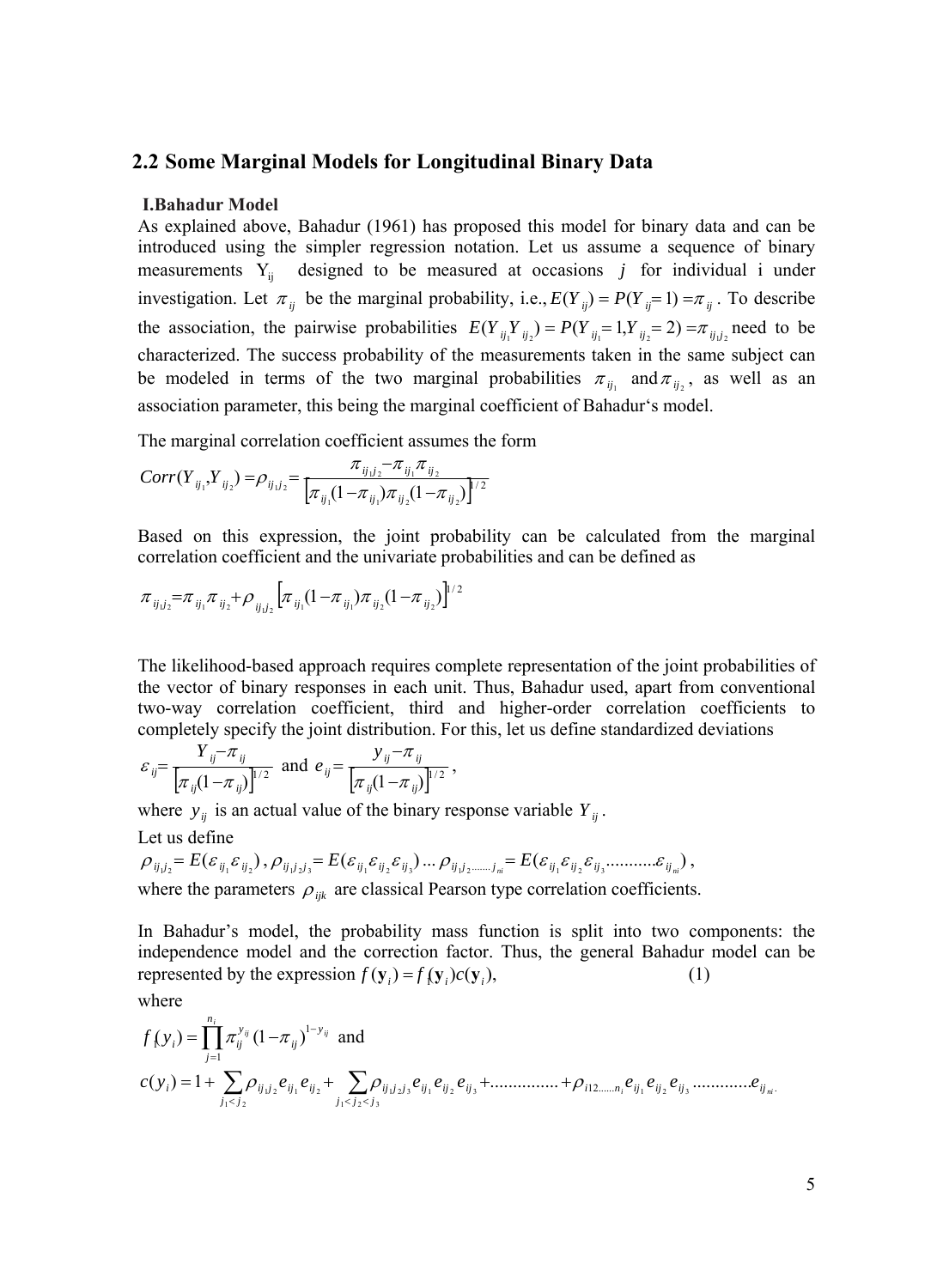It can be seen that the Bahadur model has closed form but its use for non-Gaussian outcomes can be problematic due to prohibitive computational requirements.

#### **II.Generalized Estimating Equations (GEEs)**

As discussed in Section 2.1, the use of full likelihood methods for marginal models can be problematic due to prohibitive computational requirements. Therefore, GEE is a viable alternative within this family. For clustered and repeated data, Liang and Zeger (1986) proposed the Generalized Estimating Equations (GEEs). GEE is a marginal or populationaveraged model for clustered and repeated data. It is a non-likelihood method, correcting for the clustering effect, using correlation to capture the association within the clusters. It focuses on modeling the mean structure:

log  $it(\pi_{ij}) = X'_{ij}\beta$  where  $\beta$  is the vector of model parameters.

For the classical form of GEE, the score equations to be solved when computing maximum likelihood estimates under a marginal non-Gaussian outcome are

$$
S(\beta) = \sum \frac{\partial \mu_i}{\partial \beta'} (A_i^{1/2} C_i A_i^{1/2})^{-1} (\mathbf{y}_i - \mathbf{\mu}_i) = \mathbf{0},
$$
\n(2)

where  $A_i$  is the matrix with the marginal variances on the main diagonal and zeros elsewhere, and  $C_i$  is equal to the marginal correlation matrix. Typically, the correlation matrix C<sub>i</sub> contains a vector  $\alpha$  of unknown parameters that is replaced for practical purposes by a consistent estimate.

Assuming that the marginal mean  $\mu_i$  has been correctly specified as  $h(\mu_i) = X'$ ,  $\beta$ , it can be shown that, under mild regularity conditions, the estimator  $\hat{\beta}$ , obtained by solving the estimating equations, is asymptotically normally distributed with mean  $\beta$  and with covariance matrix (Molenberghs and Verbeke, 2005):  $\text{Var}(\hat{\beta}) = I_0^{-1} I_1 I_0^{-1},$ 

where 
$$
I_0 = \sum_{i=1}^N \frac{\partial \mu'_i}{\partial \beta} V_i^{-1} \frac{\partial \mu_i}{\partial \beta'}
$$
 and  $I_1 = \sum_{i=1}^N \frac{\partial \mu'_i}{\partial \beta} V_i^{-1} \text{var}(\mathbf{y}_i) V_i^{-1} \frac{\partial \mu_i}{\partial \beta'}$ , with  $V_i = A_i^{1/2} C_i A_i^{1/2}$ .

To investigate the effect of clustering, different working assumptions can be specified in the GEE model. GEE is interested in getting good estimates of the main effect. Based on Liang and Zeger (1986)'s results, GEE yields consistent main effect estimators even when the working correlation structure is misspecified. In this case, correlation parameters are treated as nuisance parameters.

However, severe misspecification may affect the efficiency of the estimators. Hence, distances between empirically-corrected and model-based standard errors are compared to choose a working assumption that is close to the true correlation structure. Since GEE allows for the misspecification of the correlation structure, the association obtained in terms of correlation cannot be trusted and is considered a nuisance, though the main effect estimates are consistent. As such, if the association is of scientific interest, GEE is less adequate.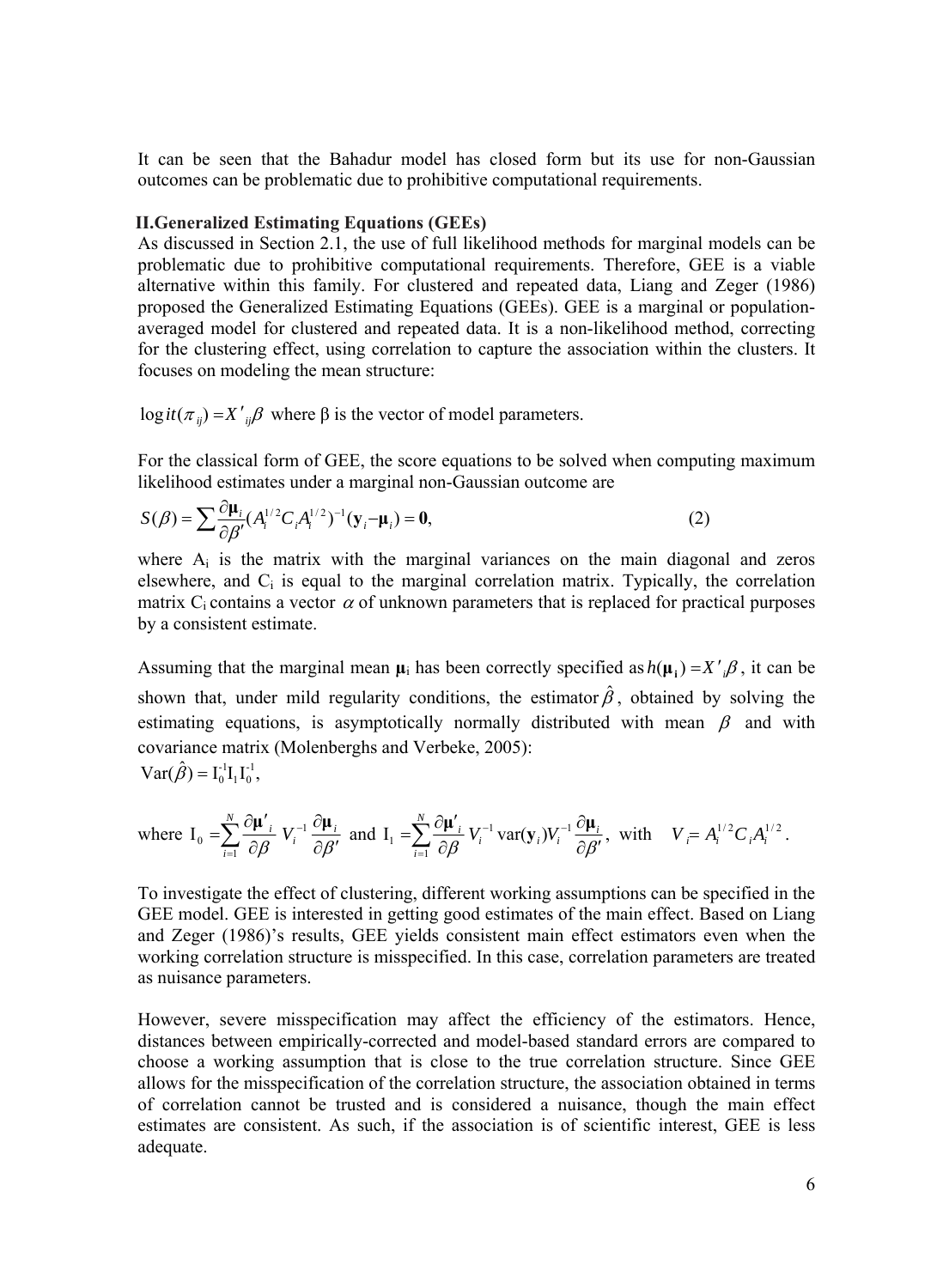#### **2.3 Conditional Models for Longitudinal Binary Data**

As explained in Section 2.1*,* in conditionally specified models*,* any response within the sequence of repeated measurements is modeled conditional upon the other outcomes on the same unit. A transition model is a well-known example of a conditionally specified model for longitudinal data.

In a transition model, a measurement  $Y_{ij}$  in the longitudinal series can be explained as the function of the previous outcome or history. In other words, a regression model for the outcome  $Y_{ij}$  can be written in terms of the previous outcome or history. Alternately, error terms can also be written as functions of previous error terms.

A form of a transition model for binary longitudinal outcomes is a stationary first-order autoregressive model and can be written as

 $\log it[P(Y_{ij}=1|x_{ij},Y_{i,j-1}=y_{i,j-1},\beta,\alpha)]=x'_{ij}\beta+\alpha y_{i,j-1}.$  (3) Second or higher-order extensions can be possible.

#### **2.4 Missing Data Frameworks**

In a longitudinal data setting, there are usually two types of missing patterns involved. The first one is monotone missingness, in which a study subject completely drops out of the study once they become missing for the first time. A second type is an intermittent missing pattern, in which a study subject can drop out of the study one time and then resume in the study at a later visit. This study only focuses on the first type of missingness pattern.

Let us assume a sequence of measurements  $Y_{ii}$  is designed to be measured on subject where  $i = 1, 2, \dots, N$  at occasions  $j = 1, 2, \dots, n_i$ , which gives the outcome vector  $Y_i = (Y_{i1}, Y_{i2}, \dots, Y_{i n_i})'$ .

Let us define  $R_{ii}$ , the missing data indicator, as:

$$
R_{ij} = \begin{cases} 1, & \text{if } Y_{ij} \text{ is observed} \\ 0, & \text{otherwise} \end{cases} \text{ and } Y_i = \begin{cases} Y_i^o, & \text{vector containing } Y_{ij} \text{ where } R_{ij} = 1 \\ Y_i^m, & \text{vector containing } Y_{ij} \text{ where } R_{ij} = 0 \end{cases}
$$

 $Y_i$  is referred to as the complete data which is made up of the observed  $(Y_i^o)$  and the missing data  $(Y_i^m)$  components. The full data  $(Y_i, R_i)$  consists of the complete data, together with the missing data indicators, in which the complete data refers to the vector **Y***<sup>i</sup>* of planned measurements. For the dropout pattern of the missingness, the vector **R***<sup>i</sup>* vector can be replaced by a scalar variable  $D_i$ , called the dropout indicator. In this case each vector  $\mathbf{R}_i$  is of the form  $(1,...0,...0)$  and we can write this scalar dropout indicator by the expression  $D_i = 1 + \sum_{i=1}^{n_i} R_{ii}$ ,  $= 1 + \sum_{j=1}^{n_i}$  $D_i = 1 + \sum_{j=1}^{n} R_{ij}$ , and for a complete sequence  $D_i = n_i + 1$ . In both the situations,  $D_i$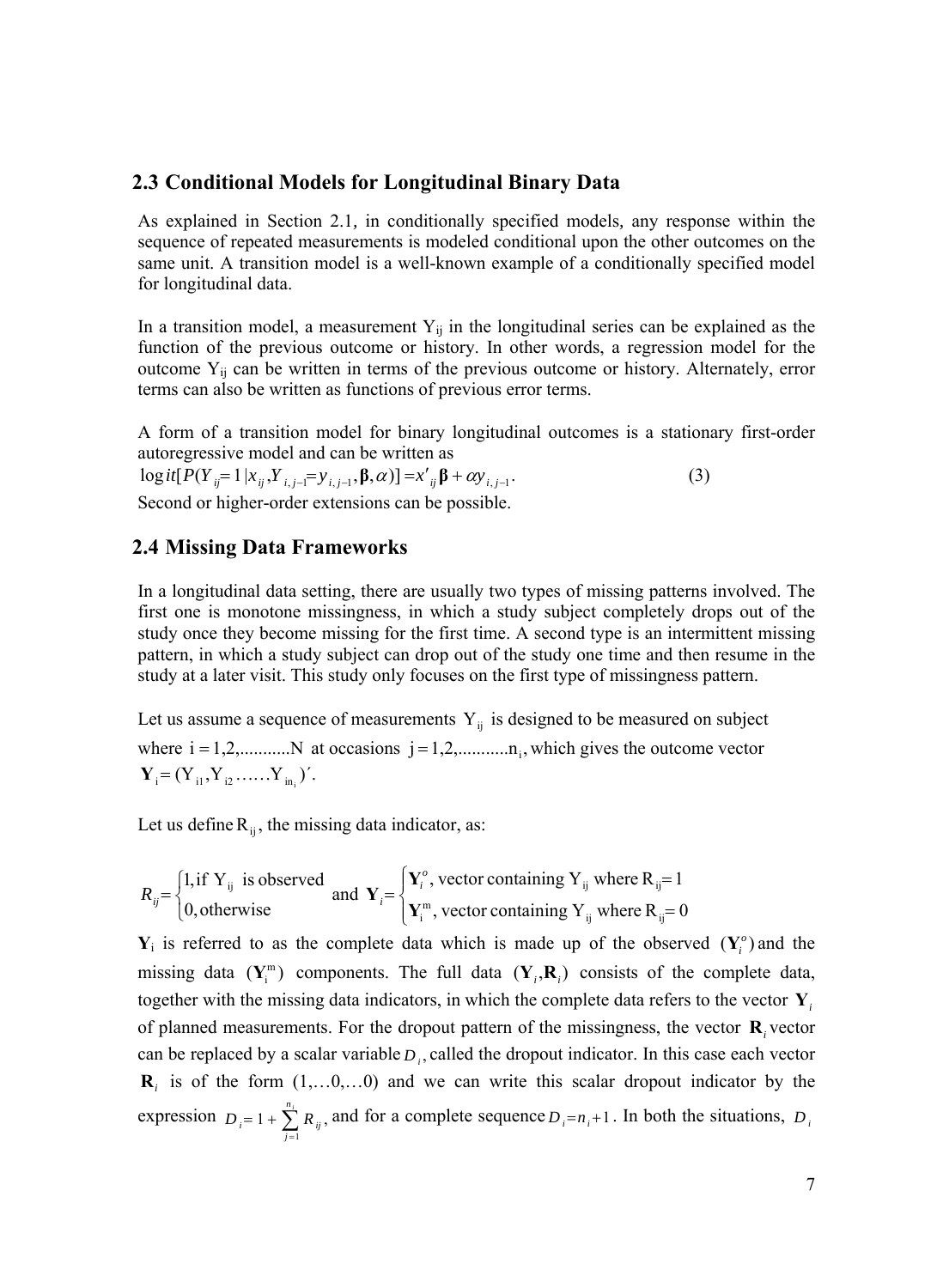is equal to 1 plus the length of the observed measurement sequences. For the dropout pattern, a balanced design which indicates the common set of measurement occasions is more relevant to provide meaningful definitions.

The joint model of the full data fall into three categories: the selection model, patternmixture model and the shared-parameter model. The selection model (Rubin, 1976; Little and Rubin, 1987) factorizes the joint distribution into two factors. The first factor is the marginal density of the measurement process and second factor is the density of the dropout process, conditional on the measurement process. The term originates from the econometric literature (Heckman 1976) and it can be thought of in terms of a subject's missing values being 'selected' through the probability model, given the measurements, whether observed or not( Molenberghs and Kenward,2007).The reverse factorization yields a pattern-mixture model(Little,1993,1994). The pattern-mixture model allows for a different response model for each pattern of missing values, the observed data being a mixture of these weighted by the probability of each missing value or dropout pattern. The third family is called sharedparameter models (Wu and Carrol, 1988; Wu and Bailey, 1989), where the measurement and dropout processes are assumed to be independent, given a certain set of shared parameters. The natural parameters of these three models have different interpretations, and transforming one statistical model from one of the frameworks to another is generally not straightforward (Molenberghs and Kenward, 2007). In this report, the common approach, the selection model, is taken into account.

### **2.5 Issues of Missingness in Non-Gaussian Data Setting**

Missing data occur regularly in longitudinal studies. Subjects may drop out before the study terminates, or be lost to follow-up in such a way that no further measurements are provided after the time of dropout. Statistical methods which ignore the mechanism for dropout will lead to biased inference. Generally, which method is to be considered for handling incomplete data depends on which type of dropout mechanism it is. The focus in this report is on dropouts that are *missing at random*, i.e., the probability of dropout is related to the observed responses. As discussed in the previous Sections, the full-likelihood approaches are attractive due to their ignorability properties. Such approaches are valid under *missing at random* (MAR). But, the use of such approaches in the non-Gaussian setting leads to computational complexity, especially when a high-dimensional vector of correlated data arises. Thus, GEE has been proposed to overcome such complexity. However, as Liang and Zeger (1986) pointed out, inferences obtained using GEE are valid only under the strong assumption that the data are *missing completely at random* (MCAR) (Molenberghs and Verbeke, 2005). To allow the data to be MAR, Robins et al (1995) developed a class of weighted estimating equations which can seen as the extension of the GEE. Another alternative approach can be to combine multiple imputations, where the MAR assumption is deemed plausible, with GEE, resulting in MI-GEE. In the next Section, brief explanations of these two approaches are provided.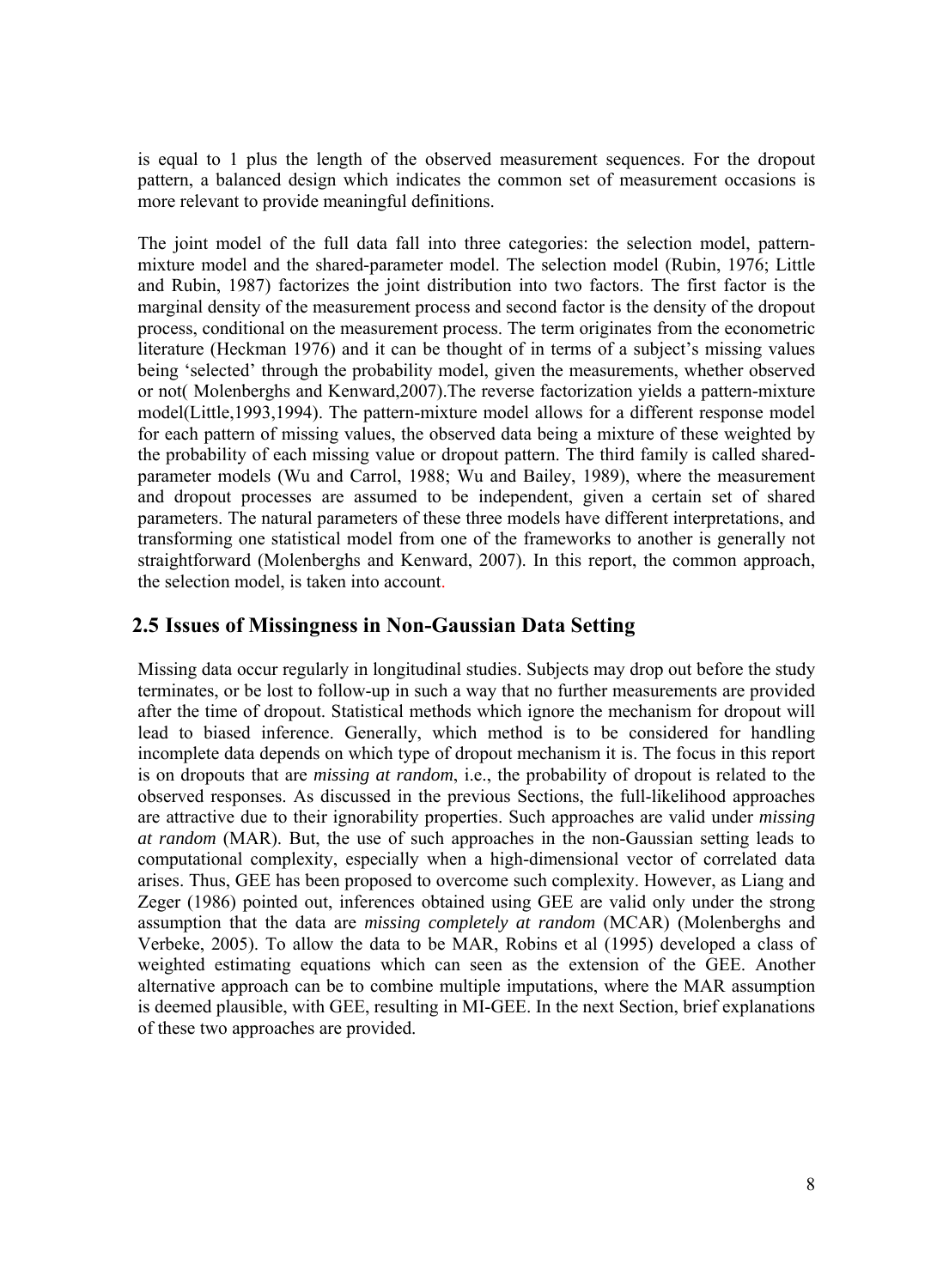#### **2.6 Methods for Incomplete Non-Gaussian Longitudinal Data**

#### **I.Weighted Generalized Estimating Equations (WGEE)**

The generalized estimating equations (GEE) approach is commonly used to model incomplete longitudinal binary data. When dropouts are *missing at random* (MAR) through dependence on observed responses, GEE may give biased parameter estimates in the model for the marginal means. A weighted estimating equations approach (Robins, Rotnitzky, and Zhao, 1994), gives consistent estimation under MAR when the drop out mechanism is correctly specified. This can be viewed as an extension of GEE. The idea of weighted GEE is to weight each subject's measurements in the GEE by the inverse probability that subject drops out at that particular measurement occasion (Molenberghs and Verbeke, 2005). Such assigned weight can be calculated as

$$
v_{ij} = P(D_i = j) = \prod_{k=2}^{j-1} [1 - P(R_{ik} = 0 \mid R_{i2} = ... = R_{i,k-1} = 1)] \times P(R_{ij} = 0 \mid R_{i2} = ... R_{i,j-1} = 1)^{I\{j \le n_i\}}.
$$

The underlying idea behind this inverse probability weights (IPW) methodology is that each available observation at a particular occasion is given a weight that is inversely proportional to the cumulative probability of being observed at that time. In other words, the application of the inverse probability weights in a marginal model is to correct the bias that is caused by dropouts that are MAR.

Based on the above probability, the estimating equations are adjusted by adding the inverse of the weighted term to the score equations of standard GEE, which can now be written as:

$$
\mathbf{S}(\boldsymbol{\beta}) = \sum_{i=1}^N \sum_{d=2}^{n_i+1} \frac{I(D_i = d)}{\nu_{id}} \frac{\partial \boldsymbol{\mu}_i}{\partial \beta'}(d) (A_i^{1/2} C_i A_i^{1/2})^{-1}(d) (\mathbf{y}_i(d) - \boldsymbol{\mu}_i(d)) = \mathbf{0},
$$

where  $\mathbf{y}_i(d)$  and  $\mathbf{\mu}_i(d)$  are the first d-1 elements of  $\mathbf{y}_i$  and  $\mathbf{\mu}_i$  respectively. The  $\frac{\partial \mathbf{\mu}_i}{\partial \beta'}(d)$ ∂**μ**

and  $(A_i^{1/2}C_iA_i^{1/2})^{-1}(d)$  terms are defined analogously, in line with the definitions in Robins et al (1995).

#### **II.Multiple Imputation Techniques**

Among the series of criticism on simple imputation techniques such as LOCF, at best, is that they ignore random variation by imputing fixed values. Multiple imputation methods proposed by Rubin (1987) is a technique to replace missing values with a set of M plausible values, that is, values generated from the distribution of one's data. This, combined with GEE on the computed data, is an alternative technique to direct likelihood and weighted GEE and, at least in its basic form, requires the missingness mechanism to be MAR. In multiple imputations, the analyst creates several different versions of a data set, replacing missing values with plausible random values, or imputations. The imputed data sets are analyzed separately, and the results are combined in a way that accounts for variation in the imputed values. More precisely, the multiple imputation technique has three basic phases:

- o the missing values are filled in M times to obtained M complete data sets;
- o the M complete data sets are analyzed by using standard procedures; and,
- o the results from M analyses are combined into a single inference.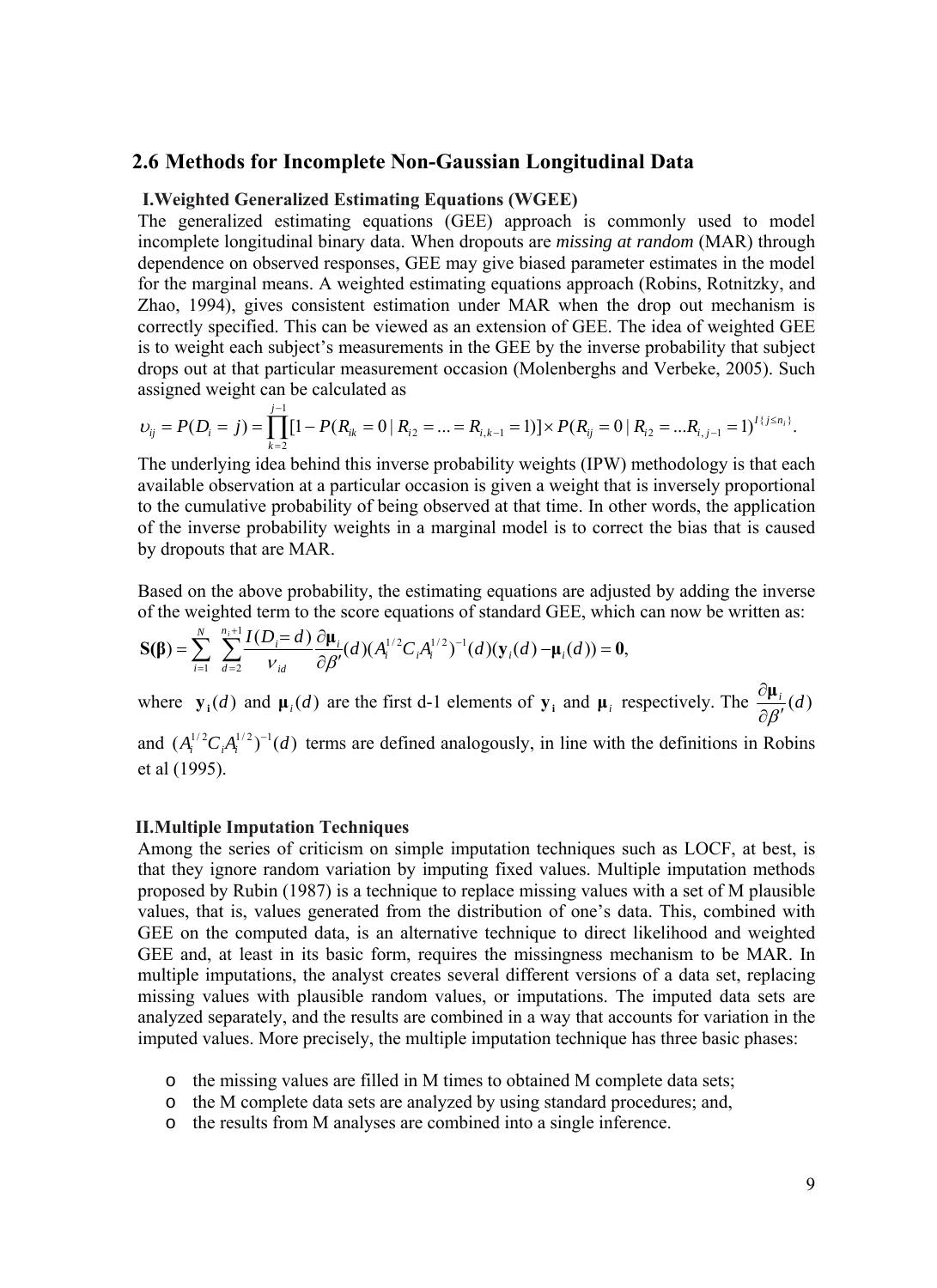The process of multiple imputations is as follows. Suppose the interest is on the inferences about the  $k \times 1$  parameter vector  $\beta$  from the substantial model and that one is able to make appropriate Bayesian posterior draws from the imputation model. Replacing the missing data by their corresponding imputation samples, M imputed data sets are constructed. Let  $\hat{\beta}^m$  and  $\hat{V}^m$  be the estimate of  $\beta$  and its covariance matrix from  $m^{th}$  completed dataset (m =1,2,……….M), respectively. Then, the MI estimate of **β** is the mean of the estimates  $\hat{\beta}^* = \frac{1}{\sqrt{2}} \sum_{n=1}^{M} \hat{\beta}^m$ . \* *m*

$$
\hat{\beta}^* = \frac{1}{M} \sum_{m=1} \hat{\beta}^m.
$$

The estimates of the covariance matrix of  $\hat{\beta}^*$  are calculated from the within and between imputation variability, i.e. ,

$$
V = W + (\frac{M+1}{M})B,
$$
  
where  $W = \frac{1}{M} \sum_{m=1}^{M} V^m$  is the within-imputation variability, and  

$$
B = \frac{1}{M-1} \sum_{m=1}^{M} (\hat{\beta}^m - \hat{\beta}^*) (\hat{\beta}^m - \hat{\beta}^*)'
$$
 is the between-imputation variability.

Researchers often wish to know how many imputations are needed for each missing value. The established advice, however, is that  $2$  to  $10$  imputations suffice under the most realistic circumstances (Rubin, 1987). In many applications, as few as 3-5 imputations are sufficient to obtain excellent results (Molenberghs and Kenwards, 2007).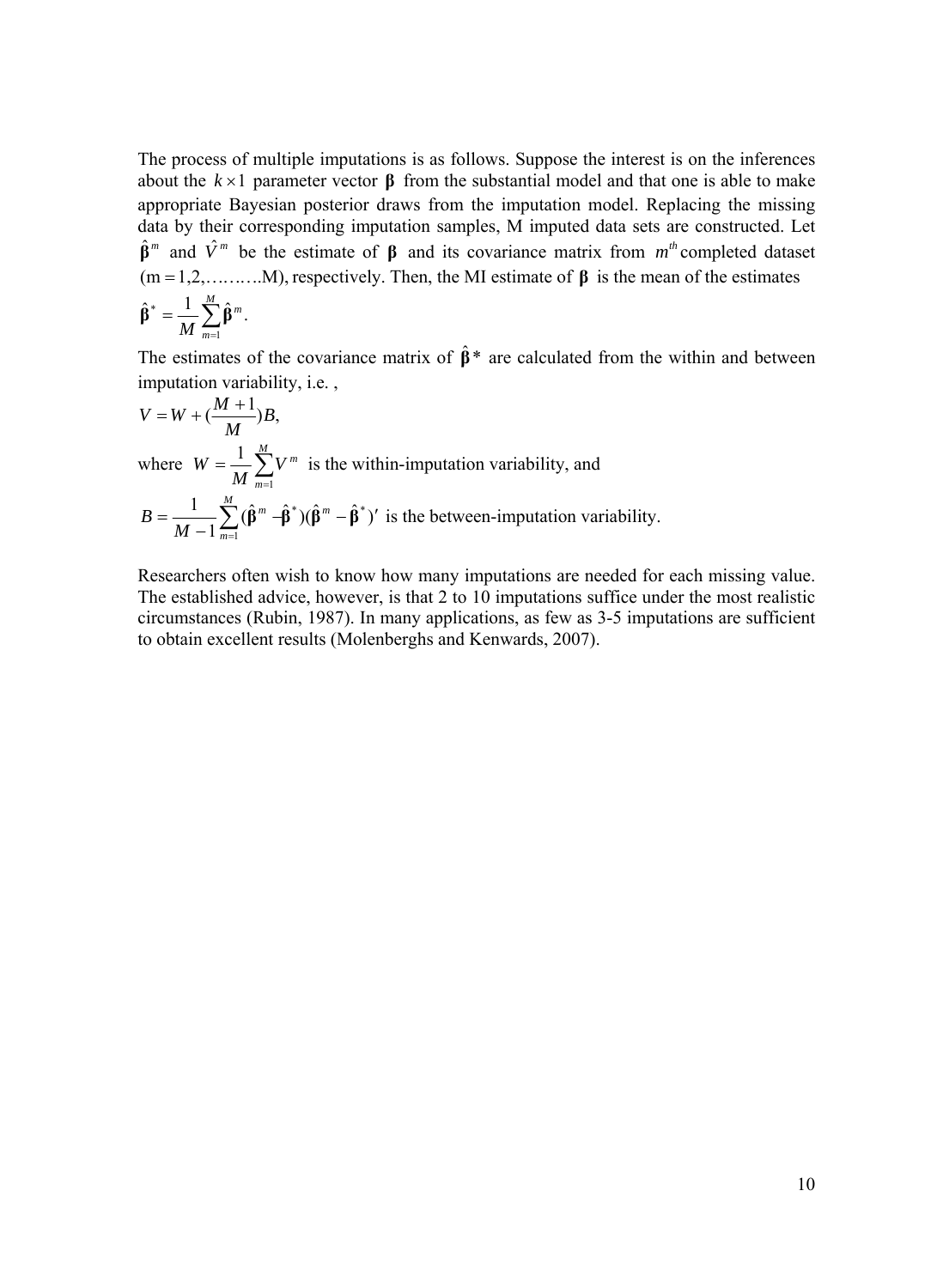# **3. Design of Simulation Study**

As explained in Section 2, many standard analyses, including maximum likelihood estimation and the GEE approach, can result in biased estimation when there is missingness in the dataset. In such situations, WGEE is a useful tool to analyze incomplete longitudinal non-Gaussian data under MAR.WGEE is unbiased for correctly specified dropout and mean structure of the measurement model. An alternative approach to WGEE is to combine MAR-based multiple imputation techniques together with final GEE analysis for the model and such combination is termed as MI-GEE. In this case, a correctly specified imputation model and estimation model is required. The main focus of this report is to compare these approaches: WGEE and MI-GEE. For such comparison, the interest can be the magnitude of bias incurred under these mechanisms and various types of misspecification can play a vital role. The comparison is done through the use of an asymptotic simulation study and small-sample simulations on various underlying data generating models. This process is split into two stages, namely the data generation stage and the analysis stage.

### **3.1 Data Generation**

In this stage, data generating models are introduced. As described in Section 2.4, the selection model framework is considered, thus the generating model has two components a measurement model and a dropout model given the measurement model. Since the two methods WGEE and MI-GEE are based on a GEE analysis, it is required to generate data from a fully-specified model for the measurement and dropout mechanisms. In this simulation study, a binary outcome with three time points was considered. Also, a grouping variable with two levels, say treatment versus placebo, represented by a binary indicator, was also considered. For the outcomes, a binary outcome at three time points was generated from a Bahadur measurement model and also from a second-order autoregressive AR (2), transition model. In addition, continuous outcomes were also generated from the trivariate Gaussian distribution and then later dichotomized. In this situation, three sets of the data were generated using different measurement models. For the dropout, MAR mechanisms were considered. Thus, the results are three data-generating models, which will afterward be called GMI (Bahadur Measurement and MAR dropout model), GMII (AR (2) measurement model and MAR dropout model) and GMIII (Gaussian Measurement Model and MAR dropout model). The procedures used are explained in the following Sections.

#### **I. GMI (Bahadur Measurement and MAR Dropout Model)**

Let us define  $Y_{ij}$  to be the measurement of individual i at time point  $t_i$ . Let  $x_i$  be the treatment indicator having two factor levels, say 0 and 1. Since GMI is based on the Bahadur measurement model, the measurement model for GMI can be written as:  $logit(\pi_{ij}) = logit[P(Y_{ij} = 1 | x_i t_j)] = \beta_0 + \beta_x x_i + \beta_t t_j + \beta_x x_i t_j,$  (4)

For this model the following parameters were chosen:

 $\beta_0 = -0.25$ ,  $\beta_x = 0.5$ ,  $\beta_t = 0.2$ , and  $\beta_x = -0.8$ , with two-way and three-way correlation coefficients  $\rho_{ij,j} = 0.2$  and  $\rho_{ij,j,j} = 0$ , respectively. In this case, the missingness process is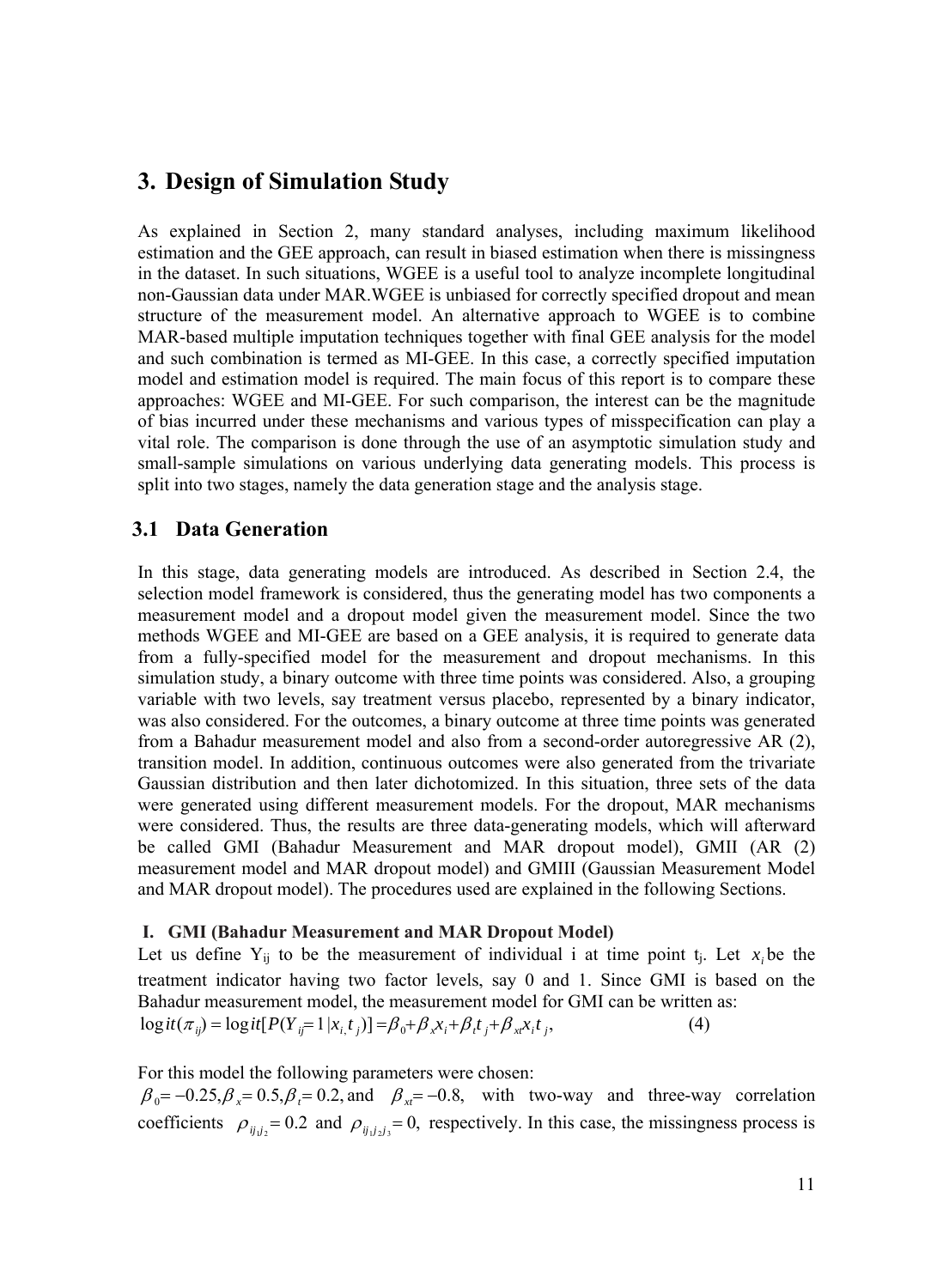assumed to be MAR, thus the probability of dropout at time point  $t_i$  given  $x_i$  and the measurement at the previous time point is modeled by a logistic regression and written as:  $\log it[P(D_i=1 | x_{i, y_{i, j-1}})] = \psi_0 + \psi_x x_i + \psi_{pre} y_{i, j-1},$  (5) where j=2, 3, 4 with parameters  $\psi_0 = -0.5, \psi_x = -0.6$  and  $\psi_{prev} = -3.5$ .

Combining these two models, Bahadur measurement and MAR dropout model, yields GMI. For GMI, the missingness proportions are 68% for completers, 18 % with only first outcome observed (10% for  $x=0$  and 8% for  $x=1$ ), and 15 % of the cases the last observation missing  $(7\%$  for x=0 and 8% for x=1).

#### **II. GMII (AR (2) Transition Model and MAR Dropout Model)**

In GMII, a second-order auto-regressive transition model was considered. In line with the terminology used above, the AR (2) transition model is written as

 $\log it[P(Y_{i3} = 1 | x_i, y_{i1}, y_{i2})] = \gamma_0 + \gamma_x x_i + \gamma_y y_{i1} + \gamma_y y_{i2},$  $\log it[P(Y_{i2}=1|x_i, y_{i1})]=\phi_0+\phi_x x_i+\phi_1 y_{i1}$  $\log it [P(Y_{i1} = 1 | x_{i})] = \alpha_0 + \alpha_x x_{i}$  $P(x_i) = \mu_x$ 

For this model the following parameters were chosen

 $\mu_x = 0.5, \alpha_0 = -0.2, \alpha_x = 0.3, \phi_0 = -0.1, \phi_x = 0.5, \phi_1 = 0.7, \gamma_0 = -0.25, \gamma_x = 0.35, \gamma_1 = 0.35, \gamma_1 = 0.4$  and  $\gamma_2$  = 0.6. The same MAR dropout model from equation (5), which was applied to GMI, was considered in this case also. Combining these two models, AR (2) transition and MAR dropout model, yields GMII. For GMII, the missingness proportions are 73% for completers, 17 % with only first outcome observed (11% for  $x=0$  and 6% for  $x=1$ ), and 11 % of the cases the last observation missing  $(7\%$  for x=0 and 4% for x=1).

Since, AR (2) model is conditional rather than marginal, and the area of interest in this report is comparison of WGEE and MI-GEE, both marginal, the conditional model in (6) requires marginalization. This marginalization assumes that the corresponding underlying marginal model is of the form (4). Inasmuch as the underlying measurement model is in fact conditional, rather than marginal, there is no way to verify whether this assumed underlying marginal model is "true". For this, the marginalization has been done based on the AR (2) model from equation (6) to get marginal probabilities as follows

$$
P(y_{i1}, y_{i2}, y_{i3}, x_i) = P(y_{i3} = 1 | x_i, y_{i1}, y_{i2}) P(y_{i2} = 1 | x_i, y_{i1}) P(y_{i1} = 1 | x_i) P(x_i).
$$
 (7)

On a hypothetical data set consisting of all 16 possible combinations of the form  $(y_{i1}, y_{i2}, y_{i3}, x_i)$ , with corresponding probability weights  $P(y_{i1}, y_{i2}, y_{i3}, x_i)$ , a GEE model was fitted of form (4), the resulting marginalized "true" parameters for GMII were found to be  $\beta_0 = -0.3658$ ,  $\beta_x = 0.2673$ ,  $\beta_x = 0.2265$  and  $\beta_{x} = 0.0790$ .

#### **III.GMIII (Gaussian Measurement Model and MAR Dropout Model)**

For GMIII, the Gaussian measurement model is considered. A longitudinal Gaussian outcome with three time points and a two level covariate was generated from

(6)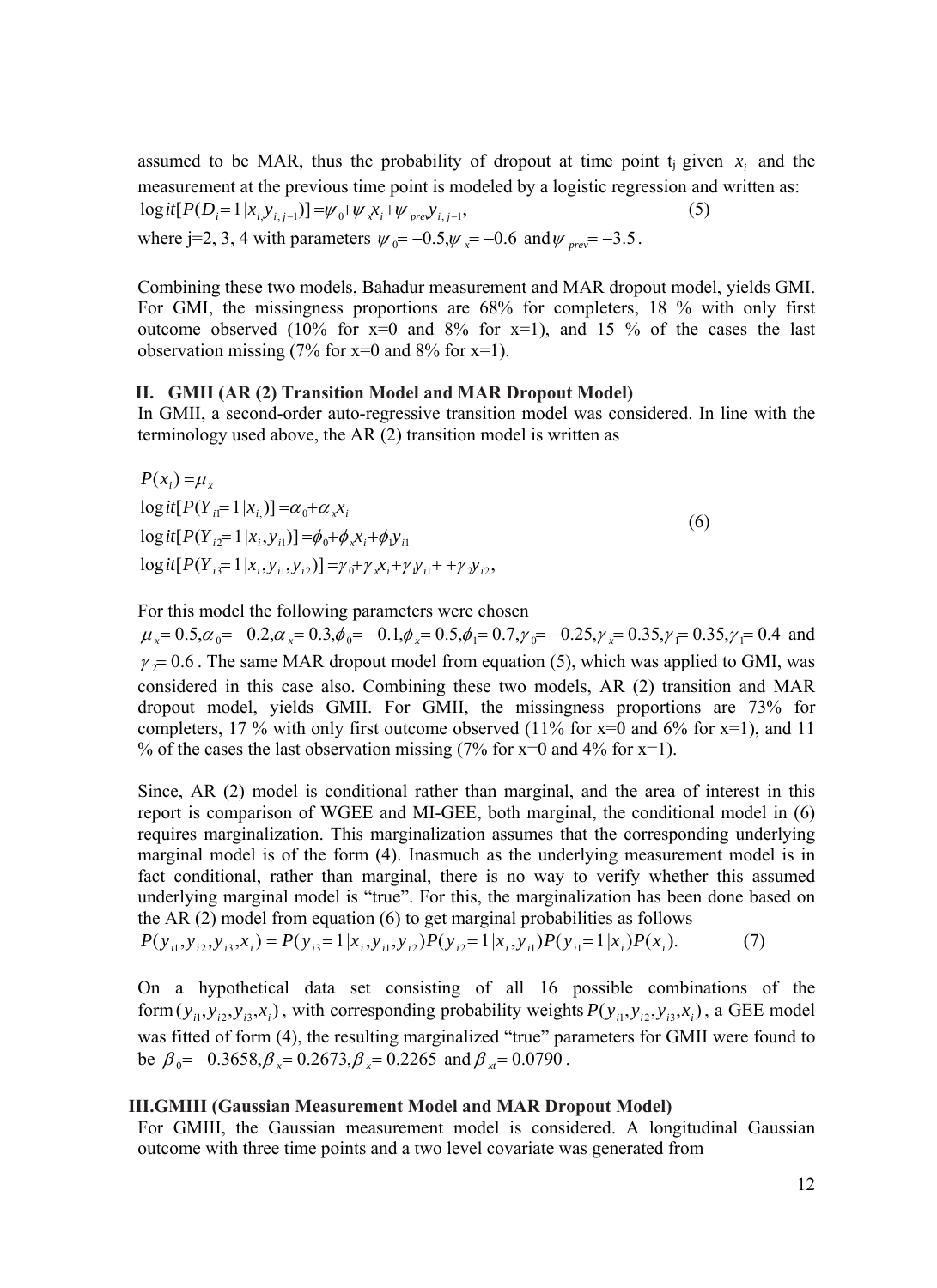$$
\mu_{ij} = E(W_{ij}|x_i, t_j) = \eta_0 + \eta_x x_i + \eta_t t_j + \eta_{xt} x_i t_j,
$$
\n(8)

where i=0, 1 and j=1, 2, 3 with the parameters  $\eta_0 = 3.5, \eta_x = 0, \eta_t = 1.75$ , and  $\eta_{xt} = 0.5$ .

In other words, the mean vectors for each level of the treatment indicator  $x_i$ , say placebo and treatment, are, respectively,  $\mu_0 = (5.25, 7.00, 8.75)$  and  $\mu_1 = (5.75, 8.00, 10.75)$ , with assumption of an unstructured covariance matrix:

$$
\Sigma = \begin{bmatrix} 1 & 0.8 & 0.35 \\ 0.8 & 1 & 0.5 \\ 0.35 & 0.5 & 1 \end{bmatrix}.
$$

 In this case the missingness process is also assumed to be MAR, thus the probability of dropout is modeled by the following logistic regression

 $logit[P(D_i=1 | x_{i,1}, w_{i,j-1})] = \delta_0 + \delta_x x_i + \delta_{prev} w_{i,j-1}.$  (9)

For this model the following parameters were chosen as:  $\delta_0 = -0.15, \delta_x = 0.8, \gamma_1 = -0.35$ .

Combining these two models, Gaussian measurement model and MAR dropout model, yields GMIII. For GMIII, on average, over all the 500 samples, the missingness proportions are 76% for completers, 17 % with only first outcome observed (7% for x=0 and 10% for  $x=1$ , and 7 % of the cases the last observation missing (3% for  $x=0$  and 4% for  $x=1$ ).

#### **3.2 Simulation Study**

A simulation is an imitation of some real thing, or a process. The act of simulating something generally entails representing certain key characteristics or behaviors of a selected physical or abstract system. In this study, asymptotic and small-sample simulations were considered.

#### **I. Asymptotic Simulation**

In an asymptotic simulation, first of all, a hypothetical dataset was created, which consists of all possible outcome sequences at each level of the covariates. As explained above, the focus here is on a binary outcome  $y_i = (y_{i1}, y_{i2}, y_{i3})'$  at three time points and a two-level covariate  $x_i$ . The hypothetical data set for one level of the covariate  $(x_i = 0)$  is presented in Table 1.

| Obs            |   | 72 | $V_3$ | $X_i$ |
|----------------|---|----|-------|-------|
|                | 0 | 0  | 0     | 0     |
| $\overline{2}$ | 0 | 0  | 1     | 0     |
| 3              | 0 | 1  | 0     | 0     |
| 4              | 1 | 0  | 0     | 0     |
| 5              | 0 | 1  | 1     | 0     |
| 6              |   | 0  | 1     | 0     |
| 7              | 1 | 1  | 0     | 0     |
| 8              |   |    |       | 0     |

| Table 1: Hypothetical Dataset. |  |
|--------------------------------|--|
|--------------------------------|--|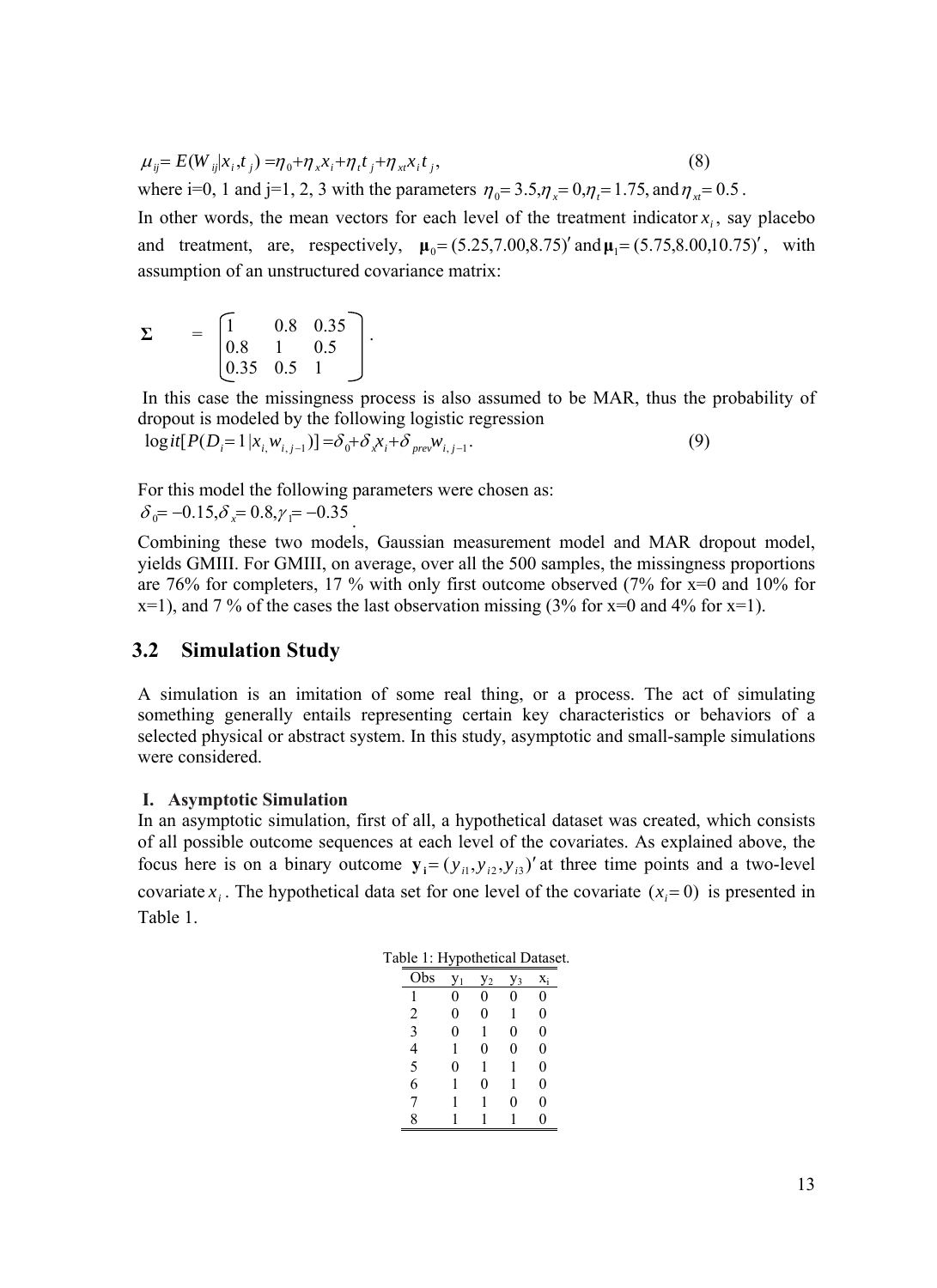From Table 1, each level of the covariate has 8 possible sequences of the outcomes, which provide total of 16 possibilities in the setting. The probability mass  $P(y_i, x_i)$  for each of the sequences can be computed from the assumed measurement model. It is assumed that the dropout occurs after the first time point only. This indicates that the dropout can be in the second time point or in the third time point or no dropout (all complete). Thus, for each subject there are three possibilities to drop out which provides  $16 \times 3 = 48$  possibilities. In other words, the probabilities  $P(\mathbf{v}_i, x_i)$  are thus further split among the three missingness patterns according to the dropout probabilities. In particular, denoting by  $P(D_i = 2 | D_i \ge 2)$ ,  $P(D_i = 3 | D_i \ge 3)$  and  $P(D_i = 4 | D_i \ge 4)$  the dropout probabilities at time points 2, 3 and 4 respectively, the probabilities for each of the 48 possible combinations are given as follows:

$$
P(\mathbf{y}_i, x_i, D_i = 4 | D_i \ge 4) = P(\mathbf{y}_i, x_i) \prod_{j=2}^4 [1 - P(D_i = j | D_i \ge j),
$$
  
\n
$$
P(\mathbf{y}_i, x_i, D_i = 3 | D_i \ge 3) = P(\mathbf{y}_i, x_i) \prod_{j=2}^3 [1 - P(D_i = j | D_i \ge j) P(D_i = 4 | D_i \ge 4),
$$
 and  
\n
$$
P(\mathbf{y}_i, x_i, D_i = 2 | D_i \ge 2) = P(\mathbf{y}_i, x_i) [1 - P(D_i = 2 | D_i \ge 2)] \prod_{j=3}^4 P(D_i = j | D_i \ge j).
$$

Asymptotic simulation was conducted on GMI and GMII based on these 48 possibilities, each weighted by the corresponding probabilities obtained from either from GMI or GMII. In this regard, the model is fitted to this hypothetical dataset with the application of probability weighting and the resulting inferences obtained are the asymptotic solutions.

#### **II. Small-Sample Simulations**

The second approach, which is called small-sample simulations, was considered. In this regard, S=500 samples of different sizes, N=50,100,200 and 500 subjects, were considered. A balanced design was chosen, which implies that equal numbers of subjects were taken for the two treatment groups. Three sets of data were simulated based on GMI, GMII, and GMIII, respectively. Samples generated from GMI and GMII are based on the underlying probabilities. In addition, for GMIII, S=500 samples were generated from trivariate Gaussian  $N_3(\mu_0, \Sigma)$  and  $N_3(\mu_1, \Sigma)$  for the two treatment groups, with equal size, and later dichotomized for analysis purposes. In this case, the underlying distribution for the outcome is continuous, which implies that the asymptotic simulation study is not possible. Thus, asymptotic simulations were conducted only for GMI and GMII, small-sample simulations were done for all three generation models.

#### **3.3 Data Analysis and Model Misspecification**

In the data analysis stage, MI-GEE and WGEE were applied on the data from the data generation stage. WGEE requires the specification of the marginal measurement model and a dropout model. For MI-Transition, specification of a conditional mean measurement model and a dropout model is required. In MI-GEE and MI-Transition case, the predictors of dropout are included in the imputation model. Based on the asymptotic simulation and small-sample simulations, in comparing MI-GEE and WGEE, different properties can be taken into account. One of the properties is bias, which is the difference between an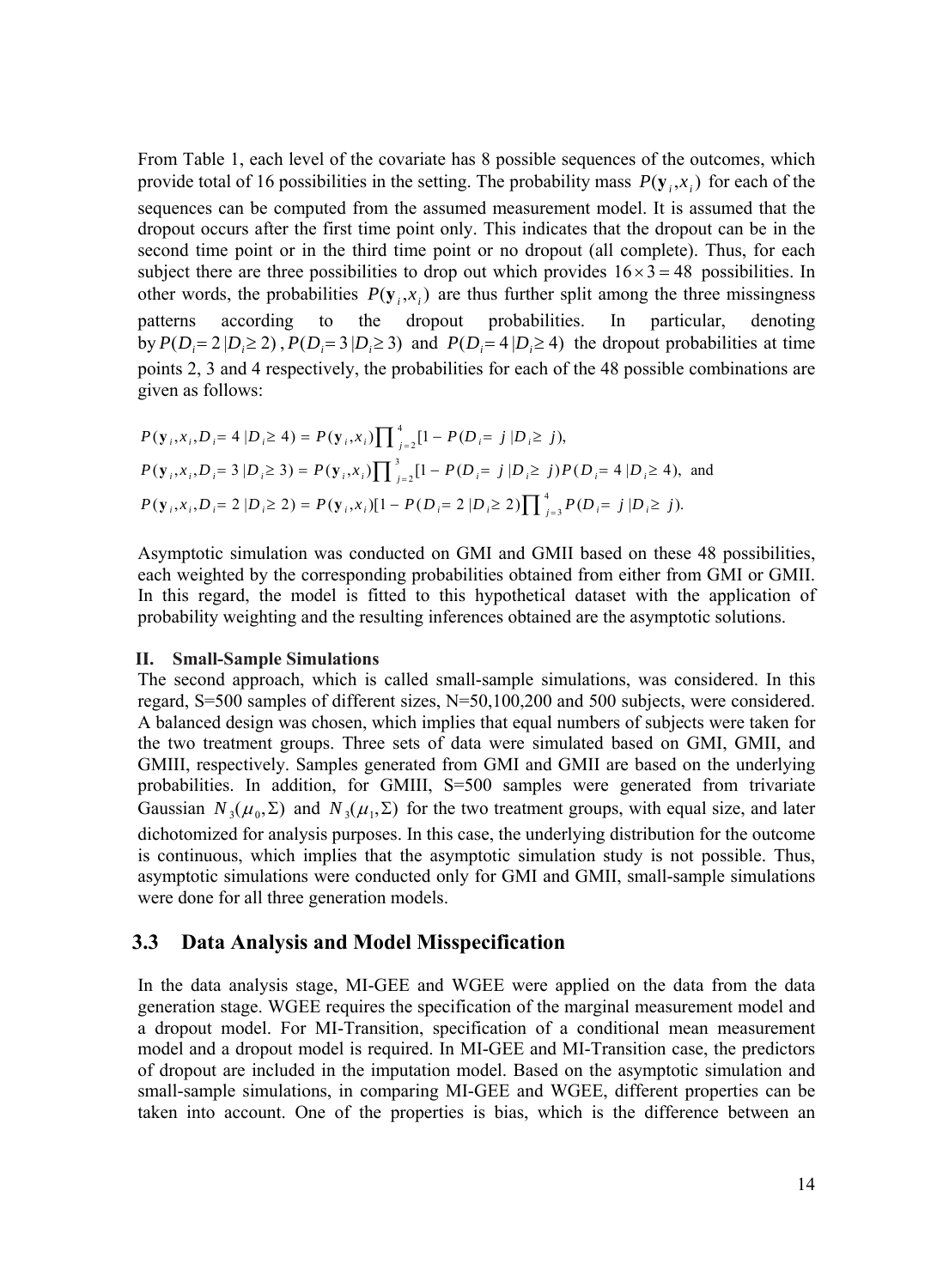estimator's expected value and the true value of the parameter being estimated. i.e.,  $Bias(\hat{\beta}) = E(\hat{\beta}) - \beta$ . An estimator having nonzero bias is said to be biased.

In the asymptotic approach, as described above, the probability weights, which are computed from the respective generating model, are used to solve the estimating equations. The resulting inferences are asymptotic and the asymptotic bias (*Bias* <sub>∞</sub>) and the asymptotic variances (*Var* <sub>∞</sub>) for the parameter estimators can be computed based on that.

In the small-sample simulation approach, where all GMI GMII and GMIII can be considered, the parameter estimates, their estimated and true variances for a sample of size N, and their MSE are calculated as:

$$
\overline{EST} = \overline{\hat{\beta}} = \sum_{i=1}^{S} \frac{\hat{\beta}_{i}}{S}
$$
  
True Variance = Var<sub>N</sub> = Var<sub>N</sub>( $\overline{EST}$ ) =  $\frac{Var_{\infty}}{N}$ ,  
Estimated Variance =  $\hat{Var}_{N} = \hat{Var}_{N}(\overline{EST}) = \sum_{i=1}^{S} \frac{(\hat{\beta}_{i} - \overline{\hat{\beta}})^{2}}{S - 1}$ , and  
Mean Square Error(MSE) = MSE( $\overline{EST}$ ) = Bias<sub>N</sub><sup>2</sup>( $\overline{EST}$ ) +  $\hat{Var}_{N}(\overline{EST})$ .

Based on these properties, MI-GEE and WGEE can be compared under the different data generating models GMI, GMII and GMIII. The behaviors of both methods in terms of bias and MSE can be studied under correctly specified and misspecified models. Due to this process, robustness of both models under misspecification of either the imputation model or dropout model or measurement model can be investigated.

In WGEE, all subjects are given weights, which are calculated based on the hypothesized dropout model. Thus any misspecification of this dropout model will affect all subjects and also the final result. In MI-GEE or MI-Transition, any misspecification in the imputation model affects only on the unobserved part of the data, not the observed part of the data. In addition, misspecification of the measurement model can also be assumed.

GMI is derived from the Bahadur measurement model associated with MAR dropout model, which is based on a logistic regression model where dropout depends on the previous outcome, as well as the treatment indicator. In addition, GEE methods are moment-based version of Bahadur model, thus, a GEE-based version with the same structure as that of the underlying measurement model would be suitable. To deal with the MAR nature of missingness, the GEE-based approach is supplemented with a weighting format, achieved from a model of the same form as that of the underlying dropout model, resulting now in WGEE. WGEE, using weights from a logistic dropout model with previous outcome and treatment indicator as covariates, would therefore yield a correctlyspecified analysis for GMI. The important note is, under WGEE, the imputation model is not necessary, since the missingness is tackled, not by imputation, but, by means of a dropout model.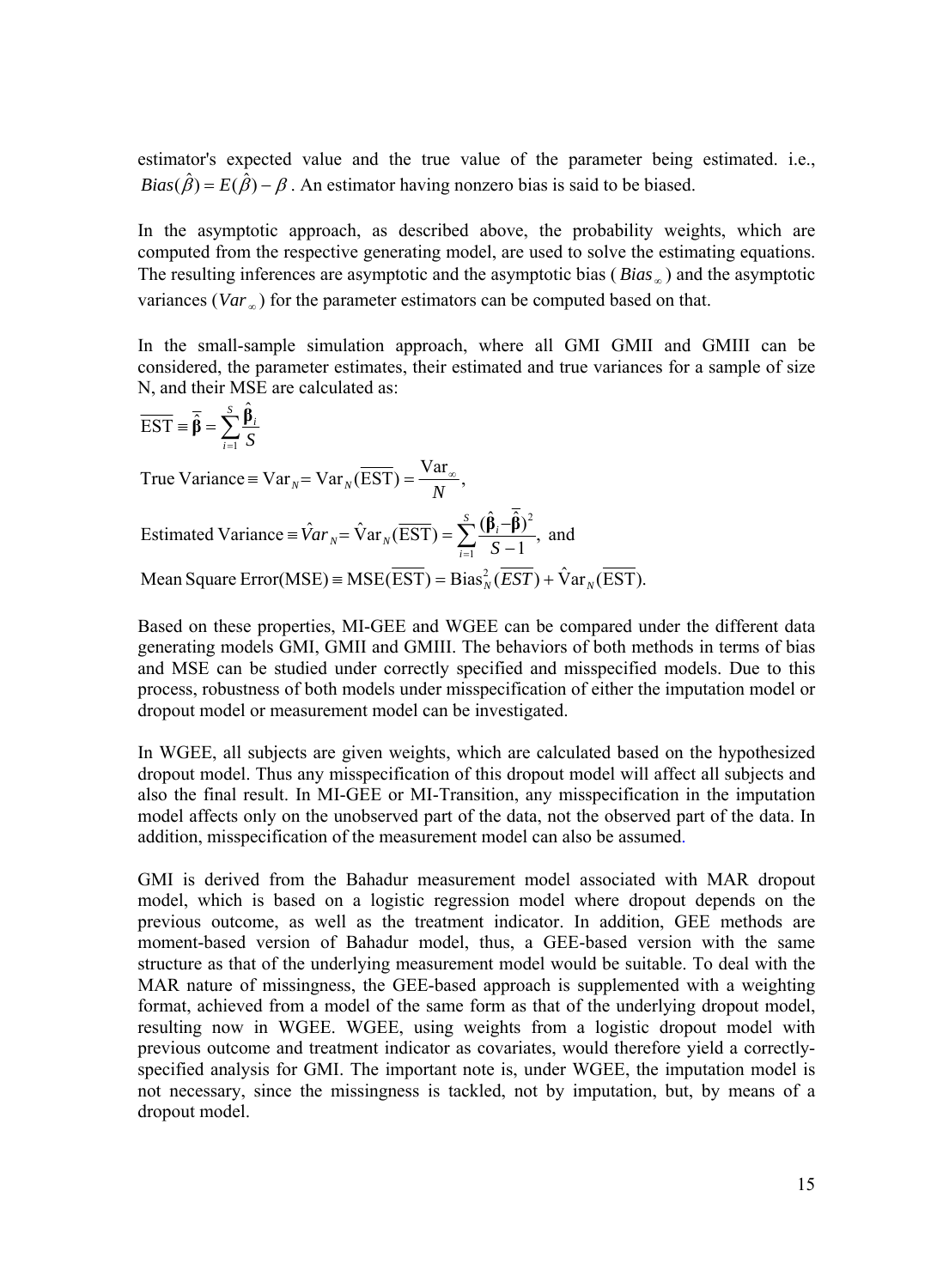As explained in the previous Section, GMII is based on the AR (2) transition model for the mean structure and a conditional logistic model from the dropout. In this situation, fitting an AR (2) analysis model after multiple imputations, called MI-Transition, is consistent with the underlying data generating model. In other words, both measurement and the imputation model are correctly specified. In this situation, a dropout model is not relevant since the missingness is tackled, not by dropout weights, but, by means of imputation. In another scenario, a comparison of the two methods is done under the marginalized version of GMII. It can be recalled that marginalization was done based on (7), and afterward, MI-GEE and WGEE can be fitted and compared. In this case, the conditional model is forced to marginalize, thus, the measurement model is incorrectly specified.

In addition, GMIII based on the Gaussian measurement model and a logistic dropout model i.e., based on the treatment indicator and previous Gaussian outcome. In this situation, the generated outcomes are continuous in nature. Thus, the correct analysis model based on this generating model is MI-GEE, which needs a measurement model and imputation model, not a dropout model. For GMIII, imputing the missing observation using a Gaussian imputation model and afterward fitting standard GEE to the dichotomized outcome of the completed sets of data, results in MI-GEE with everything correctly specified. In this case, multiple imputations are based on the continuous outcome and the dichotomization is done afterward, which indicates the imputation model as well as measurement models are correctly specified. To compare with WGEE using an incorrectly specified dropout model, the weights are taken from a logistic dropout model with the treatment indicator and the binary version of the previous outcome as covariates. This is an apparent misspecification, since the underlying dropout model utilizes the continuous form of the previous outcome as covariate.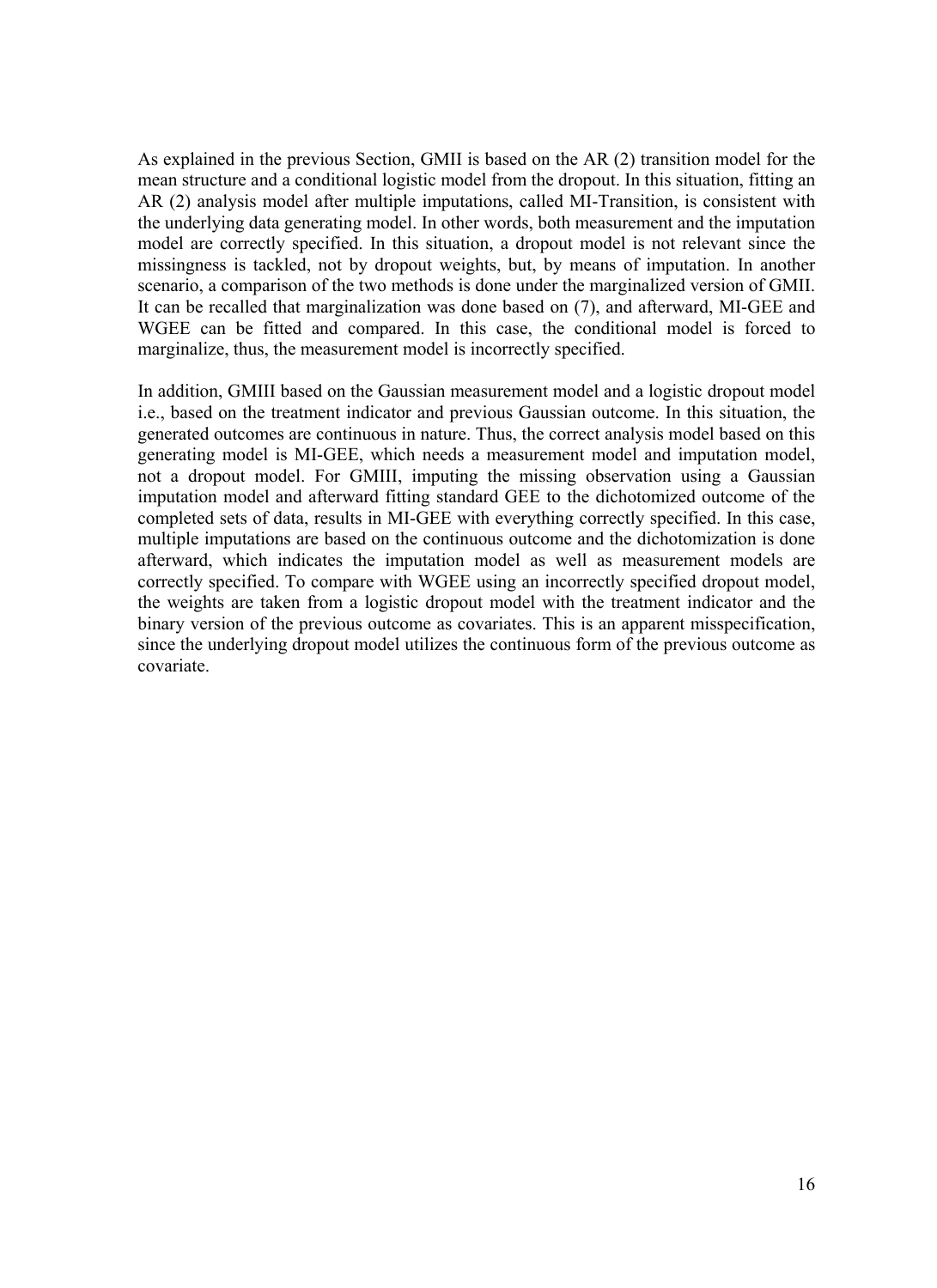## **4. Results of Simulation Study**

In this Section, both approaches, inverse probability weighting GEE and MI-based GEE, are compared through the use of so-called asymptotic simulation and small-sample simulations. The behaviors of both methods in terms of bias and mean square error, under various correctly and misspecified models, has been studied and the strength of each method under various types of misspecification has been examined.

### **4.1 Everything Correctly Specified**

In this Section, all models which are correctly specified are considered. All three data generating models are taken into account. Since GMI consists of a Bahadur measurement model and logistic dropout model, as explained in Section 3, the correct analysis model for GMI would be WGEE, where GEE is modified by application of weighing scheme which is valid under MAR. In this regard, WGEE was applied to GMI with weights from a logistic dropout model with the treatment indicator and the previous outcome as covariates. Both asymptotic and small-sample simulations were considered and results are placed in Table 2.

 Table 2: Asymptotic and small- sample simulation results for WGEE, with everything correctly specified, under GM1.

|                                           | <b>Asymtotic</b> |                |                          | Small-sample |                         |            |
|-------------------------------------------|------------------|----------------|--------------------------|--------------|-------------------------|------------|
| Parameter                                 | $Bias_{\infty}$  | $Var_{\infty}$ | <b>Bias</b> <sub>N</sub> | $Est(Var_N)$ | <b>Var</b> <sub>N</sub> | <b>MSE</b> |
|                                           |                  |                | $N=50$                   |              |                         |            |
| $\beta_{0}$                               | 0.0000           | 0.4409         | $-0.4824$                | 1.2750       | 0.0088                  | 1.5077     |
| $\beta_{\rm x}$                           | 0.0000           | 1.1097         | 0.0234                   | 2.4501       | 0.0222                  | 2.4507     |
| $\beta_{t}$                               | 0.0000           | 0.1194         | 0.0952                   | 0.2634       | 0.0024                  | 0.2725     |
| $\beta_{xt}$                              | 0.0000           | 0.2782         | $-0.1124$                | 0.5590       | 0.0056                  | 0.5716     |
|                                           |                  |                | $N=100$                  |              |                         |            |
| $\pmb{\beta}_0$                           |                  |                | $-0.3957$                | 1.0779       | 0.0044                  | 1.2345     |
| $\beta_{\rm x}$                           |                  |                | 0.1225                   | 2.1108       | 0.0111                  | 2.1258     |
| $\beta_{t}$                               |                  |                | 0.1018                   | 0.2388       | 0.0012                  | 0.2492     |
| $\beta_{\scriptscriptstyle \tiny \chi t}$ |                  |                | $-0.1355$                | 0.4441       | 0.0028                  | 0.4625     |
|                                           |                  |                | $N = 200$                |              |                         |            |
| $\pmb{\beta}_0$                           |                  |                | $-0.1313$                | 0.7634       | 0.0022                  | 0.7807     |
| $\beta_{\rm x}$                           |                  |                | 0.0035                   | 1.7076       | 0.0055                  | 1.7076     |
| $\pmb{\beta}_t$                           |                  |                | 0.0398                   | 0.1673       | 0.0006                  | 0.1689     |
| $\beta_{xt}$                              |                  |                | $-0.1019$                | 0.3107       | 0.0014                  | 0.3211     |
|                                           |                  |                | $N = 500$                |              |                         |            |
| $\pmb{\beta}_0$                           |                  |                | $-0.0225$                | 0.3031       | 0.0009                  | 0.3036     |
| $\beta_{x}$                               |                  |                | 0.0407                   | 0.8947       | 0.0022                  | 0.8963     |
| $\beta_{_t}$                              |                  |                | 0.0002                   | 0.0662       | 0.0002                  | 0.0662     |
| $\beta_{xt}$                              |                  |                | $-0.0557$                | 0.1785       | 0.0006                  | 0.1816     |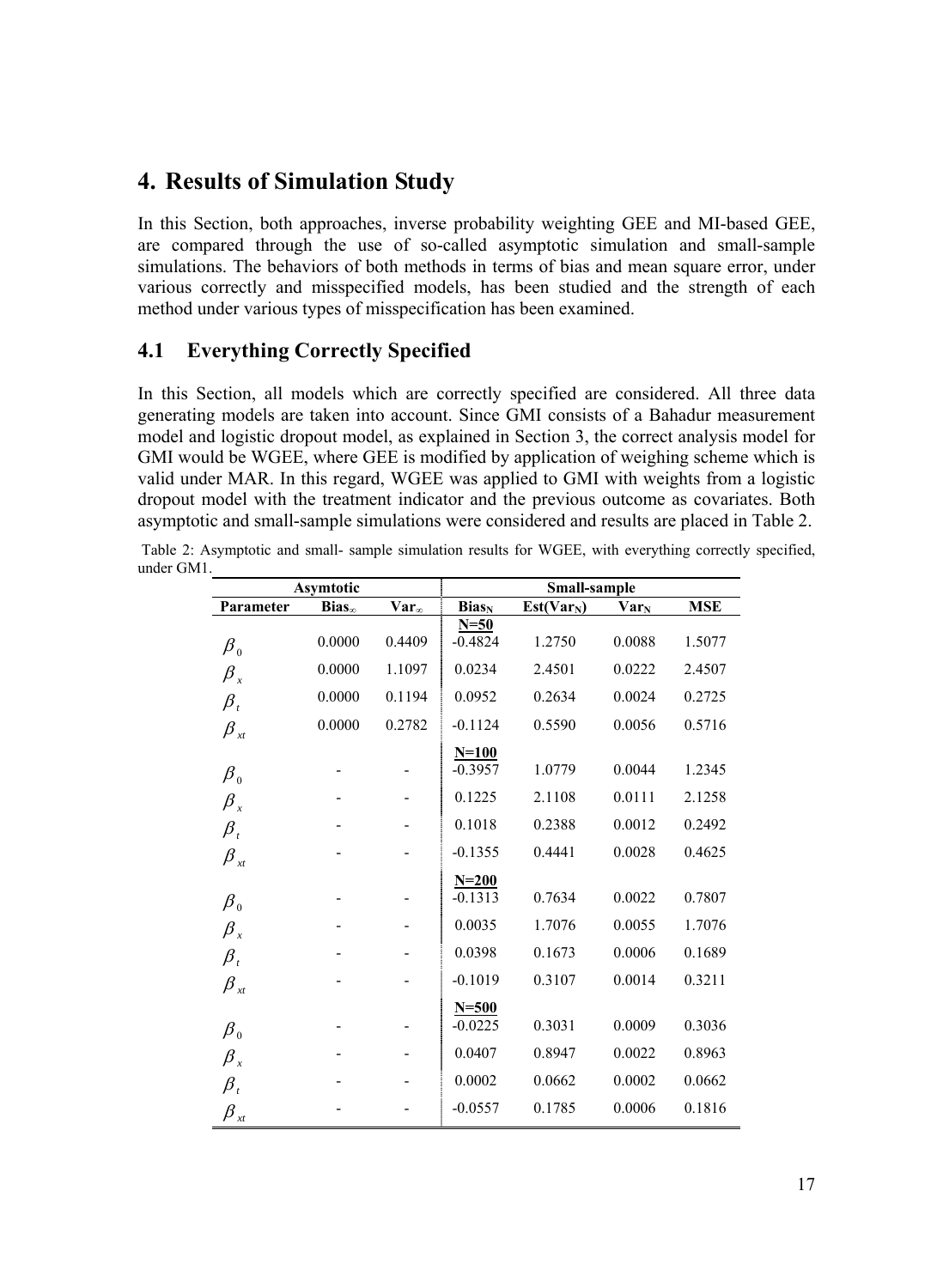In Table 2, asymptotic results include the asymptotic bias (Bias<sub>∞</sub>) and the asymptotic variance (Var<sub>∞</sub>), while small-sample results include bias (Bias<sub>N</sub>), estimated variance(EST (Var<sub>N</sub>)), true variance (Var<sub>N</sub>) and mean square error (MSE) of the parameter estimators. It can be seen that there is asymptotic unbiasedness of the WGEE parameters under correctly specified mean structure. In the small-sample simulation case, considerable quantity of bias was seen. For samples of size 50 and 100, large amounts of bias, as well as estimated variances of the parameter estimates, was observed. The amount of bias decreased when the sample of size N is increased and bias was very small when a sample of size 500 is taken. The estimated variances and MSE are also in line with the bias, in the sense that the estimated variance and MSE of the corresponding parameter estimates declined considerably as the sample size was increased. In addition, it was noted that the estimated variances are much larger than the true variances, which can be indicative of the inefficiency of WGEE. However, estimated variances seem to improve with larger sample sizes.

GMII is based on a second-order autoregressive transition model for the mean structure and a logistic model for dropout. In this situation, missing values are first imputed using an imputation model consistent with the underlying dropout model. That is, the predictors of dropout are taken into account into the imputation model. For analysis, an AR (2) transition model is fitted to the complete data resulting in MI-Transition. This ensures an analysis model that is consistent with the underlying GM. In other words, both measurement and the imputation model are correctly specified. For this GM, for the small-sample simulations M=5 imputations were considered and for asymptotic simulations, 500 imputations were considered. The results are displayed in Tables 3 and 4.

| Parameter                       | $Bias_{\infty}$ | $Var_{\infty}$ |
|---------------------------------|-----------------|----------------|
|                                 | 0.0000          | 8.0803         |
| $\alpha_{\scriptscriptstyle 0}$ | 0.0000          | 16.1003        |
| $\alpha_{r}$                    |                 |                |
| $\phi_{\scriptscriptstyle 0}$   |                 |                |
|                                 | $-0.0096$       | 12.0925        |
| $\phi_{\rm x}$                  | $-0.0666$       | 18.0150        |
| $\phi_{1}$                      | 0.0343          | 18.1481        |
|                                 |                 |                |
| $\gamma_{0}$                    | 0.0274          | 17.3872        |
| $\gamma_{x}$                    | $-0.0534$       | 18.5088        |
| $\gamma_{1}$                    | 0.0130          | 18.8832        |
| $\gamma$ 2                      | -0.0749         | 19.7294        |

Table 3: Asymptotic simulation result for MI-Transition, with everything correctly specified, under GMII.

In Table 3, asymptotic results include the asymptotic bias (Bias<sub>∞</sub>) and asymptotic variance (Var∞) of the parameter estimators. It can be seen that in the first segment, the parameter estimates are asymptotically unbiased. In the second and the third segments, some amount of bias was observed.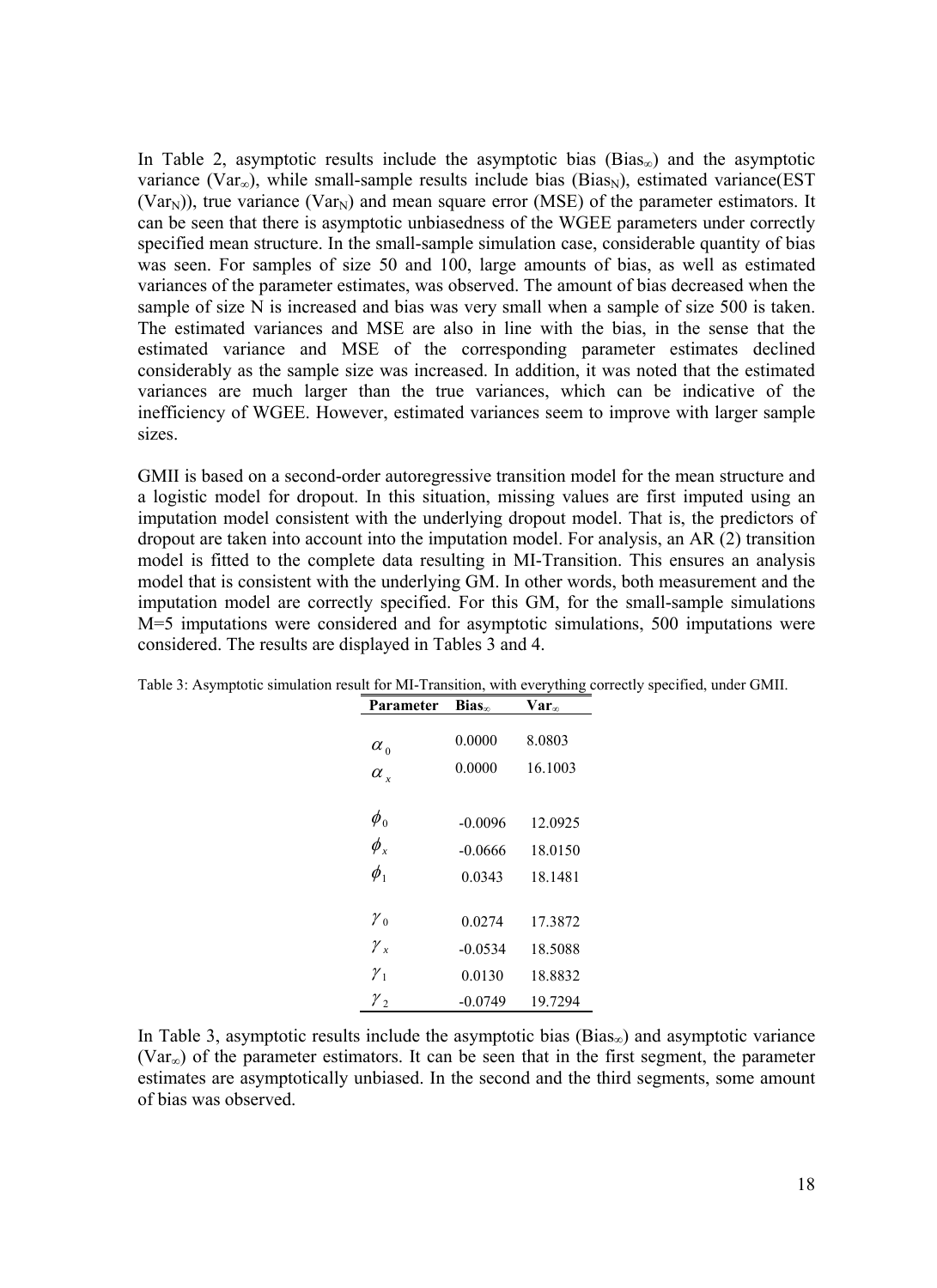For the small-sample simulation case in Table 4, the results include bias ( $Bias_N$ ), estimated variance(EST (Var<sub>N</sub>)), true variance (Var<sub>N</sub>) and MSE, of the parameter estimators. It can be seen that some amount of bias was observed. For samples of size N=50, some amount of bias was observed in the entire three segments but considerable amount of estimated variances, as well as MSE, were observed, and estimated variances were much larger in the third segment and quite far from the true variances. As the size N increases, it was found that the bias as well as estimated variances reduced sharply. For a sample of size N=500, it was found that the estimated variances are closer to the true variances and also the bias in all the three segments were very small, which indicates the effect of the sample size N on the bias and precision of the estimates.

| Parameter                     | $Bias_N$  | $Est(Var_N)$ | <b>Var</b> <sub>N</sub> | <b>MSE</b> | $Bias_N$  | $Est(Var_N)$ | <b>Var</b> <sub>N</sub> | <b>MSE</b> |
|-------------------------------|-----------|--------------|-------------------------|------------|-----------|--------------|-------------------------|------------|
| $N=50$                        |           |              |                         |            | $N = 100$ |              |                         |            |
| $\alpha_{0}$                  | 0.0184    | 0.1841       | 0.1616                  | 0.1845     | $-0.0313$ | 0.0925       | 0.0808                  | 0.0935     |
| $\alpha_{\rm x}$              | $-0.0137$ | 0.3456       | 0.3220                  | 0.3458     | 0.0369    | 0.1791       | 0.1610                  | 0.1805     |
|                               |           |              |                         |            |           |              |                         |            |
| $\phi_{\scriptscriptstyle 0}$ | 0.0129    | 0.5168       | 0.2386                  | 0.5170     | 0.0293    | 0.2140       | 0.1193                  | 0.2148     |
| $\phi_{_t}$                   | 0.0703    | 1.9120       | 0.3581                  | 1.9169     | 0.0061    | 0.2724       | 0.1791                  | 0.2724     |
| $\phi_{1}$                    | 0.0707    | 0.6210       | 0.3607                  | 0.6260     | 0.0271    | 0.2768       | 0.1804                  | 0.2775     |
|                               |           |              |                         |            |           |              |                         |            |
| $\gamma_{0}$                  | 0.1746    | 13.3809      | 0.3453                  | 13.4114    | 0.0768    | 0.3362       | 0.1727                  | 0.3421     |
| $\gamma_{x}$                  | $-0.0315$ | 2.4890       | 0.3693                  | 2.4900     | 0.0183    | 0.3014       | 0.1846                  | 0.3018     |
| $\gamma_1$                    | $-0.0134$ | 2.5032       | 0.3759                  | 2.5034     | 0.0496    | 0.3427       | 0.1880                  | 0.3452     |
| $\gamma_{2}$                  | $-0.0470$ | 9.3754       | 0.3918                  | 9.3776     | $-0.1024$ | 0.2495       | 0.1959                  | 0.2600     |
| $N = 200$                     |           |              |                         |            | $N = 500$ |              |                         |            |
| $\alpha_{0}$                  | $-0.0004$ | 0.0449       | 0.0404                  | 0.0449     | $-0.0009$ | 0.0179       | 0.0162                  | 0.0179     |
| $\alpha_{\rm x}$              | $-0.0028$ | 0.0893       | 0.0805                  | 0.0893     | $-0.0017$ | 0.0304       | 0.0322                  | 0.0304     |
|                               |           |              |                         |            |           |              |                         |            |
| $\phi_{0}$                    | $-0.0024$ | 0.1029       | 0.0597                  | 0.1029     | $-0.0018$ | 0.0401       | 0.0239                  | 0.0401     |
| $\phi_{_t}$                   | $-0.0040$ | 0.1362       | 0.0895                  | 0.1362     | $-0.0030$ | 0.0458       | 0.0358                  | 0.0458     |
| $\phi_{1}$                    | 0.0261    | 0.1283       | 0.0902                  | 0.1290     | 0.0121    | 0.0507       | 0.0361                  | 0.0509     |
|                               |           |              |                         |            |           |              |                         |            |
| $\gamma_{0}$                  | 0.0641    | 0.1690       | 0.0863                  | 0.1731     | 0.0499    | 0.0676       | 0.0345                  | 0.0701     |
| $\gamma_{x}$                  | 0.0161    | 0.1545       | 0.0923                  | 0.1547     | 0.0055    | 0.0603       | 0.0369                  | 0.0603     |
| $\mathcal{Y}_1$               | 0.0415    | 0.1364       | 0.0940                  | 0.1381     | 0.0132    | 0.0531       | 0.0376                  | 0.0533     |
| $\gamma_{2}$                  | $-0.1243$ | 0.1175       | 0.0979                  | 0.1329     | $-0.1011$ | 0.0459       | 0.0392                  | 0.0561     |

Table 4: Small-sample simulation results for MI-Transition with everything correctly specified under GMII.

As explained in Section 3.3, GMIII is based on a Gaussian measurement model and a logistic dropout model. In this situation, the generated outcomes are of a continuous nature but the main focus is on the binary outcome  $\bar{Y}_{ij}$ . Thus, the binary outcome was taken based on a cut-off value of 6.5 for the continuous outcome  $W_{ij}$  (if  $W_{ij}$  >=6.5 then  $Y_{ij}$ =1, and  $Y_{ij}$ =0 otherwise). The true parameters corresponding to this binary outcome was calculated by applying a GEE model to the complete data. True parameters are placed in the Appendix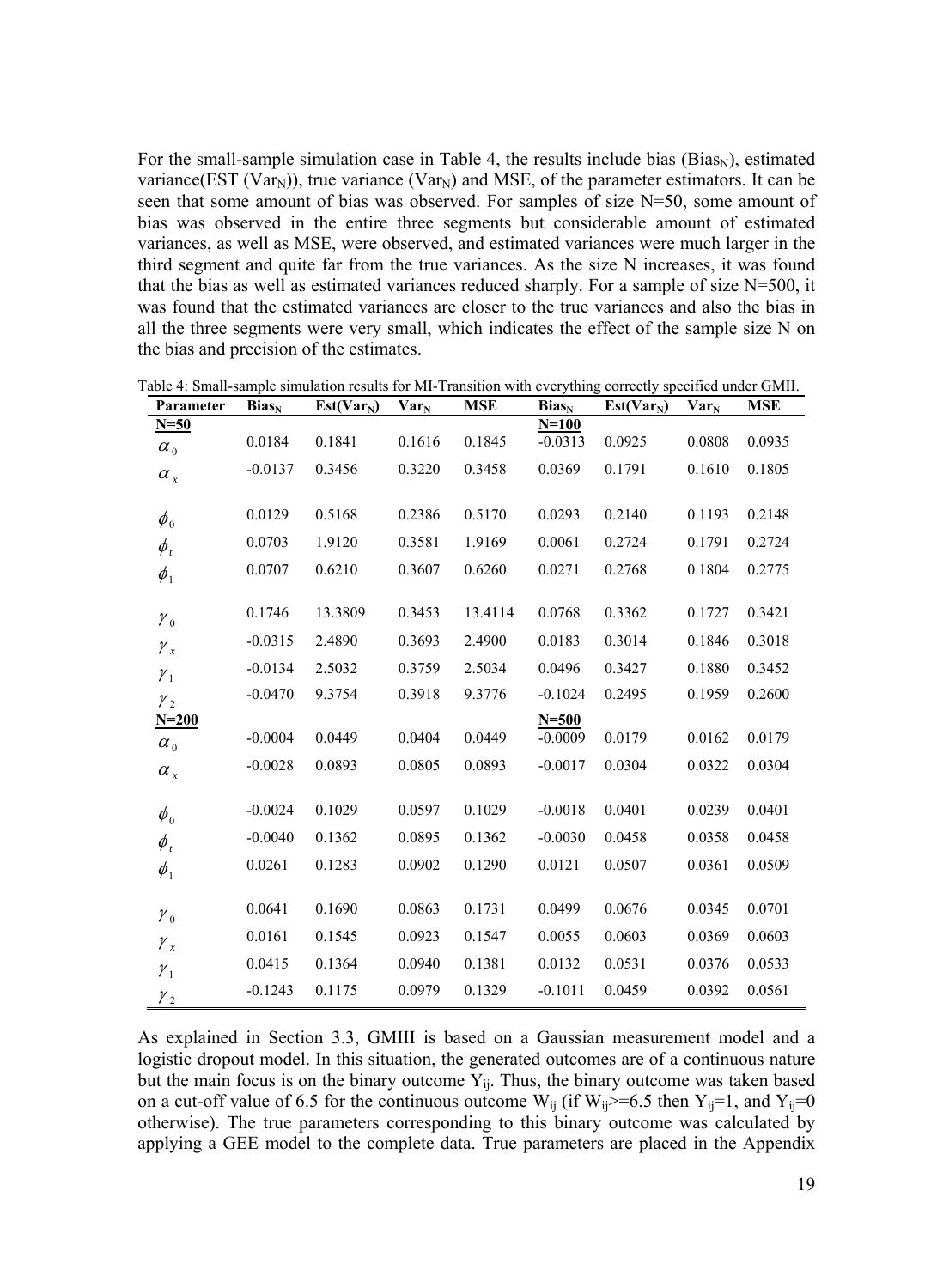(Table 1). The analysis model for this GM with everything correctly specified consists of an imputation model that uses the predictors of dropout and a measurement model of the same form fitted to the dichotomized outcome. Thus, multiple imputations based on the continuous outcome were considered and later dichotomized based on the aforementioned cut-off value. Afterward, standard GEE method was applied and the results are placed in Table 5.

| <b>Parameter</b>                               | $Bias_N$  | $Est(Var_N)$ | <b>MSE</b> | $Bias_N$  | $Est(Var_N)$ | <b>MSE</b> |
|------------------------------------------------|-----------|--------------|------------|-----------|--------------|------------|
| $N=50$                                         |           |              |            | $N=100$   |              |            |
| $\pmb{\beta}_0$                                | $-0.0012$ | 0.3664       | 0.3664     | 0.0017    | 0.1973       | 0.1973     |
| $\beta$<br>$\boldsymbol{x}$<br>$\pmb{\beta}_t$ | 0.0125    | 0.7577       | 0.7579     | 0.0043    | 0.3966       | 0.3966     |
| $\beta_{\scriptscriptstyle \mathit{xt}}$       | 0.001     | 0.1044       | 0.1044     | $-0.0003$ | 0.0599       | 0.0599     |
|                                                | $-0.013$  | 0.2407       | 0.2408     | $-0.0047$ | 0.1472       | 0.1472     |
| $N = 200$                                      |           |              |            | $N = 500$ |              |            |
| $\pmb{\beta}_0$                                | 0.0059    | 0.094        | 0.094      | 0.0033    | 0.0361       | 0.0361     |
| $\beta$<br>$\boldsymbol{x}$<br>$\pmb{\beta}_t$ | $-0.0091$ | 0.1946       | 0.1947     | 0.0007    | 0.0742       | 0.0742     |
| $\beta$                                        | $-0.0051$ | 0.0258       | 0.0258     | $-0.0024$ | 0.0101       | 0.0101     |
| xt                                             | 0.0089    | 0.074        | 0.0741     | $-0.0015$ | 0.028        | 0.028      |

Table 5: Small-sample simulation result for MI-GEE, with everything correctly specified, under GMIII.

In this case, only small-sample simulation is possible and results include bias (Bias<sub>N</sub>), estimated variance(EST (Var<sub>N</sub>)) and mean square error (MSE) of the parameter estimators. In applying MI-GEE to the different samples, it was discovered that for  $N=50$ , in total 177 samples didn't converge. Similarly for N=100 and 200, in total 51 and 2 samples respectively, were not convergent. It was noticed that for the small sample sizes, more samples weren't convergent but for N=500, all samples were convergent. The main reason noticed was the inestimability of the treatment-by-time interaction in the model. Thus, only convergent samples were taken for the final analysis.

From Table 5, it can be seen that in all cases, bias of the estimates are quite small, which can be viewed as the measure of the strength of multiple imputation. But for N=50 and 100, since the number of non-convergent samples is quite large, parameter estimates, and also the estimated variances, may not be very reliable. From Table 5, it can also be noticed that the estimated variances are decreasing considerably when the sample size increases. Similarly, the bias of the estimates were found to get smaller as sample size increases, as expected.

## **4.2 Measurement Model and Dropout Models Correct but Incorrect Imputation Model**

In this Section, correct measurement and dropout models are considered, but an incorrect imputation model in order to compare WGEE and MI-GEE. For WGEE, correct measurement model and dropout model is considered, while for MI-GEE, a correct measurement model but incorrect imputation model is considered. For this purpose, as discussed in Section 3.3, GMI can be taken. Using GMI, the measurement model and dropout model for WGEE are correct, but the imputation model of MI-GEE is incorrect.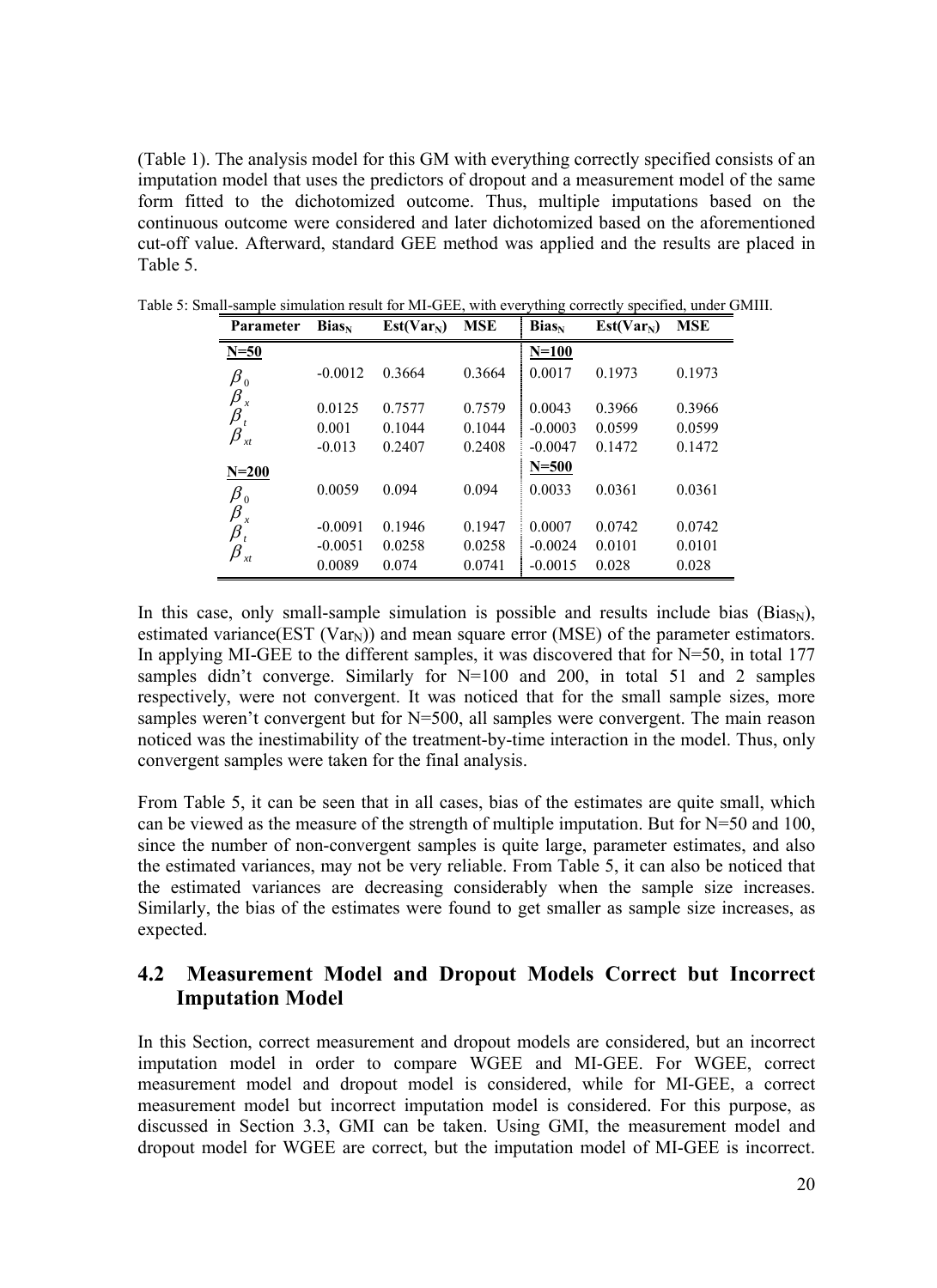The results of the both approaches are placed in Table 6. Results include bias  $(Bias_N)$ , estimated variance(EST (Var<sub>N</sub>)), true variance (Var<sub>N</sub>) and MSE of the parameter estimators.

From Table 6, it can be seen that for each sample sizes, the amount of bias of the parameter estimates obtained from WGEE are larger than that of MI-GEE. Similarly, the estimates have large estimated variances in WGEE indicating less precise estimates than MI-GEE. As the sample size increases, the estimated variances decrease sharply for the WGEE approach, but even for a sample of a size 500, true variances and the estimated variances are not close to each other. For MI-GEE, for a sample of size  $N=500$ , the estimated variance is quite small.

|                                          | <b>WGEE</b> |              |         |            | <b>MI-GEE</b> |              |         |            |
|------------------------------------------|-------------|--------------|---------|------------|---------------|--------------|---------|------------|
| Parameter                                | $Bias_N$    | $Est(Var_N)$ | $Var_N$ | <b>MSE</b> | $Bias_N$      | $Est(Var_N)$ | $Var_N$ | <b>MSE</b> |
| $N=50$                                   |             |              |         |            |               |              |         |            |
| $\beta_{\scriptscriptstyle 0}$           | $-0.4824$   | 1.2750       | 0.0088  | 1.5077     | 0.0465        | 0.4916       | 0.0143  | 0.4937     |
| $\beta_{\rm x}$                          | 0.0234      | 2.4501       | 0.0222  | 2.4507     | $-0.0142$     | 0.9206       | 0.0368  | 0.9208     |
| $\beta_{_t}$                             | 0.0952      | 0.2634       | 0.0024  | 0.2725     | $-0.0123$     | 0.1221       | 0.0025  | 0.1223     |
| $\beta_{\scriptscriptstyle \mathit{xt}}$ | $-0.1124$   | 0.5590       | 0.0056  | 0.5716     | $-0.0182$     | 0.2465       | 0.0072  | 0.2468     |
| $N=100$                                  |             |              |         |            |               |              |         |            |
| $\pmb{\beta}_0$                          | $-0.3957$   | 1.0779       | 0.0044  | 1.2345     | $-0.0143$     | 0.2302       | 0.0072  | 0.2304     |
| $\beta_{\rm x}$                          | 0.1225      | 2.1108       | 0.0111  | 2.1258     | 0.0137        | 0.4729       | 0.0184  | 0.4731     |
| $\beta_{_t}$                             | 0.1018      | 0.2388       | 0.0012  | 0.2492     | 0.0059        | 0.0538       | 0.0013  | 0.0538     |
| $\beta_{xt}$                             | $-0.1355$   | 0.4441       | 0.0028  | 0.4625     | $-0.00197$    | 0.1141       | 0.0026  | 0.11405    |
| $N = 200$                                |             |              |         |            |               |              |         |            |
| $\beta_0$                                | $-0.1313$   | 0.7634       | 0.0022  | 0.7807     | 0.0105        | 0.1039       | 0.0036  | 0.1040     |
| $\beta_{\scriptscriptstyle x}$           | 0.0035      | 1.7076       | 0.0055  | 1.7076     | $-0.0174$     | 0.2200       | 0.0092  | 0.2203     |
| $\beta_{_t}$                             | 0.0398      | 0.1673       | 0.0006  | 0.1689     | $-0.0046$     | 0.0248       | 0.0006  | 0.0248     |
| $\beta_{\scriptscriptstyle \mathit{xt}}$ | $-0.1019$   | 0.3107       | 0.0014  | 0.3211     | 0.0054        | 0.0575       | 0.0018  | 0.0575     |
| $N = 500$                                |             |              |         |            |               |              |         |            |
| $\beta_{\scriptscriptstyle 0}$           | $-0.0225$   | 0.3031       | 0.0009  | 0.3036     | 0.0127        | 0.0428       | 0.0014  | 0.0430     |
| $\beta_{\rm x}$                          | 0.0407      | 0.8947       | 0.0022  | 0.8963     | $-0.0342$     | 0.0747       | 0.0037  | 0.0759     |
| $\beta_{_t}$                             | 0.0002      | 0.0662       | 0.0002  | 0.0662     | $-0.0096$     | 0.0107       | 0.0003  | 0.0108     |
| $\beta_{xt}$                             | $-0.0557$   | 0.1785       | 0.0006  | 0.1816     | 0.0227        | 0.0190       | 0.0007  | 0.0196     |

Table 6: Small-sample simulation results for WGEE with correctly specified dropout model and measurement model, and MI-GEE with incorrectly specified imputation model, under GMI.

Based on the results obtained in Table 6, MI-GEE seemed more robust than WGEE, even though the former consists of a misspecification in the imputation model.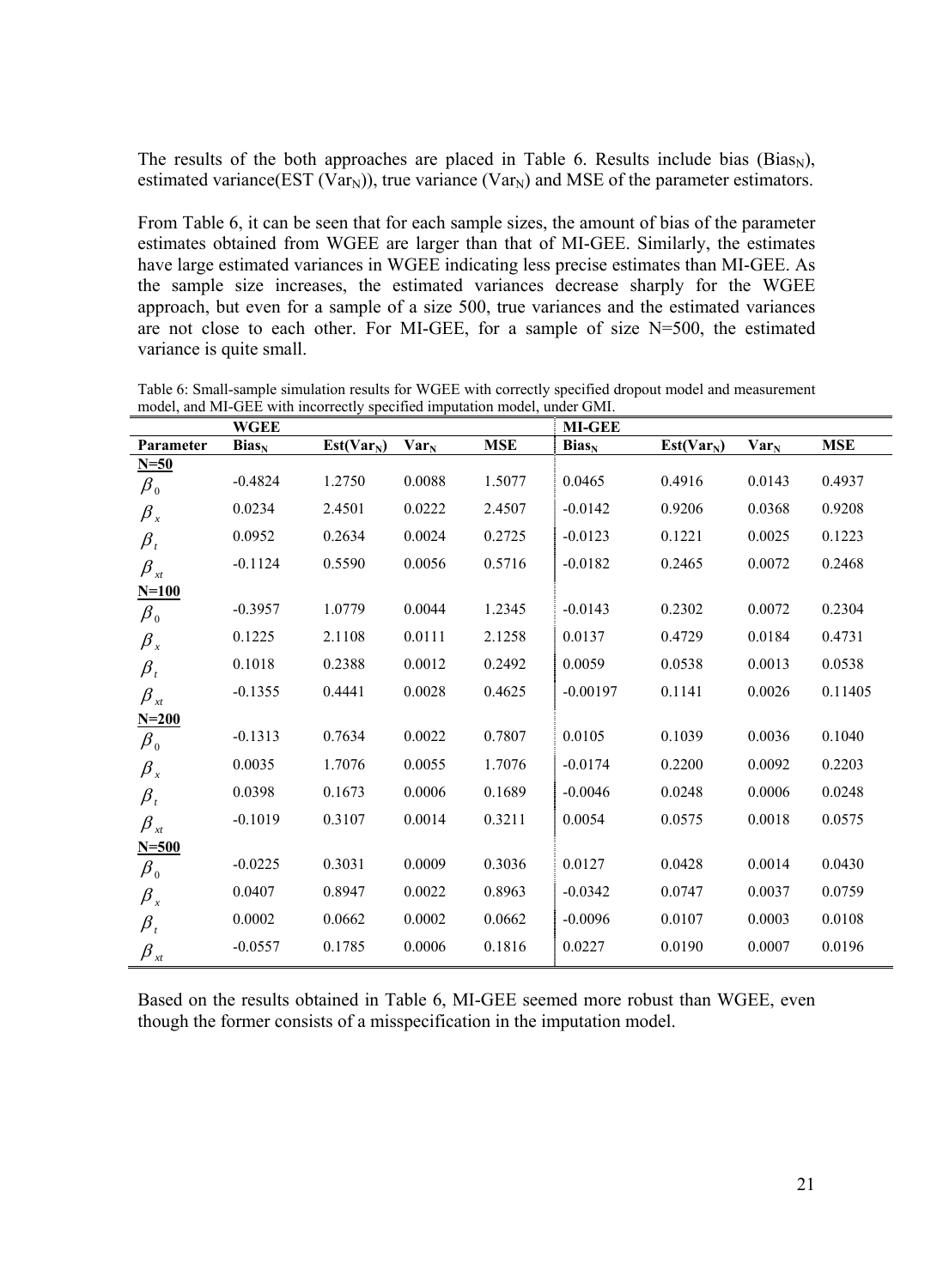### **4.3 Measurement Model and Imputation Models Correct But Incorrect Dropout Model**

In this Section, correct imputation and measurement models but a misspecified dropout model are considered. For this purpose GMIII is chosen. Since, GMIII is based on a Gaussian measurement model and a logistic dropout model, the correct analysis model for this generating model is MI-GEE which needs a measurement model and an imputation model, but not a dropout model.

In the MI-GEE, multiple imputations were carried on the continuous outcome first, which was later dichotomized, and then standard GEE was fitted on this imputed dataset. For the WGEE, weights were chosen based on the logistic dropout model with treatment indicator and the binary version of the previous measurement as covariates. In this case, dropout model is misspecified in the sense that the underlying dropout model uses the continuous version of the previous measurement as covariates. The results are placed in Table 7.

Table 7: Small-sample simulation results for WGEE with incorrectly specified dropout model, and for MI-GEE with correctly specified imputation model, under GMIII.

|                             | WGEE                     | <b>MI-GEE</b> |            |                          |              |            |
|-----------------------------|--------------------------|---------------|------------|--------------------------|--------------|------------|
| Parameter                   | <b>Bias</b> <sub>N</sub> | $Est(Var_N)$  | <b>MSE</b> | <b>Bias</b> <sub>N</sub> | $Est(Var_N)$ | <b>MSE</b> |
| $N=50$                      |                          |               |            |                          |              |            |
| $\pmb{\beta}_0$             | $-0.1807$                | 0.4825        | 0.5151     | $-0.0012$                | 0.3664       | 0.3664     |
| $\beta_{\rm x}$             | $-0.0755$                | 1.0028        | 1.0085     | 0.0125                   | 0.7577       | 0.7579     |
| $\pmb{\beta}_t$             | 0.2793                   | 0.2095        | 0.2875     | 0.0010                   | 0.1044       | 0.1044     |
| $\beta_{xt}$                | $-0.0023$                | 0.4001        | 0.4001     | $-0.0130$                | 0.2407       | 0.2408     |
| $N=100$                     |                          |               |            |                          |              |            |
| $\pmb{\beta}_0$             | $-0.1855$                | 0.3113        | 0.3457     | 0.0017                   | 0.1973       | 0.1973     |
| $\beta_{\tiny{x}}$          | $-0.1380$                | 0.5644        | 0.5834     | 0.0043                   | 0.3966       | 0.3966     |
| $\pmb{\beta}_t$             | 0.3099                   | 0.1376        | 0.2336     | $-0.0003$                | 0.0599       | 0.0599     |
| $\pmb{\beta}_{\mathit{xt}}$ | 0.0367                   | 0.2312        | 0.2325     | $-0.0047$                | 0.1472       | 0.1472     |
| $N = 200$                   |                          |               |            |                          |              |            |
| $\pmb{\beta}_0$             | $-0.2450$                | 0.4816        | 0.5416     | 0.0059                   | 0.0940       | 0.0940     |
| $\pmb{\beta}_x$             | 0.0959                   | 0.7105        | 0.7197     | $-0.0091$                | 0.1946       | 0.1947     |
| $\pmb{\beta}_t$             | 0.1645                   | 0.1379        | 0.1650     | $-0.0051$                | 0.0258       | 0.0258     |
| $\pmb{\beta}_{\mathit{xt}}$ | $-0.0339$                | 0.2501        | 0.2513     | 0.0089                   | 0.0740       | 0.0741     |
| $N = 500$                   |                          |               |            |                          |              |            |
| $\pmb{\beta}_0$             | $-0.1323$                | 0.1754        | 0.1929     | 0.0033                   | 0.0361       | 0.0361     |
| $\pmb{\beta}_x$             | 0.0189                   | 0.2453        | 0.2457     | 0.0007                   | 0.0742       | 0.0742     |
| $\pmb{\beta}_t$             | 0.1029                   | 0.0510        | 0.0616     | $-0.0024$                | 0.0101       | 0.0101     |
| β<br>xt                     | $-0.0035$                | 0.0867        | 0.0867     | $-0.0015$                | 0.0280       | 0.0280     |

The results include the bias (Bias<sub>N</sub>), estimated variance(EST (Var<sub>N</sub>)) and mean square error (MSE) of the parameter estimators. It can be seen that the bias and estimated variance of the parameter estimates under MI-GEE are smaller compared to those under the WGEE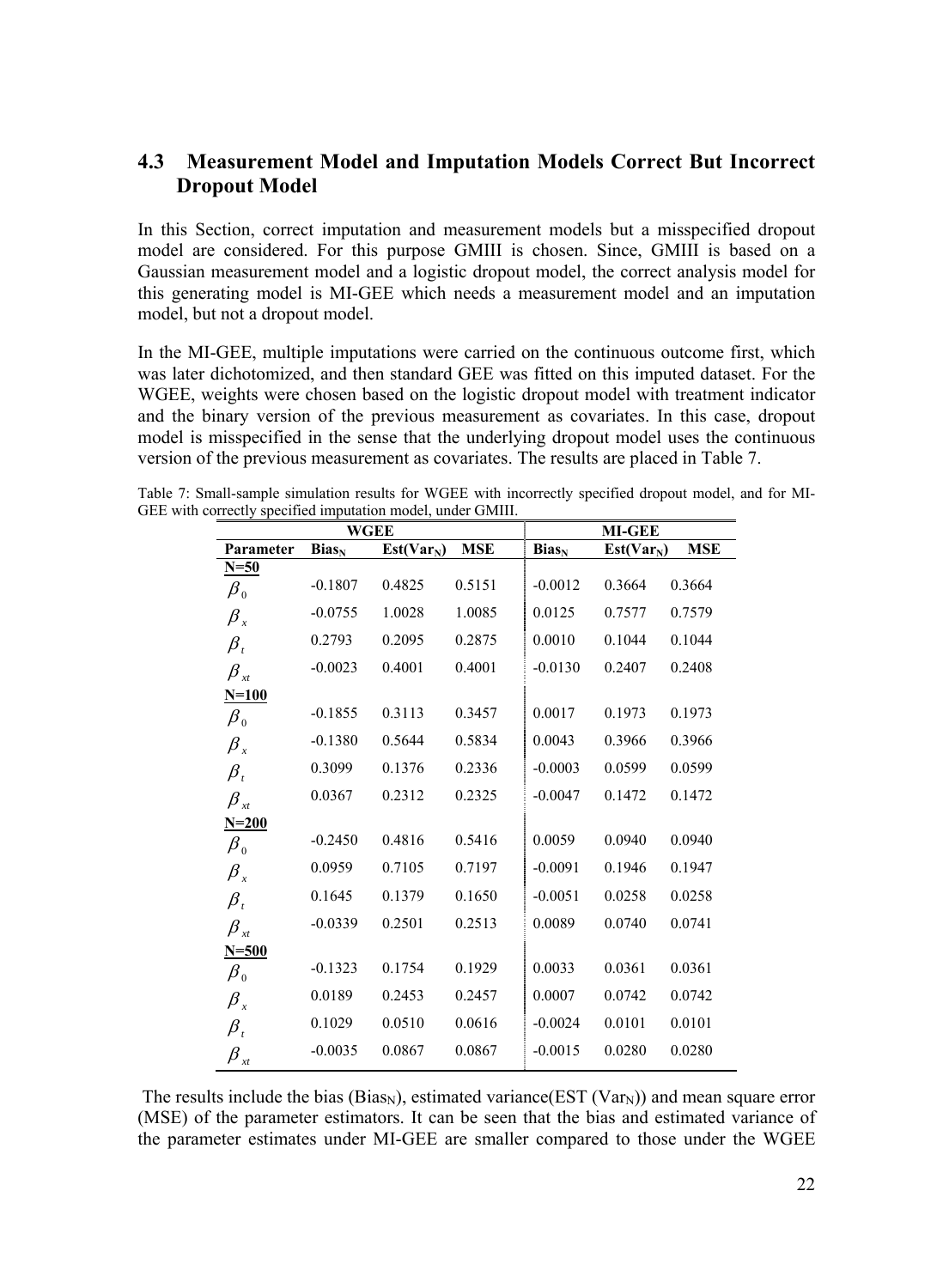approach. Bias in MI-GEE is very small even for a sample of size N=50. In WGEE, not only is bias larger, the estimated variance is also larger than that of MI-GEE, and the ratio of increase of the variances between two approaches increases as sample size N increases. In other words, for sample of size 100, the estimated variance for WGEE is almost 1.5 times that of MI-GEE, but for a sample of size N=500, estimated variance for WGEE is almost 5 times higher than that of MI-GEE. In both approaches, the amount of bias as well as estimated variances decreased as sample size increases. But in all the sample sizes considered, MI-GEE is superior to WGEE. This can be also being viewed as the effect of a correctly specified imputation model against the effect of a misspecification in the WGEE approach.

## **4.4 Dropout Model and Imputation Models Correct but Incorrect Measurement Model**

In this Section, correct imputation and dropout model but misspecified measurement model are considered. For this purpose GMII is chosen. Since GMII is based on the AR(2) transition model for the mean structure and a logistic dropout model, in this case, in comparing WGEE and MI-GEE, the marginalized version of MI-transition was considered. Hence, the conditional model is forced to marginalize, and in this situation, the measurement model is incorrectly specified.

|                                | <b>Asymptotic</b> |                |            | Small-sample |                         |            |  |  |
|--------------------------------|-------------------|----------------|------------|--------------|-------------------------|------------|--|--|
|                                | $Bias_{\infty}$   | $Var_{\infty}$ | $Bias_{N}$ | $Est(Var_N)$ | <b>Var</b> <sub>N</sub> | <b>MSE</b> |  |  |
| $N=50$                         |                   |                |            |              |                         |            |  |  |
| $\pmb{\beta}_0$                | $-0.0035$         | 1.1160         | $-0.0592$  | 1.1703       | 0.0223                  | 1.1738     |  |  |
| $\beta_x$                      | 0.0469            | 2.3885         | 0.0159     | 2.5898       | 0.0478                  | 2.5901     |  |  |
| $\beta_{t}$                    | 0.0041            | 0.2039         | 0.0648     | 0.2124       | 0.0041                  | 0.2166     |  |  |
| $\pmb{\beta}_{\mathit{xt}}$    | $-0.0493$         | 0.4363         | $-0.0040$  | 0.4746       | 0.0087                  | 0.4746     |  |  |
| $N=100$                        |                   |                |            |              |                         |            |  |  |
| $\pmb{\beta}_0$                |                   |                | $-0.0591$  | 1.1200       | 0.0112                  | 1.1235     |  |  |
| $\beta_x$                      |                   |                | 0.0404     | 2.4671       | 0.0239                  | 2.4687     |  |  |
| $\beta_{t}$                    |                   |                | 0.0373     | 0.2048       | 0.0020                  | 0.2061     |  |  |
| $\pmb{\beta}_{\mathit{xt}}$    |                   |                | $-0.0094$  | 0.4505       | 0.0044                  | 0.4506     |  |  |
| $N = 200$                      |                   |                |            |              |                         |            |  |  |
| $\beta_{\scriptscriptstyle 0}$ |                   |                | $-0.0086$  | 1.1162       | 0.0056                  | 1.1163     |  |  |
| $\beta_{\scriptscriptstyle x}$ |                   |                | $-0.0082$  | 2.4398       | 0.0119                  | 2.4399     |  |  |
| $\pmb{\beta}_t$                |                   |                | 0.0083     | 0.2027       | 0.0010                  | 0.2027     |  |  |
| $\beta_{\tiny \textit{xt}}$    |                   |                | 0.0038     | 0.4436       | 0.0022                  | 0.4436     |  |  |
| $N=500$                        |                   |                |            |              |                         |            |  |  |
| $\pmb{\beta}_0$                |                   |                | $-0.0014$  | 1.1168       | 0.0022                  | 1.1168     |  |  |
| $\beta_{\tiny{x}}$             |                   |                | $-0.0001$  | 2.4373       | 0.0048                  | 2.4373     |  |  |
| $\pmb{\beta}_t$                |                   |                | 0.0013     | 0.2046       | 0.0004                  | 0.2046     |  |  |
| $\beta_{\tiny \textit{xt}}$    |                   |                | $-0.0015$  | 0.4472       | 0.0009                  | 0.4472     |  |  |

Table 8: Asymptotic and small-sample simulation results for marginalized MI-Transition, under GMII.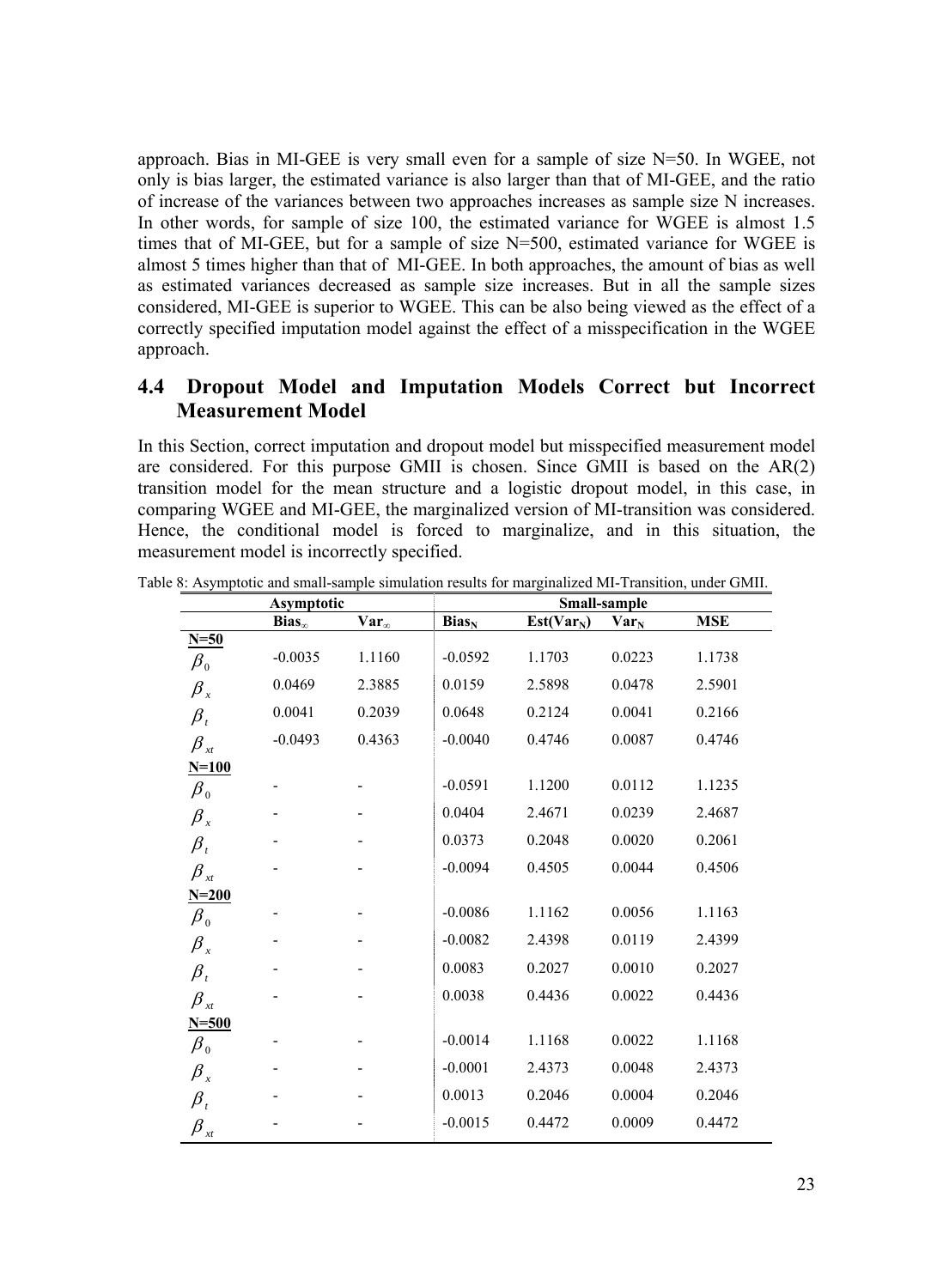Before comparing these two approaches, firstly asymptotic and small-sample simulation results for marginalized MI-transition were fitted. Based on the correctly specified MItransition model from Table 3 and 4, three distinct conditional probabilities were generated. In addition, based on those probabilities, marginal probabilities were derived in line with (7). These probabilities were used as weight for standard GEE on the hypothetical data having all possible outcome sequences including the treatment indicator; the results provide the marginalized MI-Transition. The results are placed in Table 8. These results are compared to a fitted GEE model of the form (4) on a hypothetical dataset which consists of all 16 possible combinations with corresponding probability weights obtained from (7) based on the true parameters defined in(6). The resulting marginalized true parameters for GMII were found to be  $\beta_0 = -0.3658$ ,  $\beta_0 = 0.2673$ ,  $\beta_0 = 0.2265$  and  $\beta_0 = 0.0790$ .

From Table 8, it can be seen that asymptotic bias for the parameter estimates is generally small. For small-sample case, for samples of size 50 and 100, the bias for the parameter estimates is large, while for sample sizes 200 and 500, the bias for the parameter estimates is pretty small, close to zero. The difference between the true and estimated variance is quite noticeable, indicating some sort of inefficiency under the sample sizes considered.

|                                          |                          | <b>WGEE</b>  |         |            |           | <b>MI-GEE</b> |         |            |
|------------------------------------------|--------------------------|--------------|---------|------------|-----------|---------------|---------|------------|
| <b>Parameters</b>                        | <b>Bias</b> <sub>N</sub> | $Est(Var_N)$ | $Var_N$ | <b>MSE</b> | $Bias_N$  | $Est(Var_N)$  | $Var_N$ | <b>MSE</b> |
| $N=50$                                   |                          |              |         |            |           |               |         |            |
| $\pmb{\beta}_0$                          | $-0.5802$                | 1.2779       | 0.0094  | 1.6145     | 0.0058    | 0.4934        | 0.0152  | 0.4934     |
| $\beta_{\rm x}$                          | $-0.1681$                | 2.9703       | 0.0208  | 2.9986     | $-0.0087$ | 0.8994        | 0.0345  | 0.8995     |
| $\beta_{t}$                              | 0.1374                   | 0.2513       | 0.0027  | 0.2701     | 0.0122    | 0.1279        | 0.003   | 0.128      |
| $\beta_{xt}$                             | 0.0931                   | 0.5878       | 0.0059  | 0.5964     | $-0.0042$ | 0.225         | 0.0063  | 0.225      |
| $N=100$                                  |                          |              |         |            |           |               |         |            |
| $\pmb{\beta}_0$                          | $-0.4229$                | 1.131        | 0.0047  | 1.3098     | $-0.0552$ | 0.2381        | 0.0076  | 0.2412     |
| $\beta_{\rm x}$                          | $-0.1451$                | 2.9804       | 0.0104  | 3.0014     | 0.048     | 0.4779        | 0.0173  | 0.4802     |
| $\beta_{_t}$                             | 0.1241                   | 0.2149       | 0.0014  | 0.2303     | 0.0334    | 0.057         | 0.0015  | 0.0581     |
| $\beta_{xt}$                             | 0.0792                   | 0.5877       | 0.003   | 0.594      | $-0.019$  | 0.1149        | 0.0031  | 0.1152     |
| $N = 200$                                |                          |              |         |            |           |               |         |            |
| $\pmb{\beta}_0$                          | $-0.1887$                | 0.7674       | 0.0024  | 0.803      | $-0.008$  | 0.1185        | 0.0038  | 0.1186     |
| $\beta_{\rm x}$                          | $-0.1904$                | 2.3738       | 0.0052  | 2.41       | $-0.0045$ | 0.2349        | 0.0086  | 0.2349     |
| $\beta_{_t}$                             | 0.0684                   | 0.1571       | 0.0007  | 0.1618     | 0.0075    | 0.0279        | 0.0007  | 0.028      |
| $\beta_{\scriptscriptstyle \mathit{xt}}$ | 0.0842                   | 0.4333       | 0.0015  | 0.4404     | $-0.0011$ | 0.0581        | 0.0016  | 0.0581     |
| $N = 500$                                |                          |              |         |            |           |               |         |            |
| $\beta_0$                                | $-0.0600$                | 0.3064       | 0.0009  | 0.3099     | $-0.0013$ | 0.048         | 0.0015  | 0.048      |
| $\beta_{\rm x}$                          | $-0.1795$                | 0.9594       | 0.0021  | 0.9916     | 0.0023    | 0.0832        | 0.0035  | 0.0832     |
| $\beta_{t}$                              | 0.0253                   | 0.0636       | 0.0003  | 0.0642     | 0.0011    | 0.0119        | 0.0003  | 0.0119     |
| $\beta_{\scriptscriptstyle \mathit{xt}}$ | 0.0913                   | 0.1813       | 0.0006  | 0.1897     | $-0.0039$ | 0.0203        | 0.0006  | 0.0203     |

Table 9: Small-sample simulation results for WGEE, with correctly specified dropout model and misspecified measurement model, and for MI-GEE, with correctly specified imputation model and misspecified measurement model under GMII.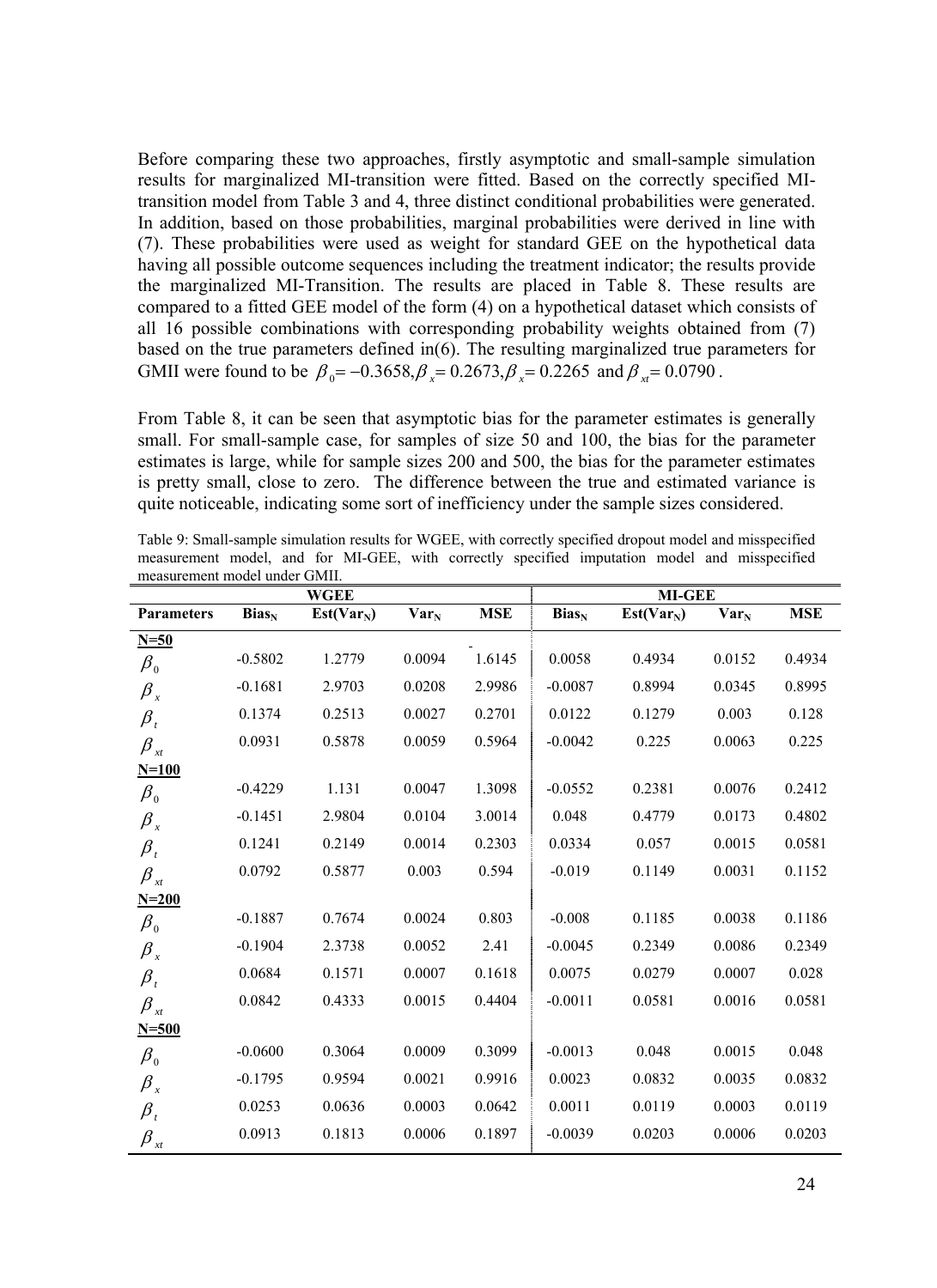As explained earlier, using the marginalized parameters to define the marginal model for GMII, both model WGEE and MI-GEE were fitted and the results are placed in Table 9.

As discussed in Section 3.3, for GMII, the marginalized parameters are used to define the measurement model, indicating that the outcomes are modeled marginally. From Table 9, it can be seen that bias and estimated variance of the parameter estimates in MI-GEE are quite smaller than that of WGEE. As sample size increases, the estimated variances decrease sharply in both approaches, but with high variability in WGEE, which indicates that MI-GEE performs better than WGEE. However, larger samples provide less bias and more precise results, as expected.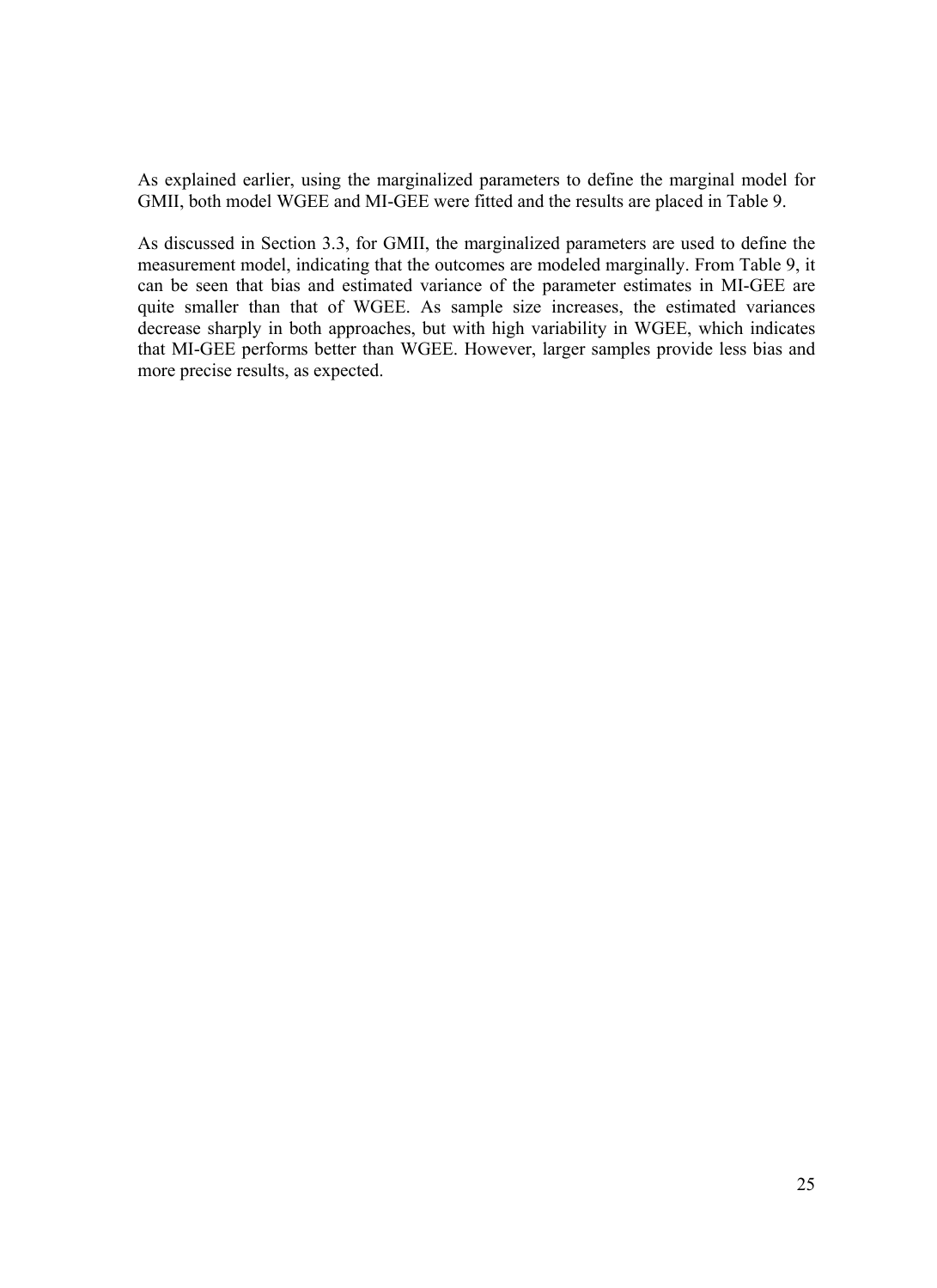# **5. Effects of More Dropout on MI-GEE and WGEE**

The results that were presented in Section 4 had about 68-76 % completer, with about 24- 32% incomplete data and fairly equally distributed across the treatment arms. In this Section, exploration of other parameter values for the dropout models to generate more missingness (40-50% completers) using the same data setting, has been assessed. The main focus in this Section is to distinguish the effect of the amount of missingness on the performance of the methods. For this rationale, the same measurement models that were used in the previous Sections were chosen but the dropout models were altered and the analyses were conducted for N=100 only.

For GMI and GMII, the following parameters were selected for dropout model (5) with the same measurement models as those used in Section 4:  $\psi_0 = -0.1$ ,  $\psi_x = -1.2$  and  $\psi_{prev} = -0.29$ .

Combining this dropout model with the measurement model in equation (4) yields, for GMI, 45 % completers, 33 % with only the first outcome observed (18% for  $x=0$  and 15% for  $x=1$ ) and 22 % with last observation missing (11% for  $x=0$  and 11% for  $x=1$ ). Likewise, combining this dropout model with the measurement model in equation (6) yields, for GMII, 49 % completers, 31% with only the first outcome observed (22% for  $x=0$  and 9% for  $x=1$ ) and 20 % with last observation missing (12% for  $x=0$  and 8% for  $x=1$ ).

 In GMIII, the following parameters were chosen for the dropout model (9) with same Gaussian measurement model (8) used in Section 4:  $\delta_0 = -0.15$ ,  $\delta_x = 0.8$ , and  $\gamma = -0.15$ . After combining this dropout model to the measurement model (8), on an average over 500 samples yields, for GMIII, 45 % completers, 37 % with only the first outcome observed (15% for  $x=0$  and 22% for  $x=1$ ) and 18% with last observation is missing (8% for  $x=0$  and  $10\%$  for  $x=1$ ).

In this Section, both approaches, inverse probability weighting and MI-based GEE were considered and compared through the use of asymptotic and small-sample simulations. The behaviors of both methods in terms of bias and mean square error, under various correctly and misspecified models, has been studied and the strengths of each method under various types of misspecification has been examined. Results for this Section are also compared with the results in Section 4 for the samples of size N=100.

## **5.1 Everything Correctly Specified**

In this Section, all models which are correctly specified were considered. All three data generating models are taken into account.

In line with the Section 4, the correct analysis model for GMI is WGEE. In this regard, WGEE was applied to GMI with weights from a logistic dropout model with the treatment indicator and the previous outcome as predictors. Both asymptotic and small-sample process were considered and results are placed in left panel of the Table 10. Right panel of Table 10 represent the results from Section 4 for the samples of size N=100.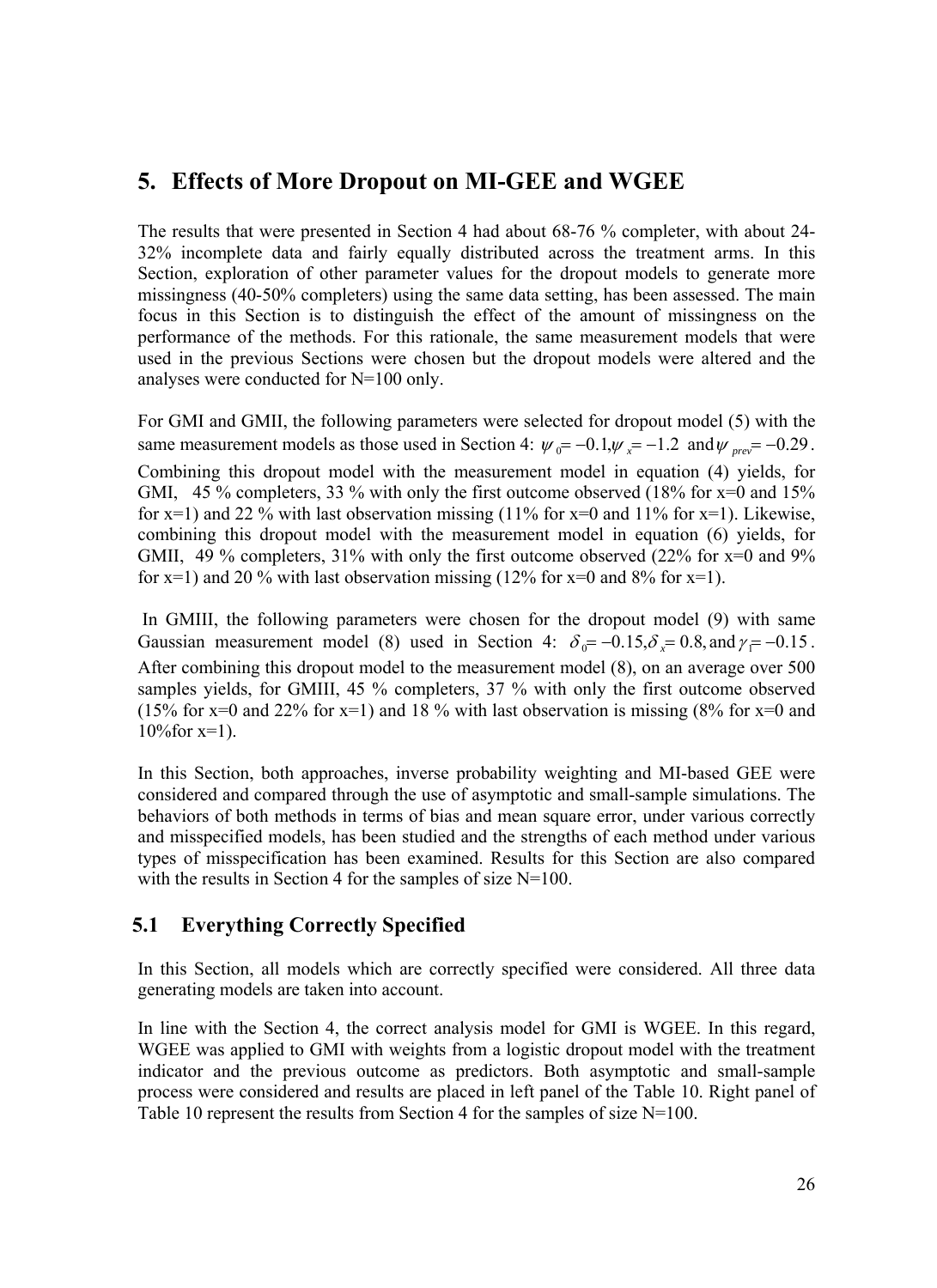|                                   | Case 1: Percentage of completers=45 |                         |           |              |                            | Case 1: Percentage of completers=68 |                  |           |              |            |
|-----------------------------------|-------------------------------------|-------------------------|-----------|--------------|----------------------------|-------------------------------------|------------------|-----------|--------------|------------|
| Small-sample<br><b>Asymptotic</b> |                                     |                         |           |              | Small-sample<br>Asymptotic |                                     |                  |           |              |            |
| Parameter                         | $Bias_{\infty}$                     | $\mathbf{Var}_{\infty}$ | $Bias_N$  | $Est(Var_N)$ | <b>MSE</b>                 | $Bias_{\infty}$                     | Var <sub>o</sub> | $Bias_N$  | $Est(Var_N)$ | <b>MSE</b> |
| $\pmb{\beta}_0$                   | 0.000                               | 0.4410                  | $-0.0273$ | 0.2956       | 0.2964                     | 0.000                               | 0.4410           | $-0.3957$ | .0779        | .2345      |
| $\pmb{\beta}_x$                   | 0.000                               | 1.1097                  | 0.0674    | 0.6306       | 0.6351                     | 0.000                               | 1.1097           | 0.1225    | 2.1108       | 2.1258     |
| $\beta$                           | 0.000                               | 0.1194                  | 0.0143    | 0.0846       | 0.0848                     | 0.000                               | 0.1194           | 0.3018    | 0.2388       | 0.2492     |
| $_{\beta}$<br>xt                  | 0.000                               | 0.2782                  | $-0.046$  | 0.1914       | 0.1935                     | 0.000                               | 0.2782           | $-0.1355$ | 0.4441       | 0.4625     |

Table 10: Asymptotic and small-sample simulation results for WGEE, with correctly specified, under GMI for  $N=100$ .

 In the left panel of the Table 10, it can be seen that there is asymptotic unbiasedness property of the WGEE estimates under correctly specified mean structure. In the smallsample counterpart, some quantities of bias were seen. Comparing results of both panels, WGEE performed better for the data with more dropouts. In the right panel, the amounts of bias (Bias<sub>N</sub>) and estimated variances (Est(Var<sub>N</sub>)) were very large. Interesting results might be expected for various other samples, if considered.

As discussed earlier, the analysis model for GMII that is consistent with the underlying measurement model after multiple imputations and is MI-Transition. The results are displayed in the left panel of Table 11. The right panel of Table 11 represent the results from Section 4 for the samples of size N=100.

|                  |                 | Case 1: Percentage of completers=49 |           |              |            |                 |                |           | Case 2: Percentage of completers=73 |            |
|------------------|-----------------|-------------------------------------|-----------|--------------|------------|-----------------|----------------|-----------|-------------------------------------|------------|
| Asymptotic       |                 |                                     |           | Small-sample |            |                 | Asymptotic     |           | Small-sample                        |            |
| <b>Parameter</b> | $Bias_{\infty}$ | $Var_{\infty}$                      | $Bias_N$  | $Est(Var_N)$ | <b>MSE</b> | $Bias_{\infty}$ | $Var_{\infty}$ | $Bias_N$  | $Est(Var_N)$                        | <b>MSE</b> |
| $\alpha_{0}$     | 0.0000          | 8.0803                              | $-0.0313$ | 0.0925       | 0.0935     | 0.0000          | 8.0803         | $-0.0313$ | 0.0925                              | 0.0935     |
| $\alpha_{\rm x}$ | 0.0000          | 16.1003                             | 0.0369    | 0.1791       | 0.1805     | 0.0000          | 16.1003        | 0.0369    | 0.1791                              | 0.1805     |
| $\phi_{0}$       | $-0.0104$       | 12.3648                             | 0.0300    | 0.2792       | 0.2801     | $-0.0096$       | 12.0925        | 0.0293    | 0.2140                              | 0.2148     |
| $\phi_{t}$       | $-0.0436$       | 17.9467                             | $-0.0019$ | 0.3697       | 0.3697     | $-0.0666$       | 18.0150        | 0.0061    | 0.2724                              | 0.2724     |
| $\phi_1$         | $-0.1761$       | 18.0521                             | 0.0567    | 0.3365       | 0.3397     | 0.0343          | 18.1481        | 0.0271    | 0.2768                              | 0.2775     |
| ${\gamma}_0$     | 0.0542          | 18.3915                             | 0.1602    | 2.0728       | 2.0985     | 0.0274          | 17.3872        | 0.0768    | 0.3362                              | 0.3421     |
| $\gamma_{x}$     | 0.0159          | 19.2350                             | $-0.0025$ | 2.2136       | 2.2136     | $-0.0534$       | 18.5088        | 0.0183    | 0.3014                              | 0.3018     |
| $\mathcal{Y}_1$  | $-0.1731$       | 19.3857                             | 0.0160    | 0.6057       | 0.6060     | 0.0130          | 18.8832        | 0.0496    | 0.3427                              | 0.3452     |
| $\gamma_{2}$     | $-0.2602$       | 20.2183                             | $-0.1715$ | 0.2860       | 0.3154     | $-0.0749$       | 19.7294        | $-0.1024$ | 0.2495                              | 0.2600     |

Table 11: Asymptotic and Small-sample simulation results for MI-Transition, with everything correctly specified under GMII for N=100.

From the left panel of Table 11, in the asymptotic approach, it can be seen in the first segment, there is asymptotic unbiasedness of the parameter estimates. In the second and third segments, some amount of bias was observed, as expected. In the small-sample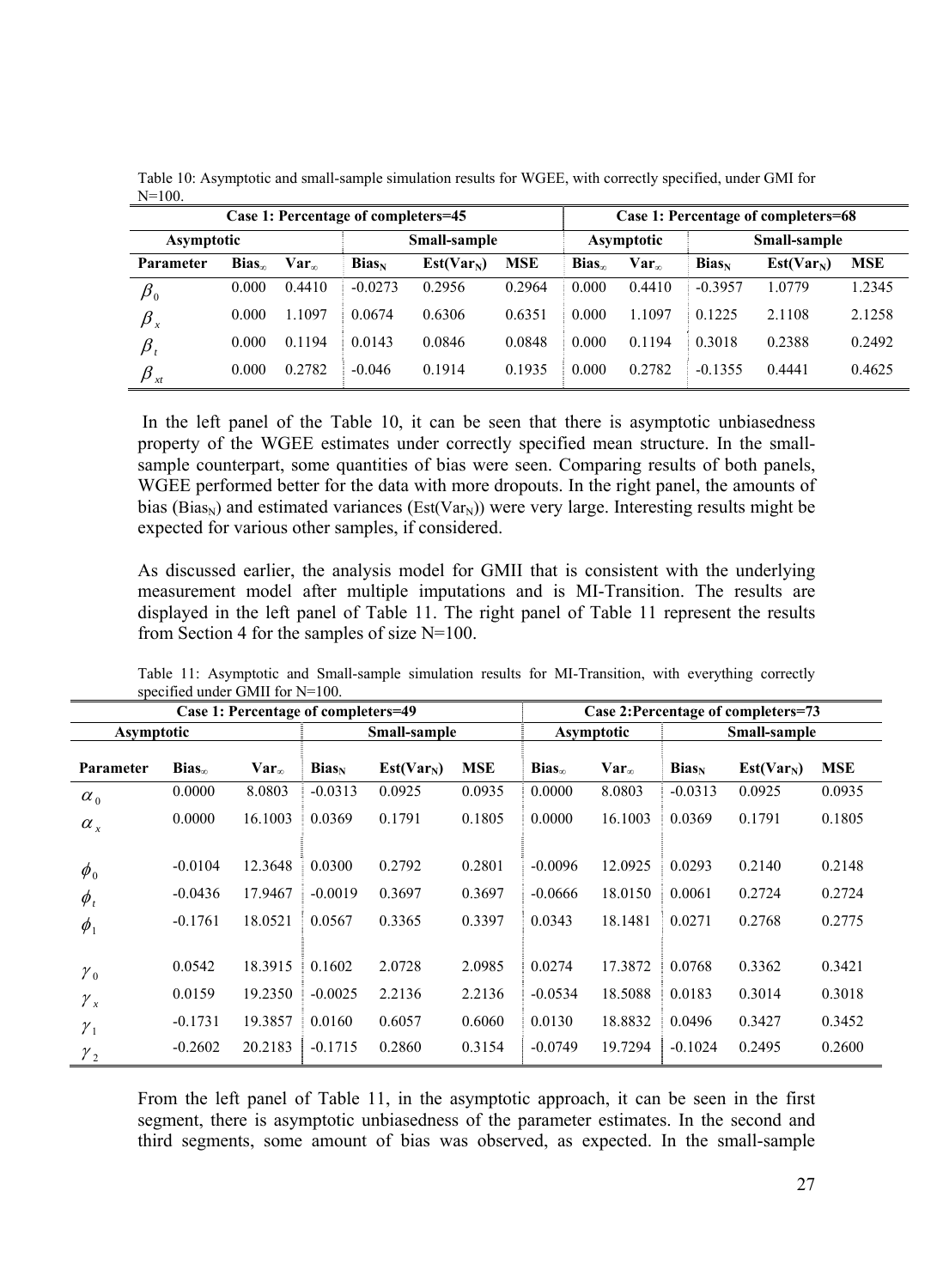counterpart, some amount of bias was observed. Comparing these results with right panel, in the asymptotic case, more bias was noticed in segments 2 and 3, for this setting with more missingness, especially in the estimates of  $\gamma_1$  and  $\gamma_2$ . More amount of bias was observed but that might be the effect of the more missingness in second and third time points in the data. For the small sample simulations, slightly more bias was observed for data setting with more missingness, in addition, estimated variances in second and third segments are also comparatively large.

Recalled that GMIII is based on the Gaussian measurement model and a logistic dropout model. The true parameters corresponding to the binary outcome (dichotomized version of continuous outcome) were calculated by applying a GEE model and the resulting parameters are  $\beta_0 = -3.0388$ ,  $\beta_0 = 0.0353$ ,  $\beta_0 = 1.7835$  and  $\beta_0 = 0.4532$ . The correct analysis model for this generating model is MI-GEE. Thus, multiple imputations based on the continuous outcome were considered and later dichotomized based on the predefined cutoff value. Afterward, standard GEE was applied and the results are placed in the left panel of Table 12. The right panel of Table12 represent the results from Section 4 for the samples of size  $N=100$ .

Table 12: Small-sample simulation result for MI-GEE under GMIII, with everything correctly specified, for  $N=100$ .

| Case 1: Percentage of completer=45 |           |              |            | Case 2: Percentage of completer=76 |                        |            |  |
|------------------------------------|-----------|--------------|------------|------------------------------------|------------------------|------------|--|
| <b>Parameter</b>                   | $Bias_N$  | $Est(Var_N)$ | <b>MSE</b> | $Bias_N$                           | Est(Var <sub>N</sub> ) | <b>MSE</b> |  |
| $\pmb{\beta}_0$                    | 0.0169    | 0.1957       | 0.1959     | 0.0017                             | 0.1973                 | 0.1973     |  |
| $\beta_{x}$                        | $-0.0049$ | 0.3950       | 0.3950     | 0.0043                             | 0.3966                 | 0.3966     |  |
| $\pmb{\beta}_t$                    | $-0.0099$ | 0.0569       | 0.0570     | $-0.0003$                          | 0.0599                 | 0.0599     |  |
| $\beta_{xt}$                       | $-0.0018$ | 0.1407       | 0.1407     | $-0.0047$                          | 0.1472                 | 0.1472     |  |

In the application of MI-GEE to the data having more dropouts (left panel of Table 12), it was discovered that total of 108 samples did not converge. As explained earlier, the main reason was the inestimability of the treatment-by-time interaction. Thus, only 392 convergent samples were taken for the final analysis. From the left panel of Table 12, it can be seen that in all cases, bias of the estimates are quite small which can be viewed as the effectiveness of multiple imputation. Comparing this result with right panel of Table 12, it was found that the amount of bias in both cases was small. Similarly in both the cases, the estimated variances are quite close to each other. This can be viewed as the consistency of MI-GEE over various percentage of missing data.

### **5.2 Measurement Model and Dropout Models Correct but Incorrect Imputation Model**

In this Section, correct measurement and dropout models were considered, but, with an incorrect imputation model. For this purpose, as discussed in Sections 3.3 and 4.2, GMI can be taken. The results of both WGEE and MI-GEE are placed in left panel of Table 13. The right panel of Table 13 represent the results from Section 4 for samples of size N=100.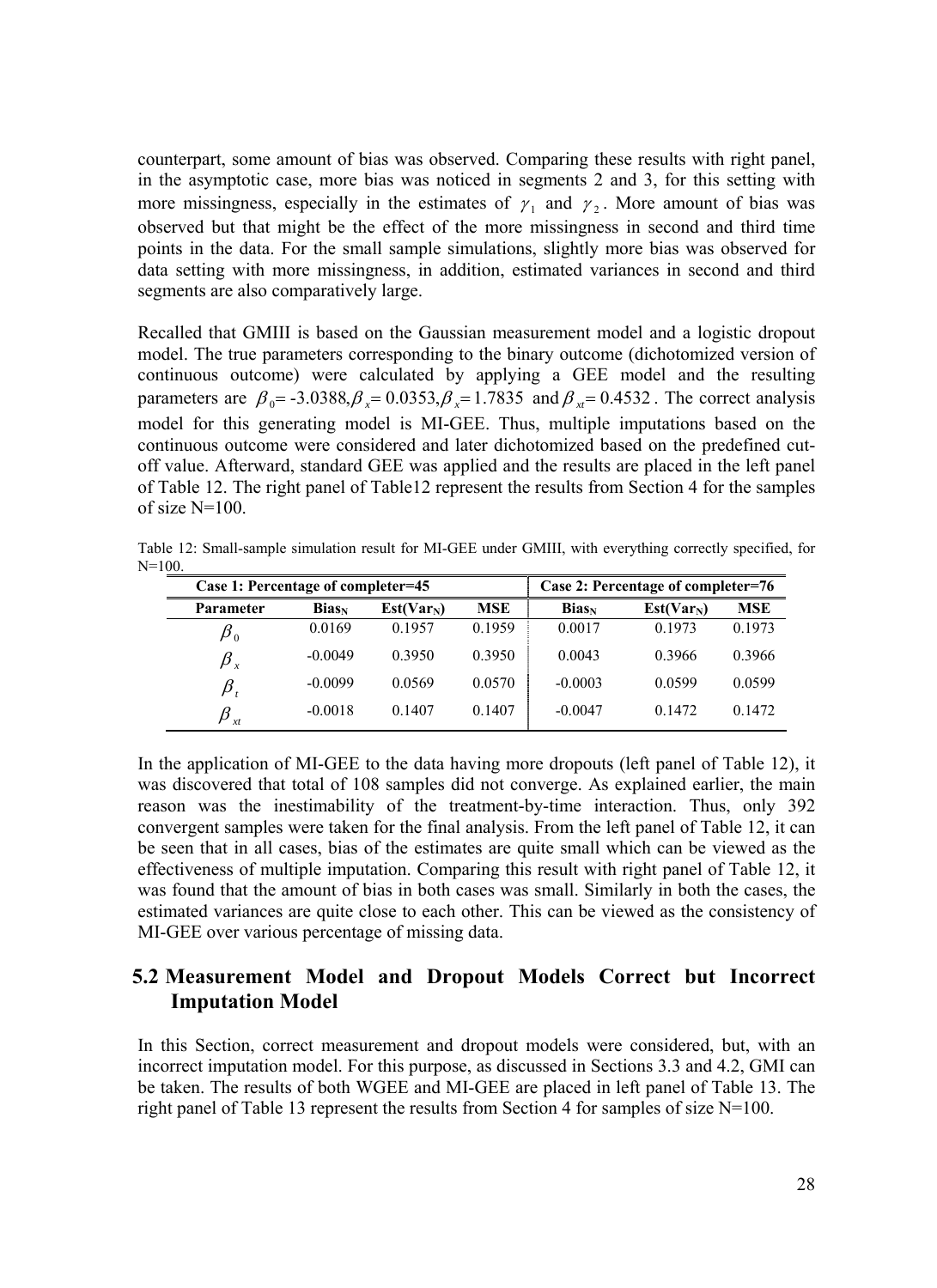|                                          |           | Case 1: Percentage of completers=45 |            | Case 2: Percentage of completers=68 |            |              |            |  |  |
|------------------------------------------|-----------|-------------------------------------|------------|-------------------------------------|------------|--------------|------------|--|--|
| <b>Parameter</b>                         | $Bias_N$  | $Est(Var_N)$                        | <b>MSE</b> | Parameter                           | $Bias_N$   | $Est(Var_N)$ | <b>MSE</b> |  |  |
| WGEE                                     |           |                                     |            | <b>WGEE</b>                         |            |              |            |  |  |
| $\pmb{\beta}_0$                          | $-0.0273$ | 0.2956                              | 0.2964     | $\pmb{\beta}_0$                     | $-0.3957$  | 1.0779       | 1.2345     |  |  |
| $\beta_{\rm x}$                          | 0.0674    | 0.6306                              | 0.6351     | $\beta_{\rm x}$                     | 0.1225     | 2.1108       | 2.1258     |  |  |
| $\pmb{\beta}_t$                          | 0.0143    | 0.0846                              | 0.0848     | $\pmb{\beta}_t$                     | 0.1018     | 0.2388       | 0.2492     |  |  |
| $\beta_{xt}$                             | $-0.0462$ | 0.1914                              | 0.1935     | $\beta_{\scriptscriptstyle_{xt}}$   | $-0.1355$  | 0.4441       | 0.4625     |  |  |
| <b>MI-GEE</b>                            |           |                                     |            | <b>MI-GEE</b>                       |            |              |            |  |  |
| $\pmb{\beta}_0$                          | $-0.0040$ | 0.2781                              | 0.2781     | $\beta_{0}$                         | $-0.0143$  | 0.2302       | 0.2304     |  |  |
| $\beta_{\rm x}$                          | $-0.0128$ | 0.5557                              | 0.5559     | $\beta_{\rm x}$                     | 0.0137     | 0.4729       | 0.4731     |  |  |
| $\pmb{\beta}_t$                          | $-0.0010$ | 0.0797                              | 0.0797     | $\pmb{\beta}_t$                     | 0.0059     | 0.0538       | 0.0538     |  |  |
| $\beta_{\scriptscriptstyle \mathit{xt}}$ | 0.0216    | 0.1594                              | 0.1599     | $\beta_{xt}$                        | $-0.00197$ | 0.1141       | 0.1141     |  |  |

Table 13: Small-sample simulation results for WGEE, with correctly specified dropout and measurement model, and MI-GEE, with incorrectly specified imputation model, under GM1 for N=100.

In the left panel of Table 13, it can be seen that, the amount of bias and estimated variance from the WGEE approach are slightly larger than those of MI-GEE, but are very close to each other. Based on the result, MI-GEE seemed more robust than WGEE even though misspecifying the imputation model. Comparing these results with the results displayed in the right panel of Table 13, in the WGEE approach, the amount of bias and estimated variances are quite large in the right panel. This indicates better performance of the WGEE in data having more dropouts. However, comparing the MI-GEE results, in both panels, they are quite consistent, and bias and estimated variances of the parameter estimates are quite similar.

### **5.3 Measurement Model and Imputation Models Correct but Incorrect Dropout Model.**

In this Section, correct imputation and measurement models but misspecified dropout model is considered. For this purpose GMIII is chosen. The results for both approaches MI-GEE and WGEE, are placed in the left panel of Table 14. The right panel of Table 14 represent the results from Section 4 for samples of size N=100.

In the left panel of Table 14, it can be seen that the bias and estimated variance of the parameter estimates under MI-GEE are smaller compared to WGEE, since for this case, MI-GEE is correctly specified and WGEE uses an incorrectly specified dropout model. Even with a misspecification in the dropout model, WGEE is not performing badly. Comparing these results with the results in the right panel of Table 14, the results for MI-GEE are similar, but results in WGEE are quite different. In the WGEE results, the amount of bias in the right panel is quite big as compared to left panel. This can be viewed as the better performance of WGEE in terms of bias in data with more missingness even though the dropout model is misspecified.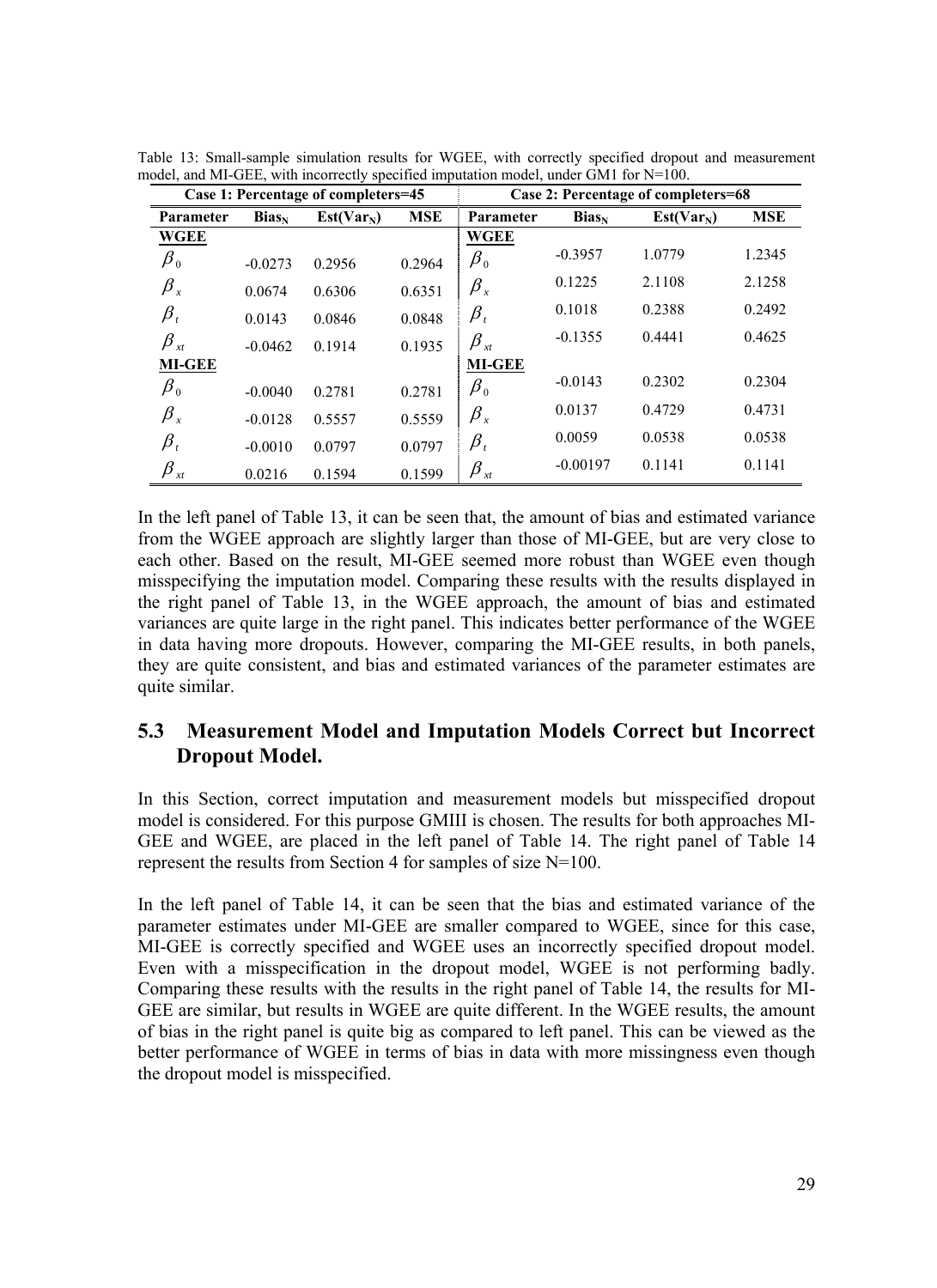|                             |           | Case 1: Percentage of completer=45 |            |                  |           | Case 2: Percentage of completer=76 |            |
|-----------------------------|-----------|------------------------------------|------------|------------------|-----------|------------------------------------|------------|
| Parameter                   | $Bias_N$  | $Est(Var_N)$                       | <b>MSE</b> | <b>Parameter</b> | $Bias_N$  | $Est(Var_N)$                       | <b>MSE</b> |
| <b>WGEE</b>                 |           |                                    |            | <b>WGEE</b>      |           |                                    |            |
| $\pmb{\beta}_0$             | $-0.0738$ | 0.3553                             | 0.3607     | $\beta_0$        | $-0.1855$ | 0.3113                             | 0.3457     |
| $\beta_{\rm x}$             | 0.0605    | 0.6073                             | 0.6110     | $\beta_{\rm x}$  | $-0.1380$ | 0.5644                             | 0.5834     |
| $\beta_{_t}$                | 0.0595    | 0.1227                             | 0.1262     | $\beta_{_t}$     | 0.3099    | 0.1376                             | 0.2336     |
| $\beta_{xt}$                | $-0.0517$ | 0.2468                             | 0.2495     | $\beta_{xt}$     | 0.0367    | 0.2312                             | 0.2325     |
| <b>MI-GEE</b>               |           |                                    |            | <b>MI-GEE</b>    |           |                                    |            |
| $\pmb{\beta}_0$             | 0.0169    | 0.1957                             | 0.1959     | $\beta_0$        | 0.0017    | 0.1973                             | 0.1973     |
| $\beta_{\rm x}$             | $-0.0049$ | 0.3950                             | 0.3950     | $\beta_{\rm x}$  | 0.0043    | 0.3966                             | 0.3966     |
| $\beta_{_t}$                | $-0.0099$ | 0.0569                             | 0.0570     | $\beta_{_t}$     | $-0.0003$ | 0.0599                             | 0.0599     |
| $\pmb{\beta}_{\mathit{xt}}$ | $-0.0018$ | 0.1407                             | 0.1407     | $\beta_{xt}$     | $-0.0047$ | 0.1472                             | 0.1472     |

Table 14: Small-sample simulation results of WGEE, with incorrectly specified dropout model and for MI-GEE, with correctly specified imputation model under GMIII for N=100.

### **5.4 Dropout Model and Imputation Models Correct but Incorrect Measurement Model**

In this Section, correct imputation and dropout models, but a misspecified measurement model, are considered. For this purpose GMII is chosen. Before comparing the MI-GEE and WGEE approaches, firstly asymptotic and small-sample simulation results for marginalized MI-transition were fitted in line with Section 4.3. The results are placed in the left panel of Table 15. These results are compared to fitted GEE model of the form (4) on a hypothetical dataset which consists of all 16 possible combinations with corresponding probability weights obtained from (7) based on the true parameters defined in (6). The resulting marginalized true parameters for GMII were found to be  $\beta_0 = -0.3658, \beta_0 = 0.2673, \beta_0 = 0.2265$  and  $\beta_0 = 0.0790$ . The right panel of Table 15 represent the results from Section 4 for samples of size N=100.

In the left panel of Table 15, both asymptotic and small-sample case, the bias of the parameter estimates is small. But comparing these results with results of the right panel in Table 15, the results are quite similar in terms of bias and efficiency. This can be viewed as the consistency of multiple imputations under various amount of missingness.

|                             |                 |                  | Case 1: Percentage of completer=49 |              |            | Case 2: Percentage of completer=73 |                |           |                        |            |  |
|-----------------------------|-----------------|------------------|------------------------------------|--------------|------------|------------------------------------|----------------|-----------|------------------------|------------|--|
| <b>Asymptotic</b>           |                 |                  | Small-sample                       |              |            | Small-sample<br>Asymptotic         |                |           |                        |            |  |
| Para                        | $Bias_{\infty}$ | Var <sub>o</sub> | $Bias_N$                           | $Est(Var_N)$ | <b>MSE</b> | $Bias_{\infty}$                    | $Var_{\infty}$ | $Bias_N$  | Est(Var <sub>N</sub> ) | <b>MSE</b> |  |
| meter                       |                 |                  |                                    |              |            |                                    |                |           |                        |            |  |
| $\pmb{\beta}_0$             | 0.0834          | 1.1399           | $-0.0767$                          | 1.1552       | 1.1611     | $-0.0035$                          | 1.1160         | $-0.0591$ | 1.1200                 | 1.1235     |  |
| $\pmb{\beta}_x$             | 0.0072          | 2.4234           | 0.0583                             | 2.5256       | 2.5290     | 0.0469                             | 2.3885         | 0.0404    | 2.4671                 | 2.4687     |  |
| $\beta$                     | $-0.0838$       | 0.2216           | 0.0536                             | 0.2110       | 0.2139     | 0.0041                             | 0.2039         | 0.0373    | 0.2048                 | 0.2061     |  |
| $\beta_{\tiny \textit{xt}}$ | $-0.0160$       | 0.4712           | $-0.0246$                          | 0.4612       | 0.4618     | $-0.0493$                          | 0.4363         | $-0.0094$ | 0.4505                 | 0.4506     |  |

Table 15: Asymptotic and small-sample simulation results for marginalized MI-Transition under GM II for N=100.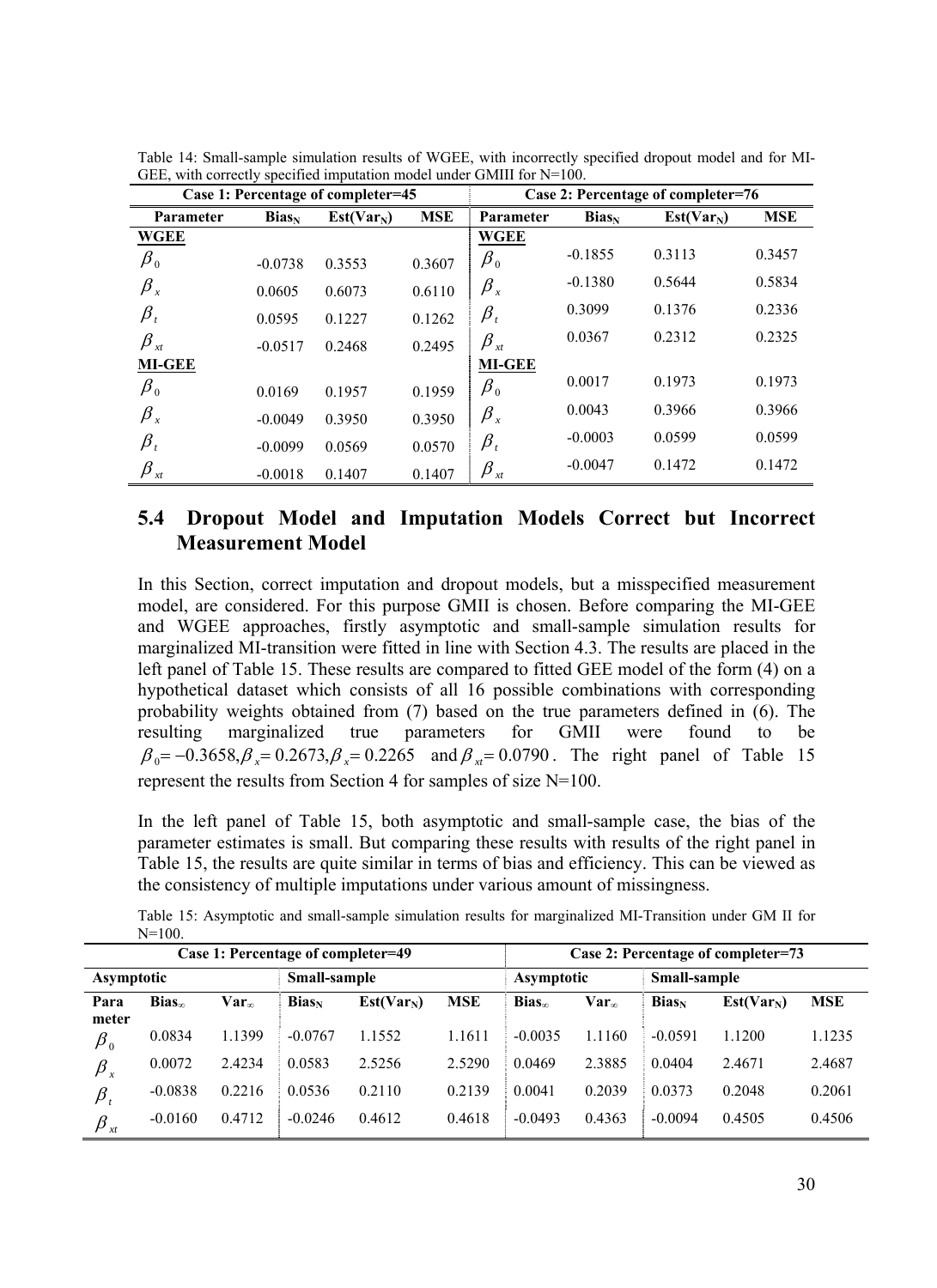As discussed in Section 3.3, under GMII, the marginalized parameters are used to define the measurement model, indicating that the outcomes are modeled marginally. The results for MI-GEE and WGEE are placed in the left panel of Table 16. The right panel of Table16 represent the results from Section 4 for samples of size N=100.

Table 16: Small-sample simulation results of WGEE, with correctly specified dropout model with misspecified measurement model, and MI-GEE, with correctly specified imputation model with misspecified measurement model, under GMII for N=100.

|                                |           | Case 1: Percentage of completer=49 |            | Case 2: Percentage of completer=73 |           |              |            |  |
|--------------------------------|-----------|------------------------------------|------------|------------------------------------|-----------|--------------|------------|--|
| <b>Parameter</b>               | $Bias_N$  | $Est(Var_N)$                       | <b>MSE</b> | Parameter                          | $Bias_N$  | $Est(Var_N)$ | <b>MSE</b> |  |
| <b>WGEE</b>                    |           |                                    |            | <b>WGEE</b>                        |           |              |            |  |
| $\beta_{\scriptscriptstyle 0}$ | $-0.1152$ | 0.2860                             | 0.2993     | $\beta_{\scriptscriptstyle 0}$     | $-0.4229$ | 1.131        | 1.3098     |  |
| $\beta_{\rm x}$                | $-0.0290$ | 0.6367                             | 0.6375     | $\beta_{\rm x}$                    | $-0.1451$ | 2.9804       | 3.0014     |  |
| $\pmb{\beta}_t$                | 0.0723    | 0.0917                             | 0.0969     | $\pmb{\beta}_t$                    | 0.1241    | 0.2149       | 0.2303     |  |
| $\beta_{xt}$                   | 0.0309    | 0.1886                             | 0.1895     | $\beta_{xt}$                       | 0.0792    | 0.5877       | 0.594      |  |
| <b>MI-GEE</b>                  |           |                                    |            | <b>MI-GEE</b>                      |           |              |            |  |
| $\beta_{0}$                    | $-0.0382$ | 0.3239                             | 0.3254     | $\pmb{\beta}_0$                    | $-0.0552$ | 0.2381       | 0.2412     |  |
| $\beta_{\rm x}$                | 0.0442    | 0.6073                             | 0.6093     | $\beta_{\rm x}$                    | 0.048     | 0.4779       | 0.4802     |  |
| $\pmb{\beta}_t$                | 0.0215    | 0.1043                             | 0.1048     | $\pmb{\beta}_t$                    | 0.0334    | 0.057        | 0.0581     |  |
| $\beta_{\tiny \textit{xt}}$    | $-0.0171$ | 0.1797                             | 0.1800     | $\beta_{\tiny \chi t}$             | $-0.019$  | 0.1149       | 0.1152     |  |

From the left panel in Table 16, it can be seen that bias and estimated variance of the parameter estimates in MI-GEE are not so far from those of WGEE. But if these results are compared with results in the right panel in Table 16, WGEE is performing outstanding in the situation with more dropouts. The amounts of bias found in MI-GEE are similar in both cases, but slight differences were seen in the estimated variance. This result gives some interesting remarks for WGEE that seems to perform best for datasets having more missingness.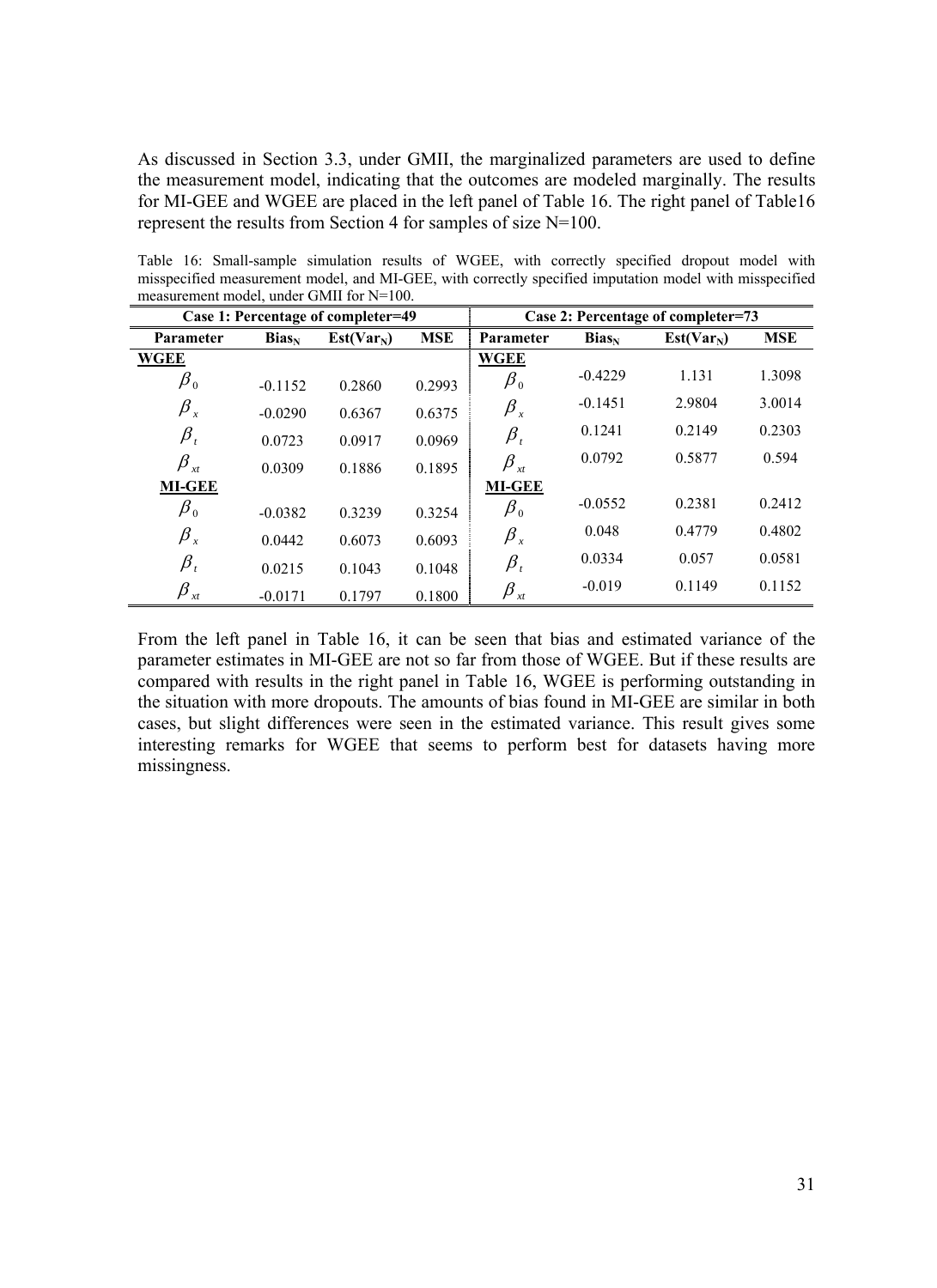# **6. Discussion and Conclusion**

Missing data happen habitually in longitudinal studies. Subjects may drop out before the study terminates, or be nowhere to be found to follow-up in such a way that no further measurements are made available after the time of dropout. Statistical methods which take no notice of the mechanism for dropout will show the way to biased inference. In the analysis of incomplete longitudinal data, there has been a shift, away from simple ad hoc methods that are valid only if the data are *missing completely at random* (MCAR), to more principled likelihood-based ignorable analyses, which are valid under the less restrictive *missing at random* (MAR) assumption, where the missing data simply don't contribute to estimation of parameters. Thus, which method is to be considered for handling incomplete data depends on which type of dropout mechanism it is. Inverse probability weights method is one of the common methods for handling dropout that is MAR and is more usually used in marginal models for discrete longitudinal data. Alternatively, multiple imputation can be used to preprocess incomplete data, after which standard GEE is applied (MI-GEE). When multiple imputation is considered, a number of analysis methods can be taken into account, e.g., MI-Transition.

This report is concerned with the comparison of the imputation techniques with inverse probability weighing techniques that are applied to incomplete binary longitudinal data with MAR dropout mechanism. This study explores further the work carried out by Beunckens et al (2007). In this study, the number of samples were diverse from N=50 to 500 in the same setting of the study of Beunckens et al (2007). In addition more percentage of missingness was also considered as an additional run. For this, asymptotic and smallsample simulations were considered, and inverse probability weighting and multiple imputations techniques were applied in different sets of circumstances. The applications of these approaches were classified into two parts. In the first part, 68-76% completers were considered for the different sample of sizes N=50,100,200 and 500. In the second part, just reversed, more missingness, with 45-49% completers, was considered for a sample of size N=100. The main focus in second part was to distinguish the effect of the amount of missingness on the performance of the methods. For this rationale, same measurement models that were used in the first part were chosen, but the dropout models were altered, and the analyses were conducted. In both parts, various types of data generating models were used in order to examine the effectiveness of approaches that are used to analyze incomplete longitudinal binary data.

First of all, let us discuss about the situation of the first part (Section 4), where the 68-76% subjects are completers. Although, WGEE has asymptotic unbiasedness property, even for correctly specified measurement and dropout models, in the small-sample simulations, WGEE has biased and imprecise estimates not only for small samples of size, 50 or 100, but a similar trend was observed in large samples of size 500. A clearer picture can be seen from Figure 1. Figure1 presents the plot of bias (bias<sub>N</sub>) and MSE of the parameter estimates under GMI, where the left panel of the plot represents results of WGEE and the right panel is for results of MI-GEE. The only encouraging observation from the figure is that the amount of bias tends towards zero and MSE are reduced as the sample size increases. The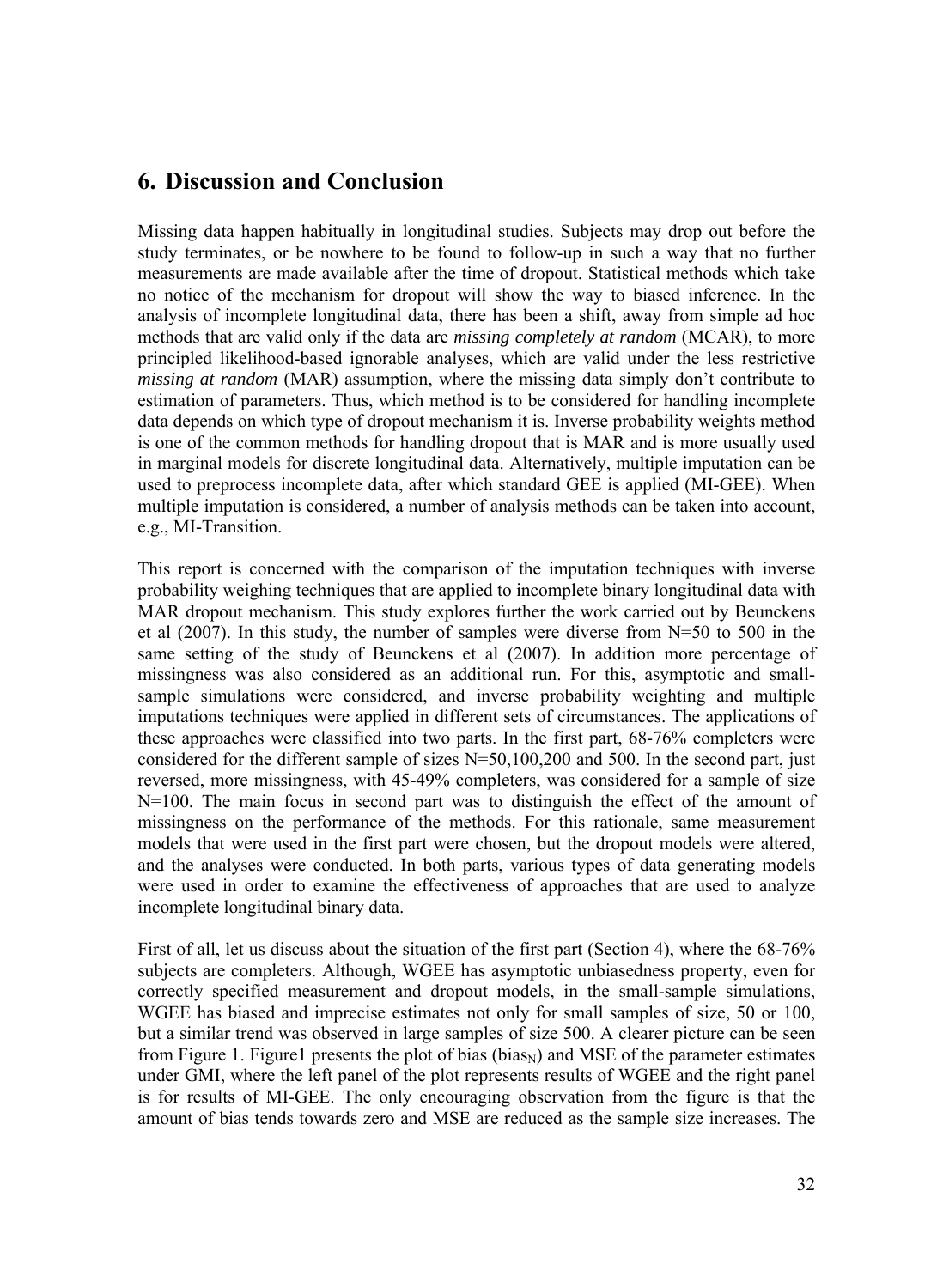amount of bias and MSE are larger in WGEE in compared to MI-GEE . The results shows steadiness starting from sample of size N=100.



Figure 1: Plot of Bias and MSE of the parameters estimates under GMI with respect to the sample size, for GMI.

In addition, misspecification in dropout and measurement model also gave inefficiency of WGEE methods. Figures 2 and 3 (Appendix) shows the clear picture about this fact.



Figure 2 :Plot of Bias and MSE of the parameters estimates under GMI with respect to the sample size, for GMIII.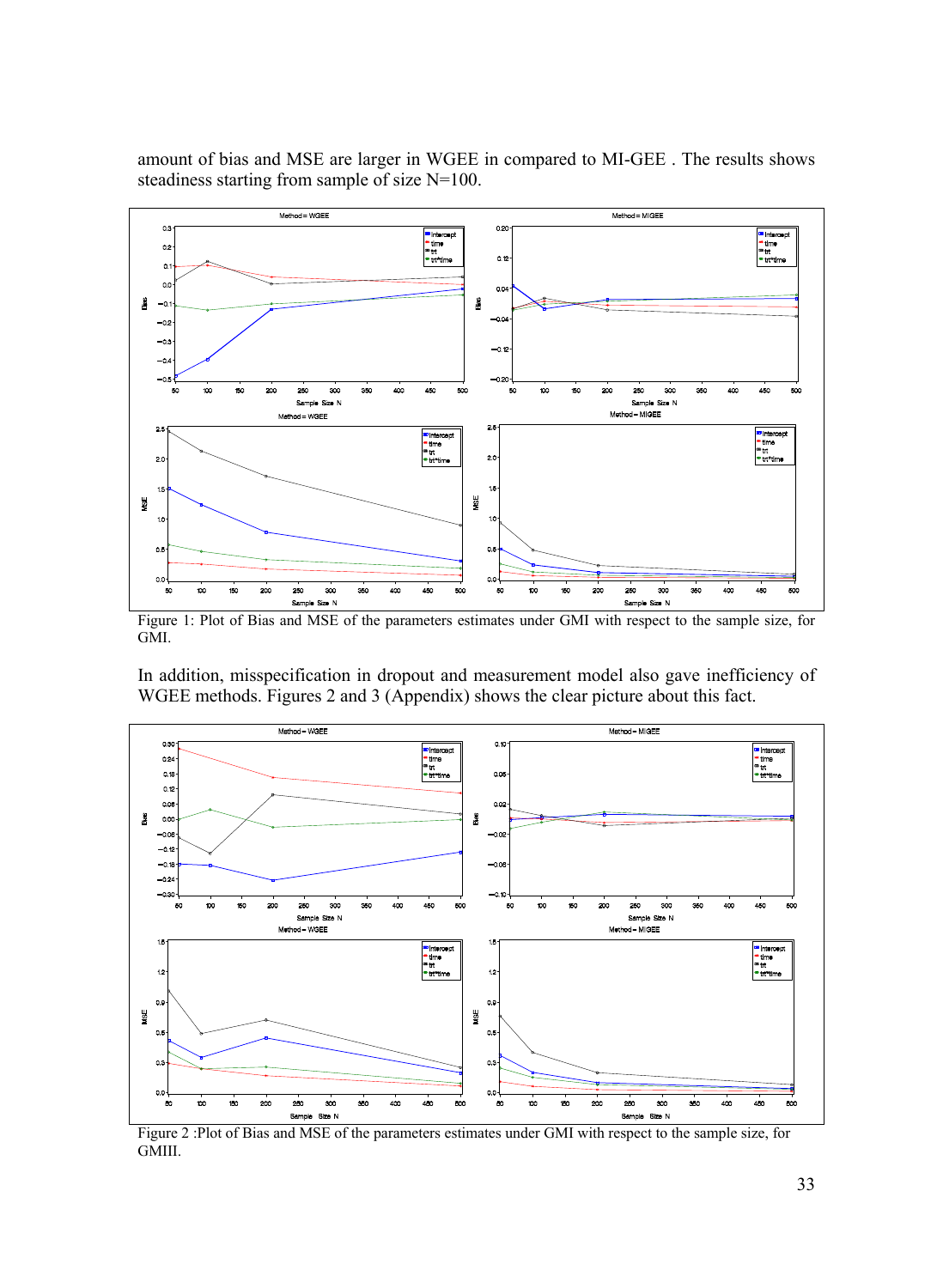Figure 2 presents the plot of bias (bias<sub>N</sub>) and MSE of the parameter estimates under GMIII, where the amount of bias and MSE are larger in WGEE in compared to MI-GEE in all the cases. On the other hand, MI-GEE provided positive extent of strength to misspecification in either measurement or imputation model. In both scenarios, the sample size plays role in the sense that an increase of sample size reduces the quantity of bias, as well as the estimated variances of the parameter estimates for MI-GEE. In conclusion, MI-GEE showed less biased and more precise results.

In the second part (Section 5), there were 45-49% of subjects are completers. In this case, WGEE has asymptotic unbiasedness property. It was found that even under incorrectly specified measurement and dropout model, in small-sample simulations, WGEE has performed better for the given sample size N=100. This is an interesting result compared to previous case. The results for the bias and the estimated variances from WGEE are not far from the results from MI-GEE. Though, MI-GEE has shown always less biased and more precise results in both scenarios of the missingness in the first and second parts, WGEE has shown equally better performance in the second part with larger amount of missingness. Since in the second part, only samples of size  $N=100$  were considered, more interesting results might be expected for other sample sizes.

A simulation is an imitation of some real thing or process. The act of simulating something generally entails representing certain key characteristics or behaviors of a selected physical or abstract system. Thus, a simulation study cannot cover all possible alternatives.

The following aspects are recommended for further research. Since in the second part, only samples of size 100 were considered, it is recommend exploring more sample sizes and varying percentages of missingness. Extension to more time points would be preferred so as to conclude the result in a more general setting.

An important remark, asymptotic simulations were done to obtain the asymptotic bias and asymptotic variances, which have theoretical use only, and may provide the guidance as to what happens in large to very large samples. Supplementing them with small-sample simulations is therefore an attractive route.

In conclusion, the use of direct likelihood methods is attractive to analyze incomplete data and might be the user's ideal choice, but such methods have computational complexity, particularly arising when taking into consideration longitudinal binary data. Thus, weighted GEE and MI-GEE have been proposed for marginal models under the assumption of MAR. The results provide evidence for the fact that MI-GEE is less biased and more accurate in the small to moderate sample sizes, while WGEE is asymptotically unbiased and has shown only better performance for data having more percentage of dropout.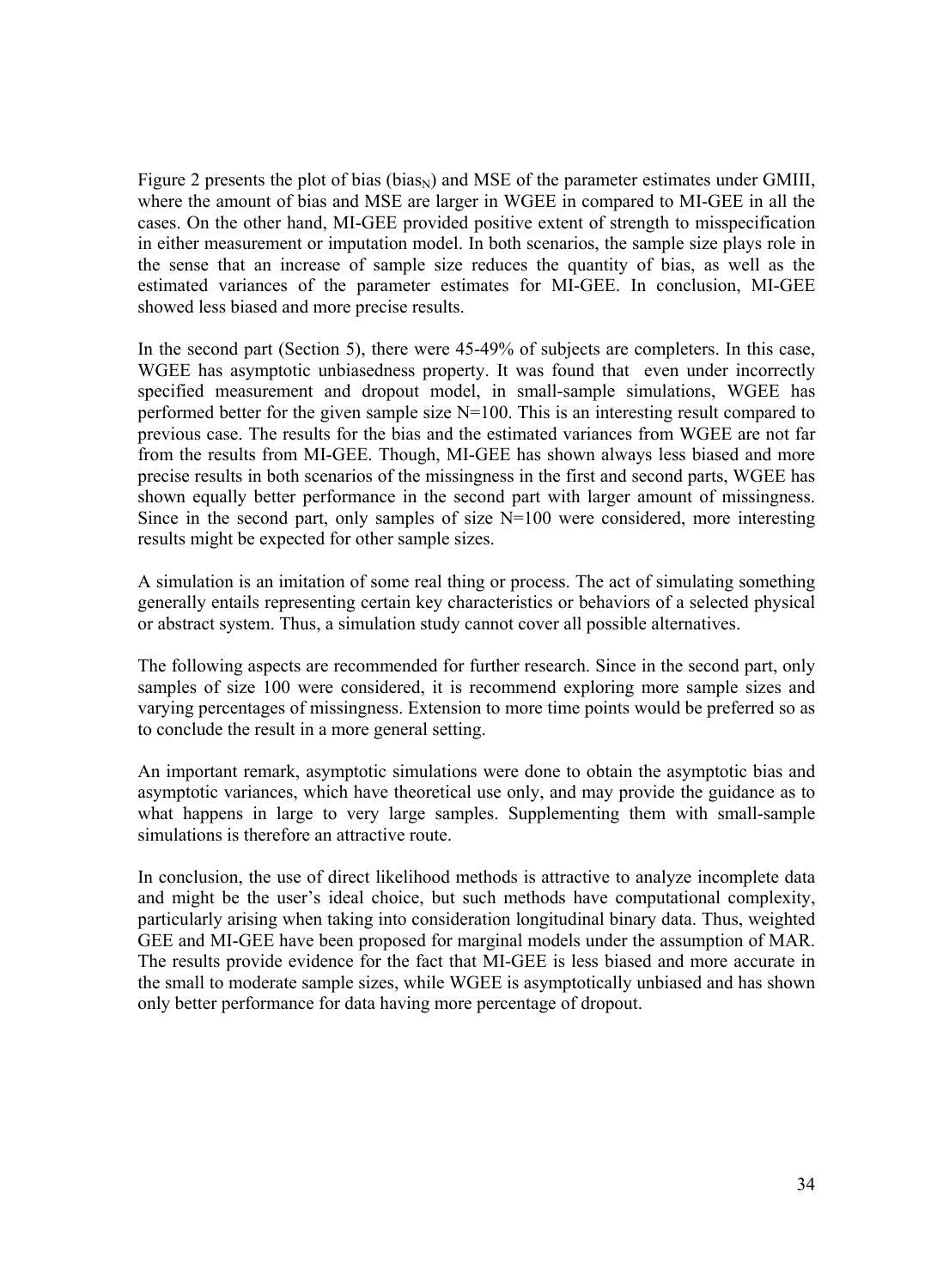### **7. References**

Agresti, A. (2002) *Categorical Data Analysis* (2<sup>nd</sup> edn). New York: John Wiley & Sons, Inc.

- Bahadur, R.R., 1961. A representation of the joint distribution of responses to n dichotomous items*.* In*: Studies in Item Analysis and Prediction, Solomon,* H. (Ed.), Stanford Mathematical Studies in the Social Sciences, vol. VI. Stanford, CA: University Press, Stanford.
- Beunckens, C., Sotto, C. and Molenberghs, G. (2007) A simulation study comparing weighted estimating equations with multiple imputation based estimating equations for longitudinal binary data. *Computational Statistics and Data Analysis*. In press.
- Carey, V.C., Zeger, S. L., and Diggle, P.J. (1993) Modelling multivariate binary data with alternating logistic regressions. *Biometrika*, **80,** 517-526.
- Dale, J.R., 1986. Global cross-ratio models for bivariate, discrete, ordered responses. *Biometrics* **42**, 909–917.
- Diggle, P.J., Liang, K.-Y., and Zeger, S.L. (1994) *Analysis of Longitudinal Data*. Oxford: Clarendon Press.
- Diggle, P.J., Heagerty, P.J., Liang, K-Y., and Zeger, S.L. (2002). *Analysis of Longitudinal Data*. Oxford: Clarendon Press.
- Heckman, J.J. (1976) The common structure of statistical models of truncation, sample selection and limited dependent variables and a simple estimator for such models. *Annals of Economic and Social Measurement,*  **5**, 475-492
- Jansen, I., Beunckens, C., Molenberghs, G., Verbeke, G., Mallinckrodt, C. (2006a) Analyzing incomplete binary longitudinal clinical trial data. *Statistical Science*, **21**, 52–69.
- Lang, J.B., Agresti, A., 1994. Simultaneously modelling joint and marginal distributions of multivariate categorical responses*. J. Amer. Statist. Assoc.* **89**, 625–632.
- Le Cessie, S. and Van Houwelingen, J.C. (1994) Logistic regression for correlated binary data. Applied Statistics, **43,** 95-108.
- Liang, K.-Y., Zeger, S.L., 1986. Longitudinal data analysis using generalized linear models. *Biometrika* **73**, 13–22.
- Little, R.J.A.(1993) Pattern-mixture models for multivariate incomplete data. *Journal of the American Statistical Association, 88, 125-134*
- Little, R.J.A. (1994 a) A class of pattern-mixture models for normal incomplete data. *Biometrika, 81, 471- 483.*
- Molenberghs, G., Lesaffre, E., 1994. Marginal modelling of correlated ordinal data using a multivariate Plackett distribution*. J. Amer. Statist. Assoc.* **89**, 633–644.
- Molenberghs, G., Lesaffre, E., 1999. Marginal modelling of multivariate categorical data. *Statist. Med.* **18**, 2237–2255.
- Molenberghs, G. and Kenward, M.G. (2007) *Missing Data in Clinical Studies*, John Wiley & Sons.
- Molenberghs, G. and Verbeke, G. (2005) *Models for Discrete Longitudinal Data*. New York: Springer-Verlag.
- Plackett, R.L., 1965. A class of bivariate distributions. *J. Amer. Statist. Assoc.* **60**, 516–522.
- Robins, J. M., Rotnitzky A., Zhao, L.P, 1995.Analysis of semiparametric regression models for repeated outcomes in the presence of missing data. *J.Amer.Statist.Assoc*.**90**, 106-121.
- Rotnitzky A., Wypij, D., 1994. A note on the bias of estimators with missing data. *Biometrics* **50**,106-121.
- Rubin, D.B., 1978. Multiple imputations in sample surveys—a phenomenological Bayesian approach to nonresponse. In: Imputation and Editing of Faulty or Missing Survey Data. U.S. Department of Commerce, Washington, DC, pp. 1–23.
- Rubin, D.B., 1976. Inference and missing data. *Biometrika* **63**,581-592
- Rubin, D.B., 1987. *Multiple Imputation for Nonresponse in Surveys*. New York: Wiley.
- Verbeke, G. and Molenberghs, G. (2000) *Linear Mixed Models for Longitudinal Data*. New-York: Springer.
- Wu, M.C., Bailey, K.R., 1989. Estimation and comparison of changes in the presence of informative right censoring: conditional linear model. *Biometrics* **45***,* 939-955.
- Wu, M.C., Carrol, R.J., 1988. Estimation and comparison of changes in the presence of informative right censoring by modelling the censoring process. *Biometrics* **44***,* 175-188.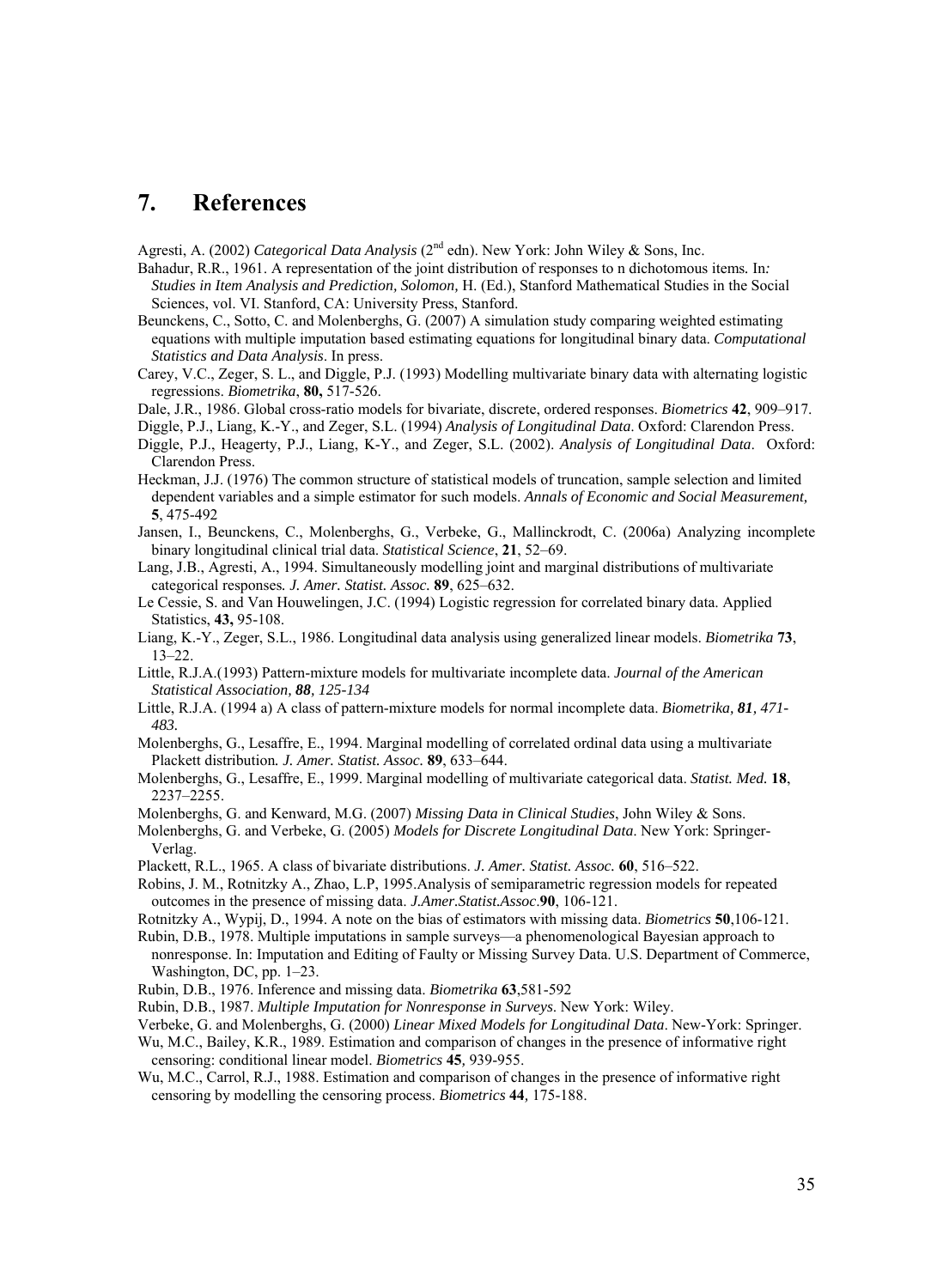# **8. Appendix**

| Table : True Parameter under GMIII for Section 4. |                                                       |           |           |                          |       |  |  |  |  |  |
|---------------------------------------------------|-------------------------------------------------------|-----------|-----------|--------------------------|-------|--|--|--|--|--|
| Parameter                                         | $N=50$                                                | $N = 100$ | $N = 200$ | $N = 500$                | $S^*$ |  |  |  |  |  |
| $\pmb{\beta}_0$                                   | $-3.0596$                                             | $-3.0373$ | $-3.0388$ | $-3.0231$                | 323   |  |  |  |  |  |
| $\beta$ ,                                         | 0.0605                                                | 0.0095    | 0.0112    | 0.0123                   | 449   |  |  |  |  |  |
| $\beta$ ,                                         | 1 7987                                                | 1.7812    | 1 7774    | 1 7643                   | 498   |  |  |  |  |  |
|                                                   | 0.4065<br>$\alpha + \beta + \gamma + \gamma + \gamma$ | 0.4828    | 0.4922    | 0.4947<br>$\blacksquare$ | 500   |  |  |  |  |  |

S\*= Number of convergent samples.



Figure 1: Plot of Bias and MSE of the parameters estimates under GMI with respect to the sample size, for GMIII.